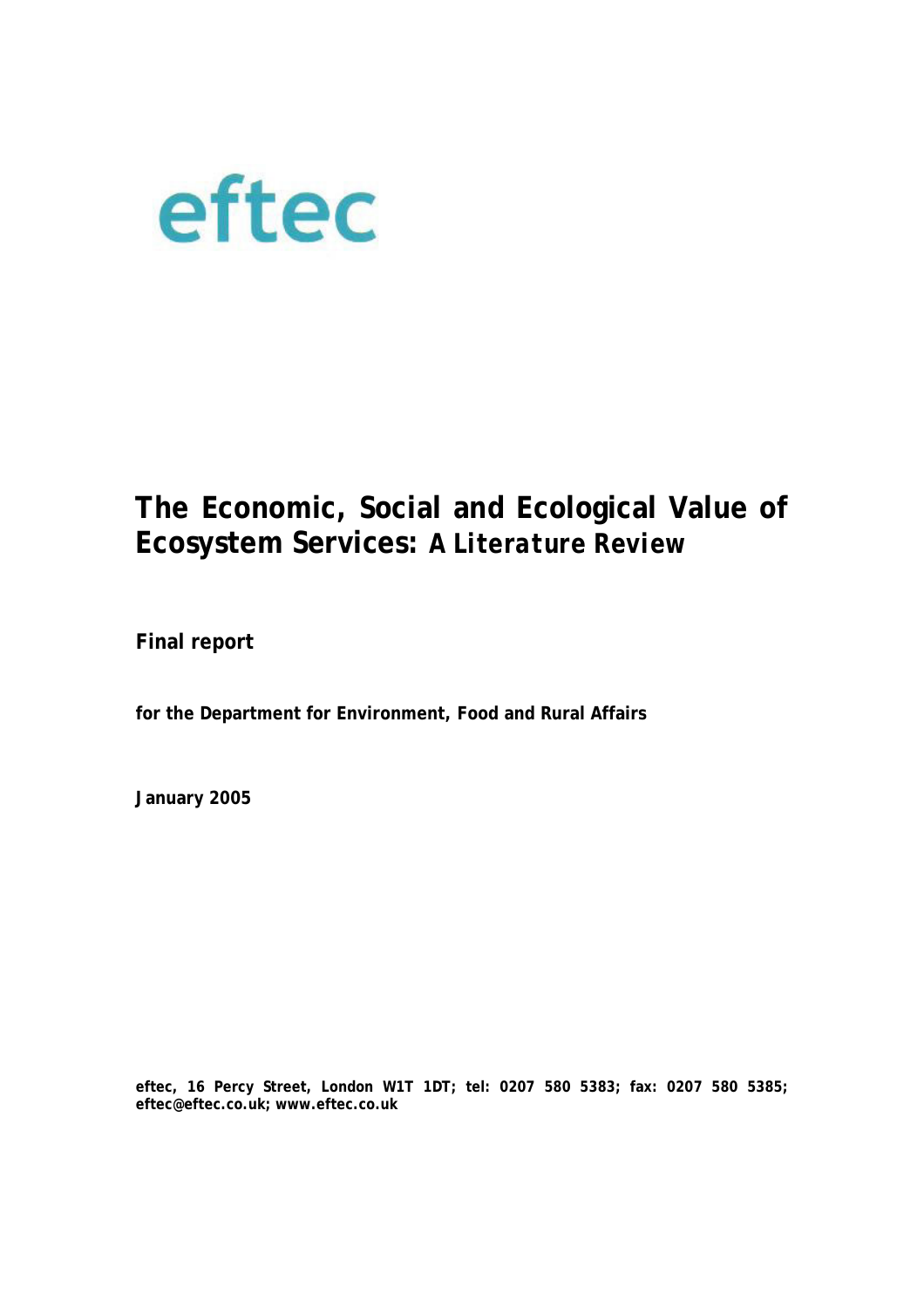Final report prepared for:

The Department for Environment, Food and Rural Affairs (Defra)

by:

Economics for the Environment Consultancy (eftec) 16 Percy St, London W1T 1DT Tel: 020 7580 5383 Tel: 020 7580 5385 www.eftec.co.uk

Jodi Newcome, eftec Allan Provins, eftec Helen Johns, eftec Ece Ozdemiroglu, eftec Dr. Jaboury Ghazoul, Department of Environmental Sciences Dr. Diane Burgess, School of Environmental Sciences, University of East Anglia Professor Kerry Turner, Director, Zuckerman Institute for Connective Environmental Research, University of East Anglia (who acted as peer reviewer)

#### **Acknowledgements**

The authors would like to thank Professor David Pearce for peer reviewing some aspects of the draft report, and Dr Jules Siedenburg for his contributions to the text on agro-ecosystems.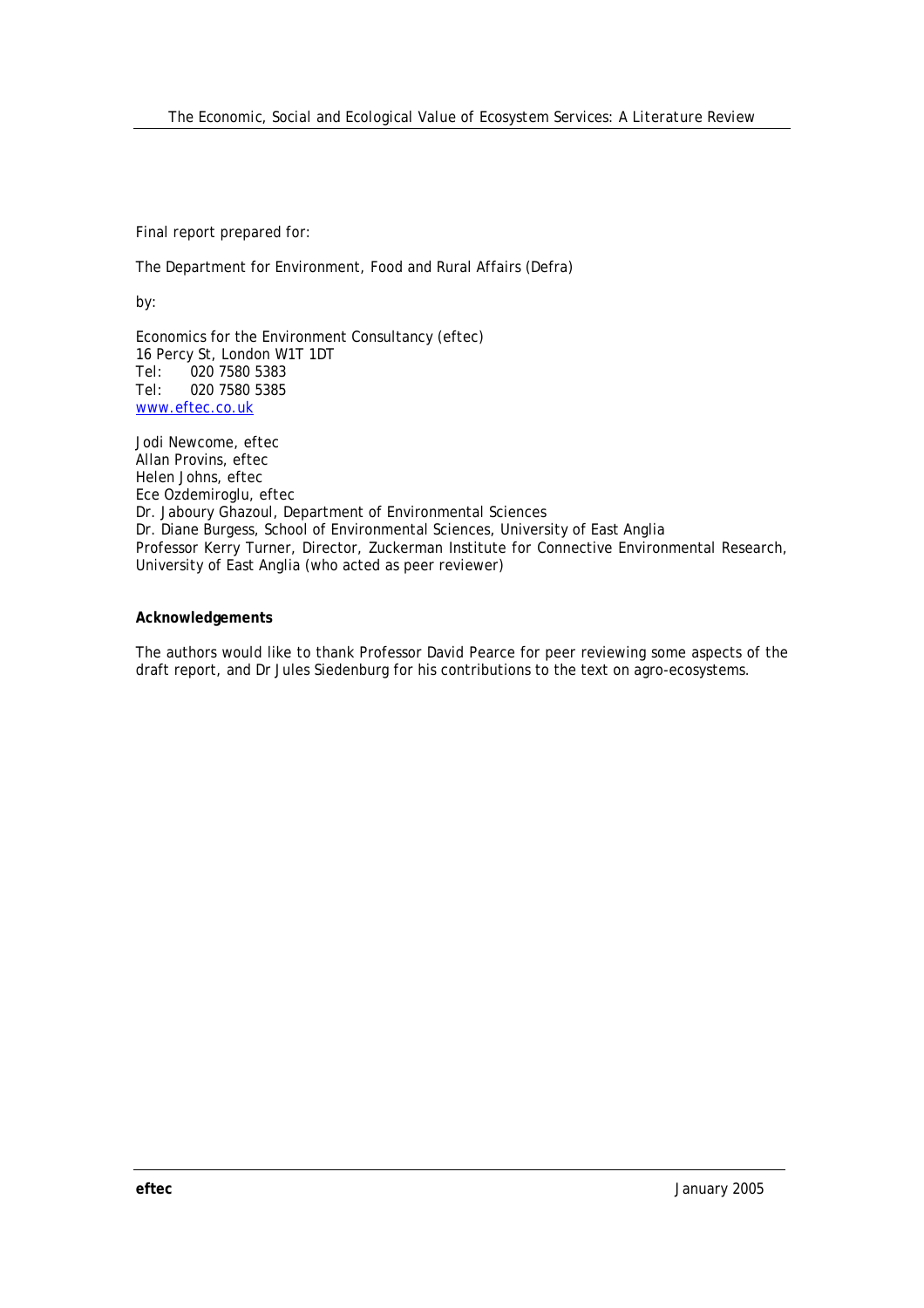# **Preface**

This report presents the results of a broad review of the literature that has investigated the economic and other values of ecosystem goods and services. The review was commissioned by DEFRA (UK Department of Environment, Food and Rural Affairs) to examine the role of ecosystem goods and services in communicating the benefits of biodiversity.

The report considers the contribution of such goods and services from socio-economic and ecological perspectives drawing upon mostly international examples, and focusing on wetlands, forests and agro-ecosytems. Two case studies are presented in Annex 1 to demonstrate how ecosystem goods and services can be defined and their value quantified. Annex 2 contains a technical report that presents the scope of the study and further details on the issues discussed in the main report.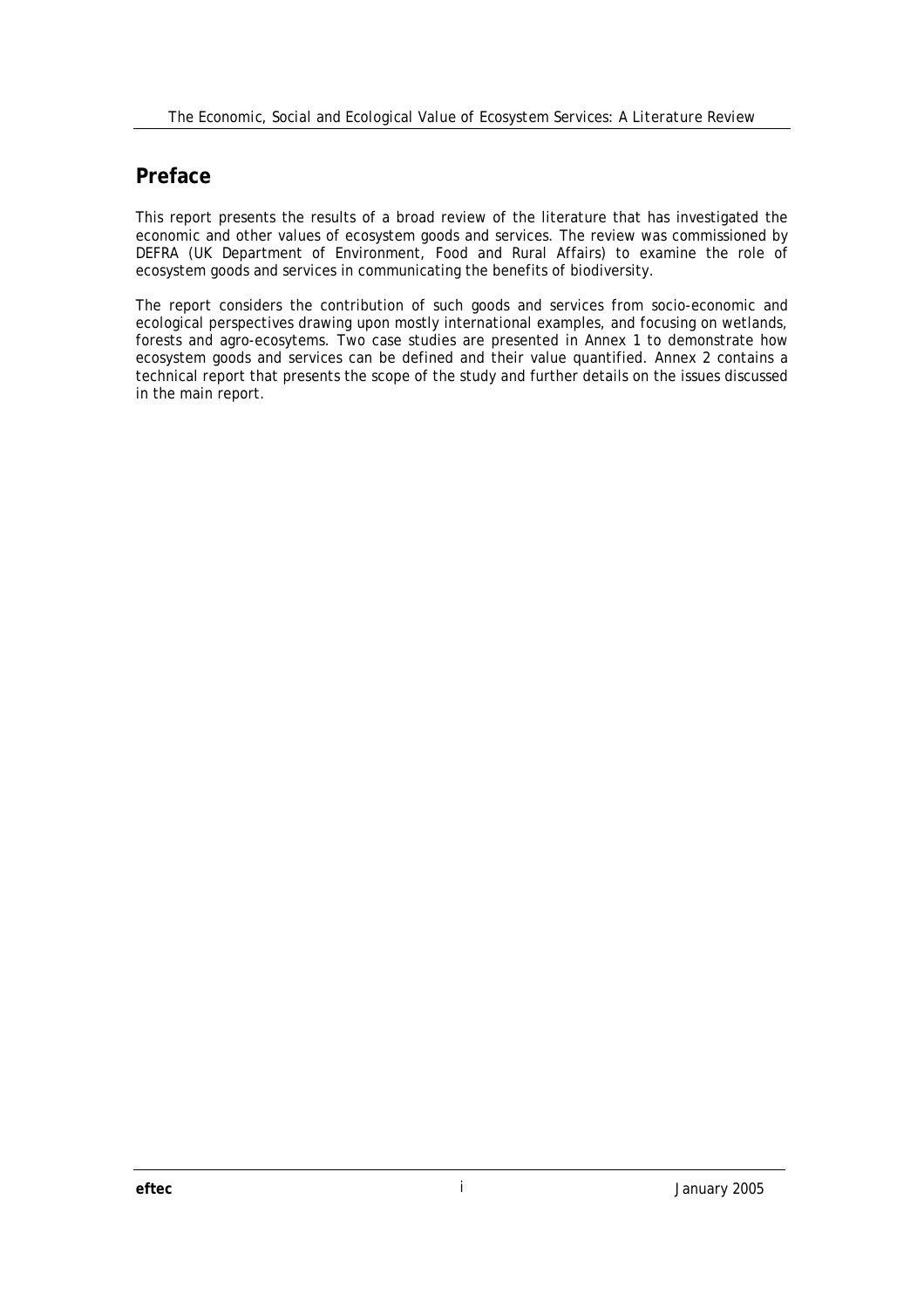# **Executive Summary**

Ecosystems and the biological diversity contained within them provide a stream of goods and services, the continued delivery of which remains essential to our economic prosperity and other aspects of our welfare. *Ecosystem goods* refer to the natural products harvested or used by humans such as wild fruit and nuts, forage, timber, game, natural fibres, medicines and so on. More importantly, *ecosystem services* support life by regulating essential processes such as purification of air and water, pollination of crops, nutrient cycling, decomposition of wastes, and generation and renewal of soils, as well as by moderating environmental conditions by stabilising climate, reducing the risk of extreme weather events, mitigating droughts and floods, and protecting soils from erosion. The benefits of these services manifest themselves at local, regional and global scales with often conflicting demands between stakeholders at these different levels.

One of the most pervasive impacts of current global change is the rapid decline in species and habitat diversity and its replacement with biologically poorer and more homogenous humandominated landscapes. The loss of species is the most widely recognised consequence of such change, and as biodiversity underpins human life support systems, its loss implies significant consequences for humanity. The consequences of ecosystem degradation are experienced more severely in developing countries, the home of the vast majority of the world's natural capital and to the world's poor, who are heavily reliant on natural resources for their livelihood and income.

Driving forces behind ecosystem degradation are many and interlinked. Human society has for centuries taken for granted the services provided by natural systems partly because they are not formally traded and are therefore dissociated from pricing that reflects and warns of changes in supply or demand conditions. Just as markets fail to signal ecosystem degradation, economic policies frequently provide perverse incentives that encourage it. Absence of clearly defined and secure property rights, lack of clear environmental policy goals, poor enforcement of existing regulation, corruption, lack of political will and lack of institutional capacity are examples of failing governance that also leads to ecosystem degradation.

In addition, our limited capacity to deal with the potentially catastrophic consequences of ecosystem degradation is exacerbated by the lack of adequate information and knowledge about ecosystem functions and the benefits they generate for society. The main objective of this study is to showcase the current evidence base for the benefits of ecosystem goods and services. In achieving this objective, our focus has been on those goods and services about which there is no readily available data from markets. The report also provides a framework which links ecosystems to their goods and services and resulting benefits to society. This framework can enable better decision-making for ecosystem use, by demonstrating the full economic costs implicit in trade-offs between development and preservation of ecosystems.

Better information on its own will not bring about sustainable use of ecosystems, achievable only if this information is then used to address the drivers of ecosystem degradation. Examples of measures capable of 'capturing' demonstrated value include payments for provision of ecosystem services, creation of markets for ecosystem services where they do not already exist, improving the property rights system, enhancing the assets of the poor, improving the quality of economic growth, reforming international and industrial country policies and improving governance. This report and its annexes are only able to touch upon these measures, which are the subject of entire books.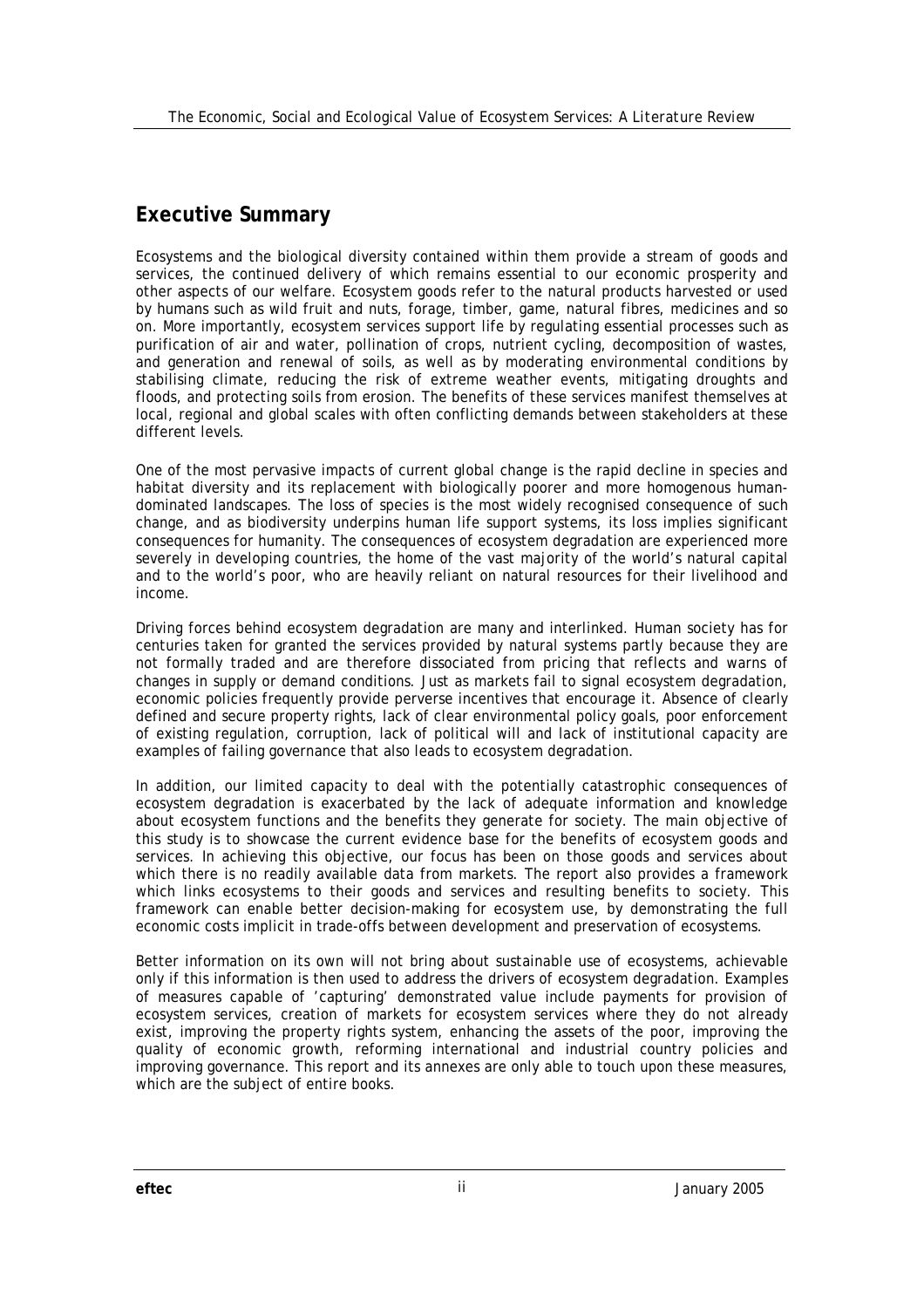**Table of Contents** 

| $\mathbf{1}$   |                                                                      |
|----------------|----------------------------------------------------------------------|
| 1.1            |                                                                      |
| 1.2            |                                                                      |
| 1.3            | What is the significance of ecosystem services to the world's poor?3 |
| 1.4            |                                                                      |
| 1.5            |                                                                      |
| 1.6            |                                                                      |
| 2.             |                                                                      |
| 2.1            |                                                                      |
| 2.1.1          |                                                                      |
| 2.1.2          |                                                                      |
| 2.1.3          |                                                                      |
| 3.2            |                                                                      |
| 2.2.1          |                                                                      |
| 2.2.2          |                                                                      |
| 2.2.3          |                                                                      |
| 2.3            |                                                                      |
| 2.3.1          |                                                                      |
| 2.3.2          |                                                                      |
| 2.3.3          |                                                                      |
| 3 <sub>1</sub> | 25                                                                   |
|                | 29                                                                   |
| Glossary       |                                                                      |
|                | Annex 1: Case studies                                                |
|                | Annex 2: Technical Report                                            |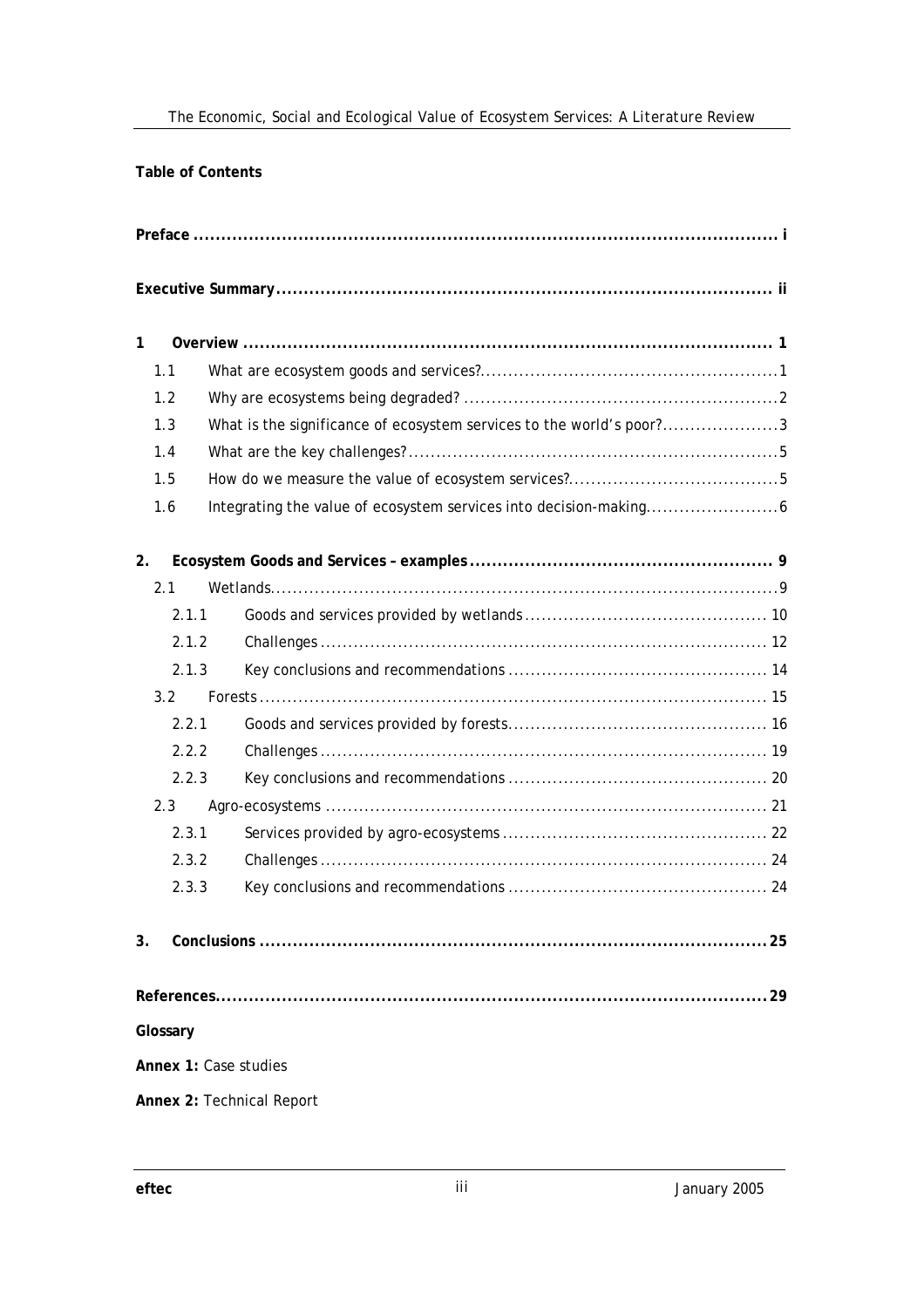# **1 Overview**

This section starts the report by posing the main questions of concern in defining and quantifying ecosystem goods and services, and sets a framework for incorporating this information into decision-making that is in line with the principles of sustainable development.

### **1.1 What are ecosystem goods and services?**

Ecosystems and the biological diversity contained within them provide a stream of goods and services, the continued delivery of which remains essential to our economic prosperity and other aspects of our welfare. In a broad sense, ecosystem services refer to the range of conditions and processes through which natural ecosystems, and the species that they contain, help sustain and fulfil human life (Daily, 1997). These services regulate the production of *ecosystem goods*, the natural products harvested or used by humans such as wild fruit and nuts, forage, timber, game, natural fibres, medicines and so on. More importantly, particularly for those in less developed economies, *ecosystem services* support life by regulating essential processes, such as purification of air and water, pollination of crops, nutrient cycling, decomposition of wastes, and generation and renewal of soils, as well as by moderating environmental conditions by stabilising climate, reducing the risk of extreme weather events, mitigating droughts and floods, and protecting soils from erosion.

For the purposes of this report, ecosystem services have been grouped into six categories broadly based on both their ecological and economic function. These are:

- **Purification and Detoxification:** filtration, purification and detoxification of air, water and soils;
- **Cycling Processes**: nutrient cycling, nitrogen fixation, carbon sequestration, soil formation;
- **Regulation and Stabilisation**: pest and disease control, climate regulation, mitigation of storms and floods, erosion control, regulation of rainfall and water supply;
- **Habitat Provision**: refuge for animals and plants, storehouse for genetic material;
- **Regeneration and Production**: production of biomass providing raw materials and food, pollination and seed dispersal; and
- **Information/Life-fulfilling**: aesthetic, recreational, cultural and spiritual role, education and research.

Some further examples of these services are provided below.

#### *Purification and detoxification services*

Natural vegetation, especially woodlands and forests, acts as a filter removing particulate matter arising from the combustion of fossil fuels from the air. Soils, and particularly forest soils, also serve as effective filters that remove organic materials and chemicals from water, contributing to its purification before it reaches streams and rivers. Wetlands too perform an essential function of water purification by removing nitrogen and phosphorous from agricultural runoff, preventing eutrophication of streams and rivers. Wetlands also remove or transform toxins that would otherwise contaminate habitats.

#### *Cycling processes*

 Vegetation plays an essential role in removing one of the main greenhouse gases, carbon dioxide, from the atmosphere. Carbon sequestration provides valuable economic services in terms of climate regulation. Nutrient cycling (through nitrogen fixation and the breakdown of soil organic content) and soil formation processes (the breakdown and release of minerals from rock and the accumulation of animal and plant organic matter) are particularly important in maintaining soil productivity, which provides an important economic input to agriculture.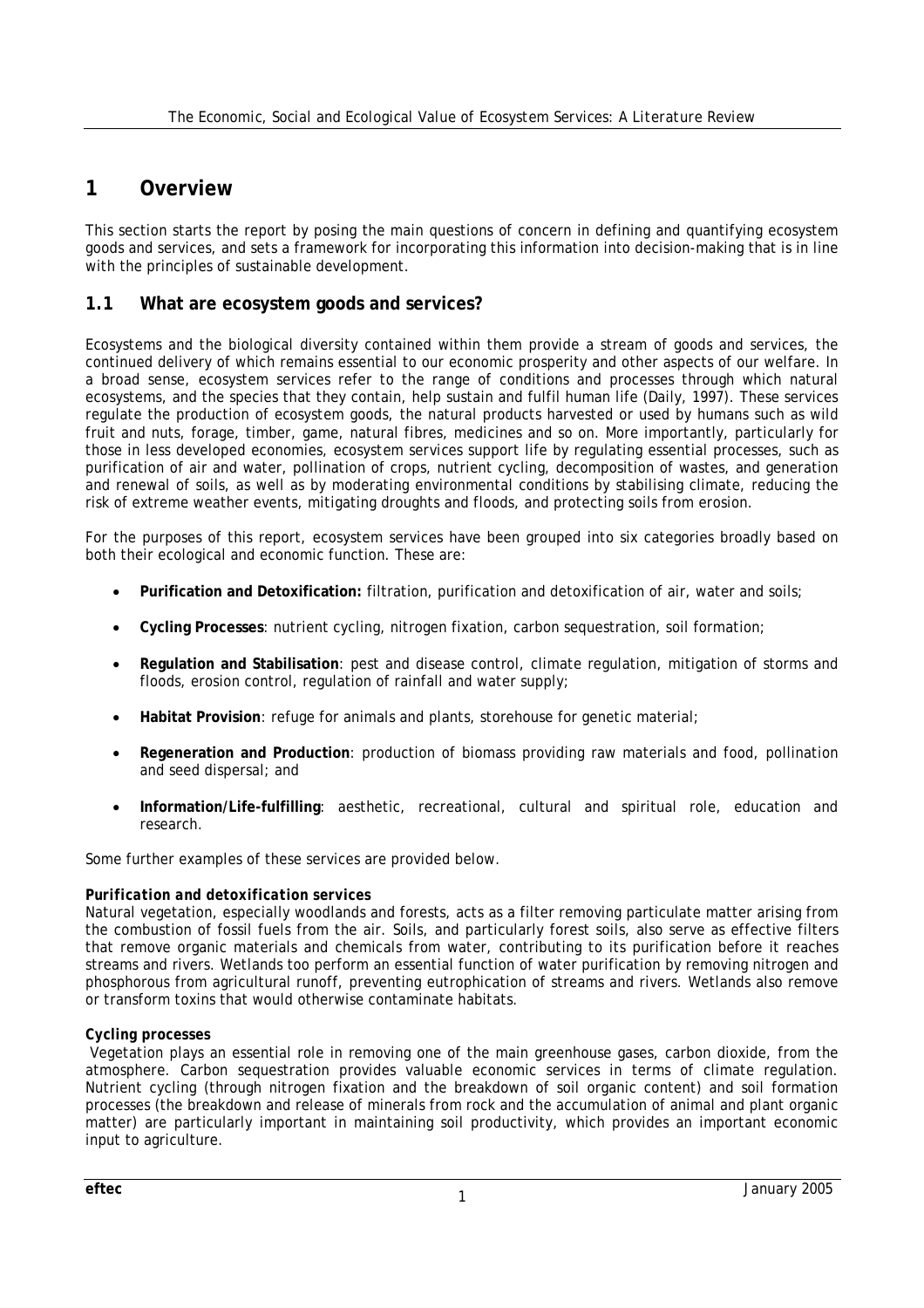#### *Regulation and stabilisation services*

Biologically rich ecosystems consist of numerous organisms that interact with each other in complex ways. The outcome of these complex interactions is that pests and diseases are naturally controlled, thereby minimising the risk of outbreaks. Natural pest control reduces dependence on chemical pesticides, which are costly and, if used repeatedly, can contaminate water and soils and encourage pests to develop resistance.

Mitigation of floods and erosion control are provided by vegetation, which intercepts rainfall and reduces the force with which it impacts the soil surface, binds the soil surface preventing its loss, and slows water flows into streams and rivers, thereby modulating the amplitude of water levels and reducing the likelihood of extreme flood events. Wetlands temporarily store excessive water flows, which moderate flood impacts on downstream environments. Coastal wetlands, particularly mangroves in the tropics and salt marshes in temperate latitudes, dissipate the forces of wind and wave action. Such habitats are also important as nurseries for commercially important fish and are rich breeding grounds for many bird species.

#### *Habitat provision*

Ecosystems provide habitats for wild plant and animal species, both resident and migratory. As such, ecosystems act as a refuge and storehouse for biodiversity, by maintaining the conditions which allow survival of the diverse array of species on the planet. Plant and animal species are a direct source of an immense number of goods and products that are harvested and used by humans for livelihood support, enrichment and welfare. Biodiversity also represents a genetic and biochemical library that underpins the flexibility and potential of much agricultural and pharmaceutical development.

#### *Regeneration and production*

This refers to the biotic productivity of natural ecosystems and the ability of these systems to regenerate through the conversion of light, energy and nutrients into biomass. Also included in this function are pollination and seed dispersal. The resulting broad diversity of carbohydrate structures provides many ecosystem goods including food, raw materials and energy resources. An immense number of bees, beetles, moths, birds, bats and other animals are the agents of pollen transfer from one plant to another, a crucial step in fertilisation and seed production. Pollination services represent enormous benefits for humans, as approximately one-third of the world's food crops rely on natural pollinator services (Chivian, 2003). Many plants are dependent for germination on seed dispersal by particular species of mammals, birds, insects or fish.

#### *Information and life-fulfilling services*

Natural landscapes provide humans with recreational and exercise opportunities, and along with the biodiversity they contain, feed into many cultural, intellectual and spiritual traditions which contribute to human well-being. Cultural and recreational activities in the environment are the source of much economic revenue through tourism and sport, and much intellectual development, both artistic and scientific, is influenced directly or indirectly by interaction with and inspiration from the natural environment.

### **1.2 Why are ecosystems being degraded?**

One of the most pervasive impacts of current global change is the rapid decline in species and habitat diversity and its replacement with biologically poorer and more homogenous human-dominated landscapes. The loss of species, constituting in itself a mass extinction (Stork, 1999; Dirzo and Raven, 2003), is the most widely recognised consequence of such change, and as biodiversity underpins human life support systems, its loss implies significant consequences for humanity.

An estimated 40% of the global economy is based on biological products and processes (WEHAB, 2002) and yet these resources are being lost or severely damaged at an unprecedented rate, as exemplified in Box 1.1.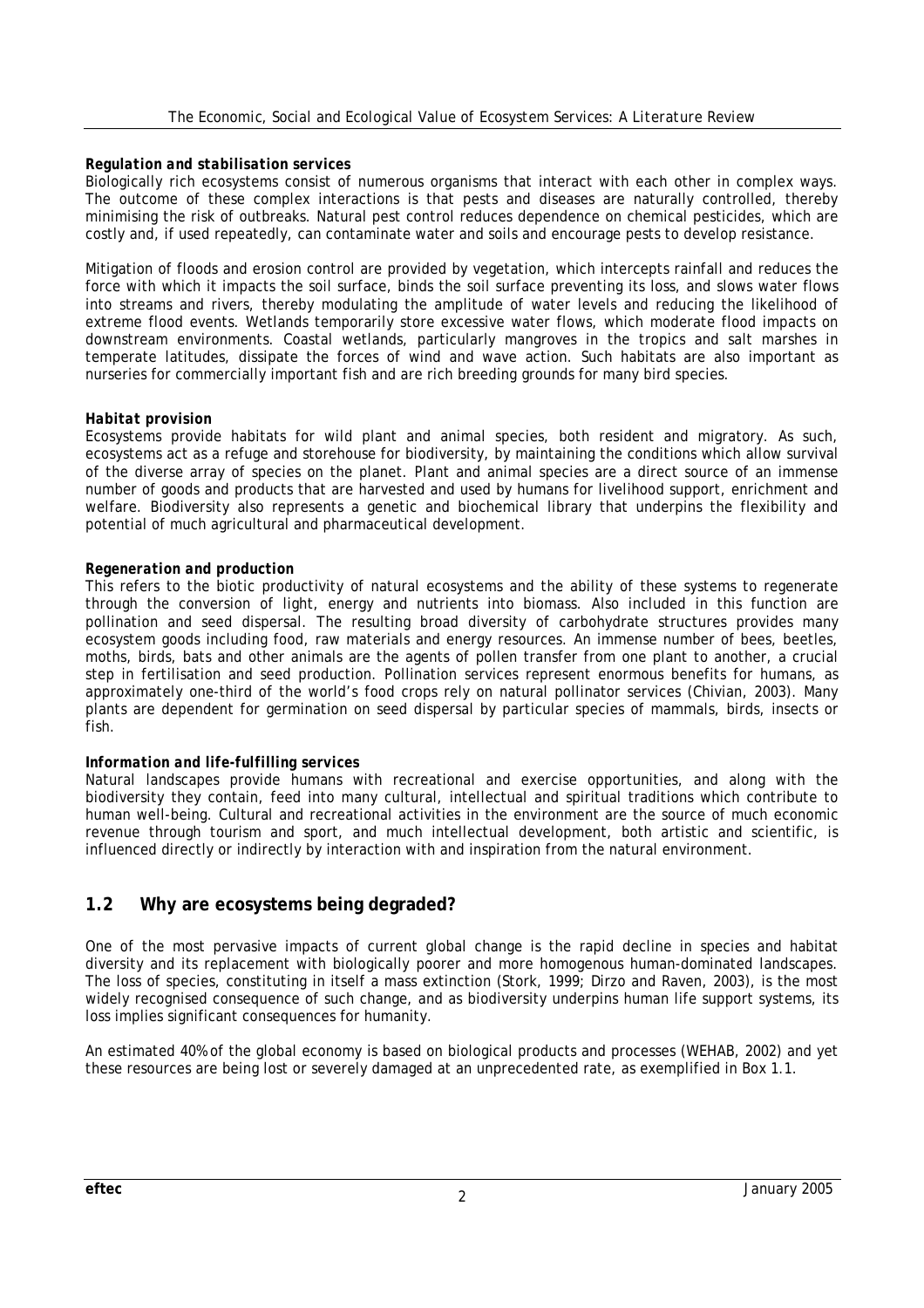#### **Box 1.1: Key indicators of global ecosystem degradation**

- More than 50% of the world's wetlands have been drained, and populations of inland water and wetland species declined by 50% between 1970 and 1999. In the process, critical wildlife habitat has been lost, as have floodplains, which are safety valves for flood events and natural filters for flowing waters.
- Some 75% of the genetic diversity of domesticated crop plants has been lost in the past century.
- Approximately 20% of the world's freshwater fish species have become extinct, threatened or endangered in recent decades, and some 75% of the major marine fish stocks are either depleted, overexploited or being fished at their biological limit.
- During the period 1990 to 2000 an estimated 14.6 million hectares of forest were lost to deforestation per year.
- Roughly one-third of the world's coral reef systems have been destroyed or highly degraded.
- About 24% of mammals and 12% of bird species are currently considered to be globally threatened.

#### *Source: WEHAB (2002)*

Despite the essential functions of ecosystems and the consequences of their degradation, ecosystem services are mostly grossly undervalued by society, not least because of the lack of awareness of the link between natural ecosystems and the functioning of human support systems. Human society has for centuries taken for granted the services provided by natural systems, as they are not formally traded and are therefore dissociated from pricing that reflects and warns of changes in supply or demand conditions. With the continued degradation of ecosystems through a variety of human-led pressures, a better understanding of the extent of human dependence on ecosystem services, and hence the vulnerability of human welfare to ecosystem change, is essential for ensuring sustainable development.

Lack of this understanding and failure of markets in reflecting the value of ecosystems mean that information that conveyed to economic decision-makers at all levels is incomplete. Typically, the full social and environmental benefit of these goods and services and the full cost of their degradation are not translated in a way that will ensure optimal decisions for both the economy and the environment.

The causes of biodiversity loss and ecosystem function damage due to unsustainable production and consumption patterns are almost too numerous to mention. The drivers can be interdependent, driven by local, national or global factors and include:

- *Market and economic policy failures*, such as perverse subsidies, absence of markets for ecosystem goods and services, and inadequate or non-existent information about the value of goods and services;
- *Issues of governance*, such as absence of clearly defined and secure property rights, clear environmental policies and policy goals, poor enforcement of existing regulation, corruption, lack of political will, lack of capacity and inadequate information and knowledge; and
- *Global demographic and other factors*, such as human population growth, poverty, wars and unrest.

Action is required at both national and international levels to address these drivers and ensure that increased economic development does not threaten the continued provision of ecosystems goods and services.

### **1.3 What is the significance of ecosystem services to the world's poor?**

With a significant share of the world's remaining natural capital, the economies of developing countries are heavily reliant on natural resources, and hence ecosystem services for their income, with major exports in agricultural commodities, fish, timber and minerals, as well as heavy reliance on tourism. The same holds at a local level, where a large proportion of the rural poor<sup>1</sup> depends on ecosystem services for survival (e.g.

 1 DFID et al (2002) define poverty as: "poverty is now widely viewed as encompassing both income and non-income dimensions of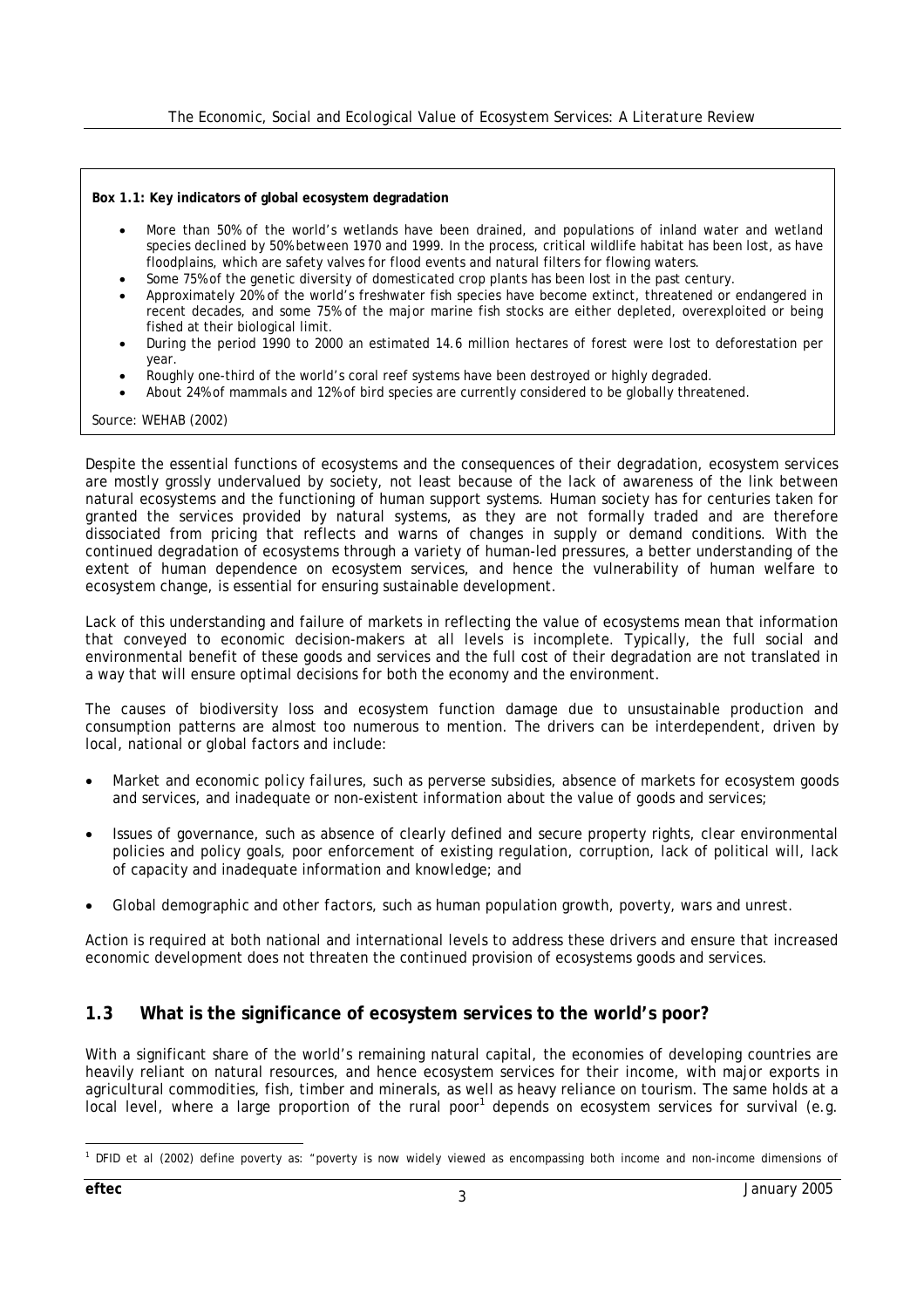through small-scale agriculture and the harvesting of products) and is most sensitive to changes in provision or quality of ecosystem services. Of the 1.2 billion people living in extreme poverty, approximately 900 million live in rural areas, where biodiversity and ecosystem services contribute to food security and nutrition, providing the raw materials that underpin health systems (both formal and informal) (Wetlands International, 2005).

There are a number of reasons why ecosystem services have particular relevance for the rural poor in developing countries. Firstly, the poor are dependent on agriculture (often subsistence agriculture), and have limited access to alternative sources of income. Agricultural activity means exposure to risks from pest outbreaks, flood and water scarcity. In addition, the rural poor are more likely to inhabit marginal, less agriculturally productive land, where harvest is more vulnerable to deterioration in soil or water quality. All of these risks can be reduced through appropriate ecosystem service management.

Secondly, studies measuring the contribution of harvested wild products show that income from these products has the greatest share in the total income of the poorest households, i.e. the poor are relatively more resource dependent. For example, Cavendish (1999), in a study in Zimbabwe, shows that the poorest are most dependent on environment income in relative terms: the lowest income quintile derives over 40% of their income from environmental sources compared to about 25% for the highest quintile.

Finally, poor farmers may be aware of the value of ecosystem services, but may be prevented from taking action to conserve them because of more immediate economic pressures, i.e. they have a high discount rate (Scherr, 1999), or because they do not own the titles to land they cultivate.

The sustainability of current use of biodiversity by the rural poor is a key issue, as is the extent to which the poor's dependence on goods and services from ecosystems is a consequence of poverty, rather than a way out of poverty. Cavendish (1999) also shows that, in Zimbabwe, those who are somewhat better off make more use of ecosystem goods and services in absolute terms (e.g. as income grows so does water consumption). This implies that economic growth alone may not be sufficient to reduce pressures on the environment.

The recognition of the market failings and their impacts on poverty has placed sustainable development at the forefront of the global agenda through the 1992 Earth Summit and the subsequent 2002 World Summit on Sustainable Development (WSSD). The outcome of the WSSD was a 'commitment' by the international community to a plan of implementation regarding sustainable development. Fundamental to this commitment are three main challenges: the eradication of poverty, changing patterns of consumption and production, and protection and management of the natural resource base for economic and social development (United Nations, 2002).

The United Nations Development Programme (UNDP, 2004a) clearly sets out the interlinkages between biodiversity, ecosystem services and the goal of meeting sustainable development through action on the Millennium Development Goals (MDG) adopted at the UN Millennium Summit in September 2000, as follows:

- Eradicating hunger (MDG 1) depends on sustainable and productive agriculture, which in turn relies on conserving and maintaining agricultural soils, water, genetic resources and ecological processes;
- The capacity of fisheries to supply hundreds of millions of the world's people with the bulk of their animal protein intake depends on the maintenance of ecosystems (such as wetland ecosystems such as mangroves and coral reefs) that provide fish with habitat and sustenance; and
- MDGs aimed at improving health and sanitation (MDGs 4, 5 and 6) require healthy, functioning freshwater ecosystems to provide adequate supplies of clean water; and genetic resources for both modern and traditional medicines.

l deprivation – including lack of income and other material means; lack of access to basic social services such as education, health, and safe water; lack of personal security; and lack of empowerment to participate in the political process and in decisions that influence someone's life." Extreme vulnerability to external shocks (including ecosystem degradation) is also seen as one of the major features of poverty (UNDP, 1997).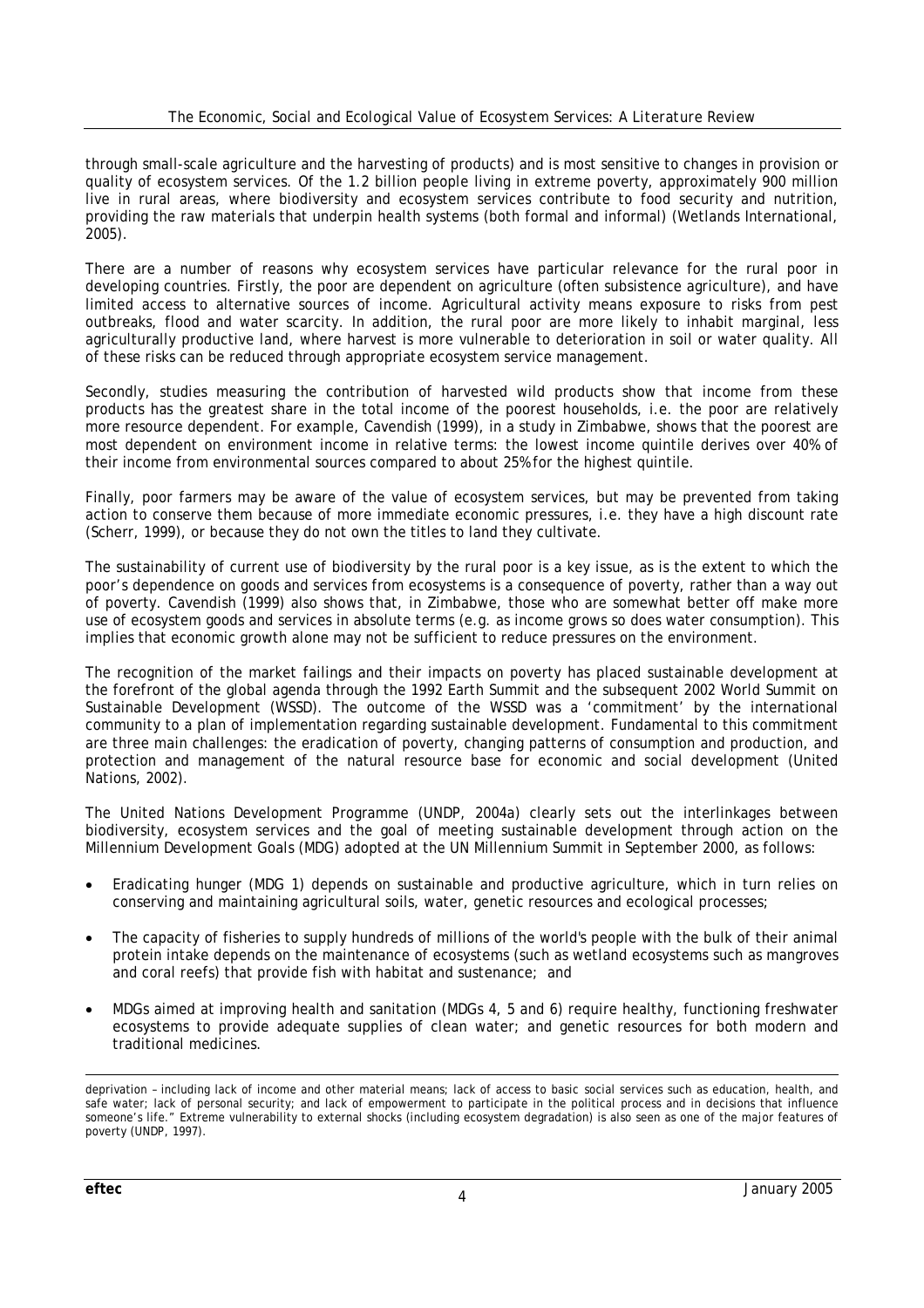### **1.4 What are the key challenges?**

Ideally ecosystems would be managed with sustainable development in mind such that decisions maximise social welfare over time. In practice, the drivers of ecosystem loss and degradation mentioned above ensure that ecosystem degradation continues unabated. This current lack of knowledge relates both to ecosystem functions and economic values.

Our limited understanding of ecosystem dynamics is reflected most forcefully in our inability to predict where thresholds separating two alternative, qualitatively different ecosystem states (well functioning and degraded) lie. The relationship between the condition of ecosystems and the services they provide is not a simple linear one, but rather more complex. Ecosystem services may show considerable resilience to stress, but also exhibit rapid, indeed catastrophic, change upon the transgression of certain, yet poorly identified, thresholds. It is therefore relatively easy to dismiss or ignore anthropogenic impacts on the environment when there is little apparent consequence to service provision, particularly when scientific advice is beset with uncertainty about ecosystem responses, and is for the most part unable to predict thresholds.

In addition to the ecological functions of ecosystems, we also lack information about the economic value of ecosystem functions, goods and services. The term 'economic value' is used here to describe the importance placed on ecosystems by individuals, which includes not only income generated from using ecosystem goods and services, but also other benefits they provide for human welfare that could alternatively be called social and ecological values. Quantitative evidence on economic value needs to be generated because many of these services are not traded in markets, and hence do not have prices, and thus are interpreted as having no value when it comes to making decisions about their use. In other words, markets fail to incorporate the full economic value of ecosystems in pricing and hence decision-making mechanisms. Armed with this additional information, many decisions about whether to convert or conserve ecosystems may be tipped on balance towards sustainable use and conservation. The remainder of this report focuses on the provision of decisionmaking frameworks and the demonstration of economic value from the literature that can inform policy decisions by providing measures of economic value where these are normally absent.

Information on the economic value of ecosystem services will not on its own provide a solution to ecosystem degradation. The real challenge is to use this information to redress market and policy failures. This can be done by removing perverse incentives such as subsidies that encourage degradation and creating positive incentives for achieving sustainable outcomes through payments for ecosystem services, creation of markets for services, or other incentives for sustainable resource management. This is the 'demonstration - capture' paradigm in environmental economics where demonstration of economic value should lead to their 'capture' through market or other mechanisms (where 'capture' infers turning at least some of the economic value into cash). While these capture mechanisms are not the subject of this report, a few examples are provided to stimulate discussion.

### **1.5 How do we measure the value of ecosystem services?**

Key to understanding the importance of ecosystems and incorporating this in economic and other policy decision-making is to establish the link between a given ecosystem and its goods and services and how these are valued by individuals. Figure 1.1 demonstrates this link with a simplified model: ecosystems and their functions and processes provide outputs of goods and services, which generate benefits to human populations that can then be measured as increases in human well-being. Note that Figure 1.1 does not mention the creation / support of human life in the ecosystems – human wellbeing axis. The analysis here is not about the absolute value of human life and the role of ecosystems in its provision, but about the marginal value of ecosystem functions, goods and services and tradeoffs between the competing uses (including conservation) of these.

| <b>ECOSYSTEMS</b> | ECOSYSTEM | ECOSYSTEM                   | CONTRIBUTION TO |
|-------------------|-----------|-----------------------------|-----------------|
|                   | UNCTIONS  | <b>GOODS &amp; SERVICES</b> | HUMAN WELBEING  |

**Figure 1.1: Linking Ecosystems to Human Welfare**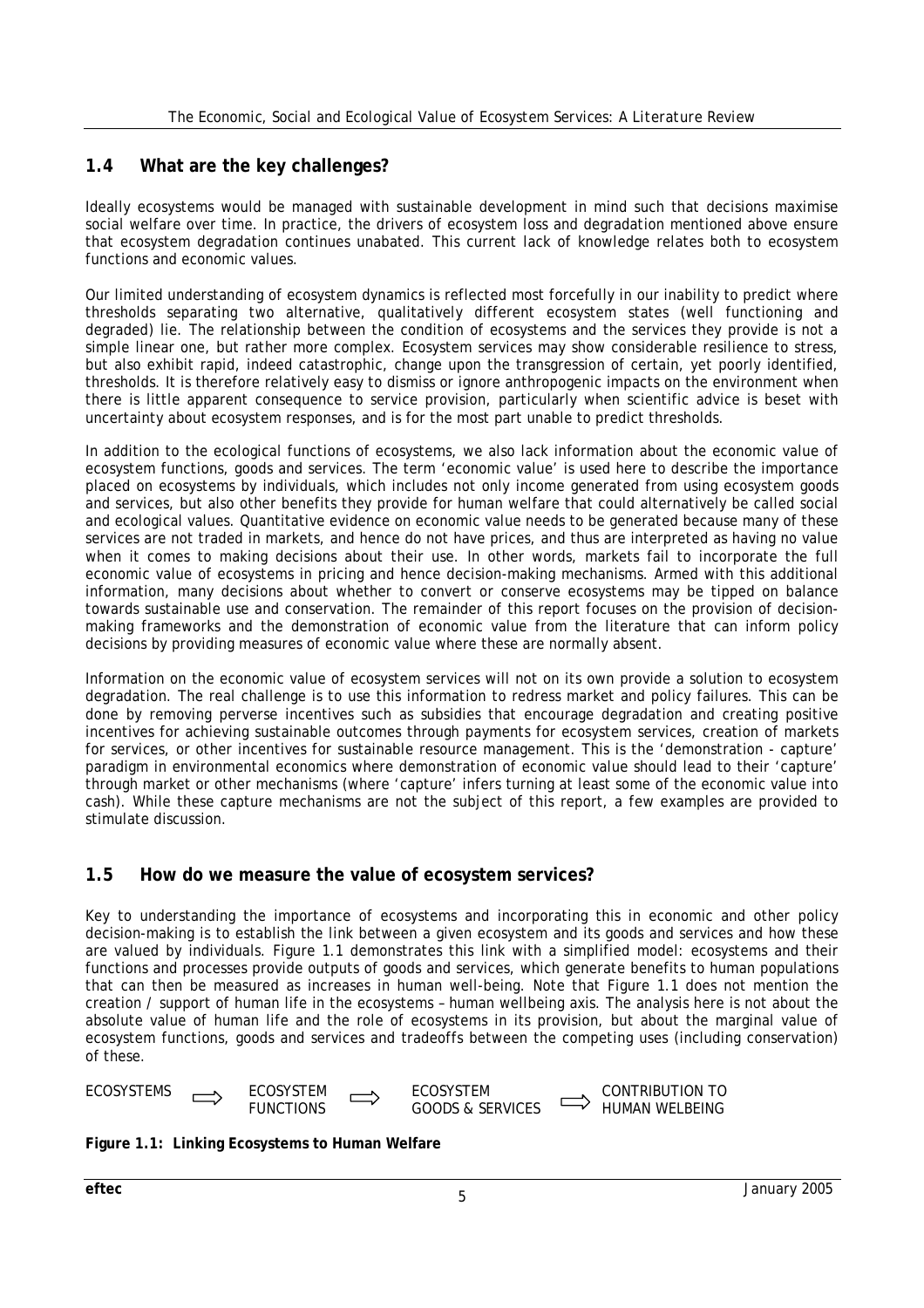This is why a central concept of environmental economics is total economic value (TEV), which offers a useful framework for analysis. Primarily, TEV is composed of use values and non-use values.

Use value involves some interaction with the resource, either directly or indirectly:

- *Direct use value:* involves human interaction with the ecosystem itself rather than via the services it provides. It may be consumptive or extractive use, such as fisheries or timber, or it may be non-consumptive, as with some recreational and educational activities.
- *Indirect use value*: derives from services provided by the ecosystem. This might, for example, include the removal of nutrients, providing cleaner water to those downstream, the prevention of downstream flooding and diseases and provision of information.

**Non-use value** is associated with benefits derived simply from the knowledge that the ecosystem is maintained. By definition, it is not associated with any use of the resource or tangible benefit derived from it, although users of a resource might also attribute non-use value to it. It can be split into three basic components:

- *Existence value*: derived simply from the satisfaction of knowing that ecosystems continue to exist, whether or not this might also benefit others (also associated with 'intrinsic value').
- *Bequest value*: associated with the knowledge that ecosystems and their services will be passed on to descendants to maintain the opportunity for them to enjoy it in the future.
- *Altruistic value:* derived from knowing that contemporaries can enjoy the goods and services ecosystems provide.

Finally, another category not immediately associated with the initial distinction between use values and nonuse value includes:

*Option value:* an individual derives benefit from ensuring that ecosystem services will be available for his or her own *use in the future*. In this sense it is a form of use value, although it can be regarded as a form of insurance to provide for possible future use (often associated with the potential of genetic information inherent in biodiversity to be used for research, e.g. pharmaceuticals).

TEV is measured by the preferences of individuals. When goods and services are provided in actual markets, individuals express their preferences via their purchasing behaviour. In other words, the price they pay in the market is at least a lower-bound indicator of how much they are willing to pay for the benefits they derive from consuming that good or service. For environmental resources which are not traded in actual markets, such behavioural and market price data are missing. In such cases, the methods of economic valuation (discussed in Annex 2) provide several tools that may be employed to estimate these 'non-market' or 'external' benefits. What these techniques have in common is that they express economic value in units of money. This has the advantage of allowing the non-market benefits of ecosystem goods and services to be compared with financial gains from their use. The economic literature using these techniques is vast, but relevant examples are presented throughout the report and its annexes. Regardless of whether all components of TEV can be expressed in monetary terms for a given ecosystem good or service, the concept is useful in gathering the necessary information for more sustainable decision-making.

### **1.6 Integrating the value of ecosystem services into decision-making**

Figure 1.2 presents a framework for considering and measuring the value of ecosystem services for the purposes of decision-making at various levels, from local to regional and global. The framework in Figure 1.2 itself does not provide information and final decisions but simply constitutes a trail to follow when assessing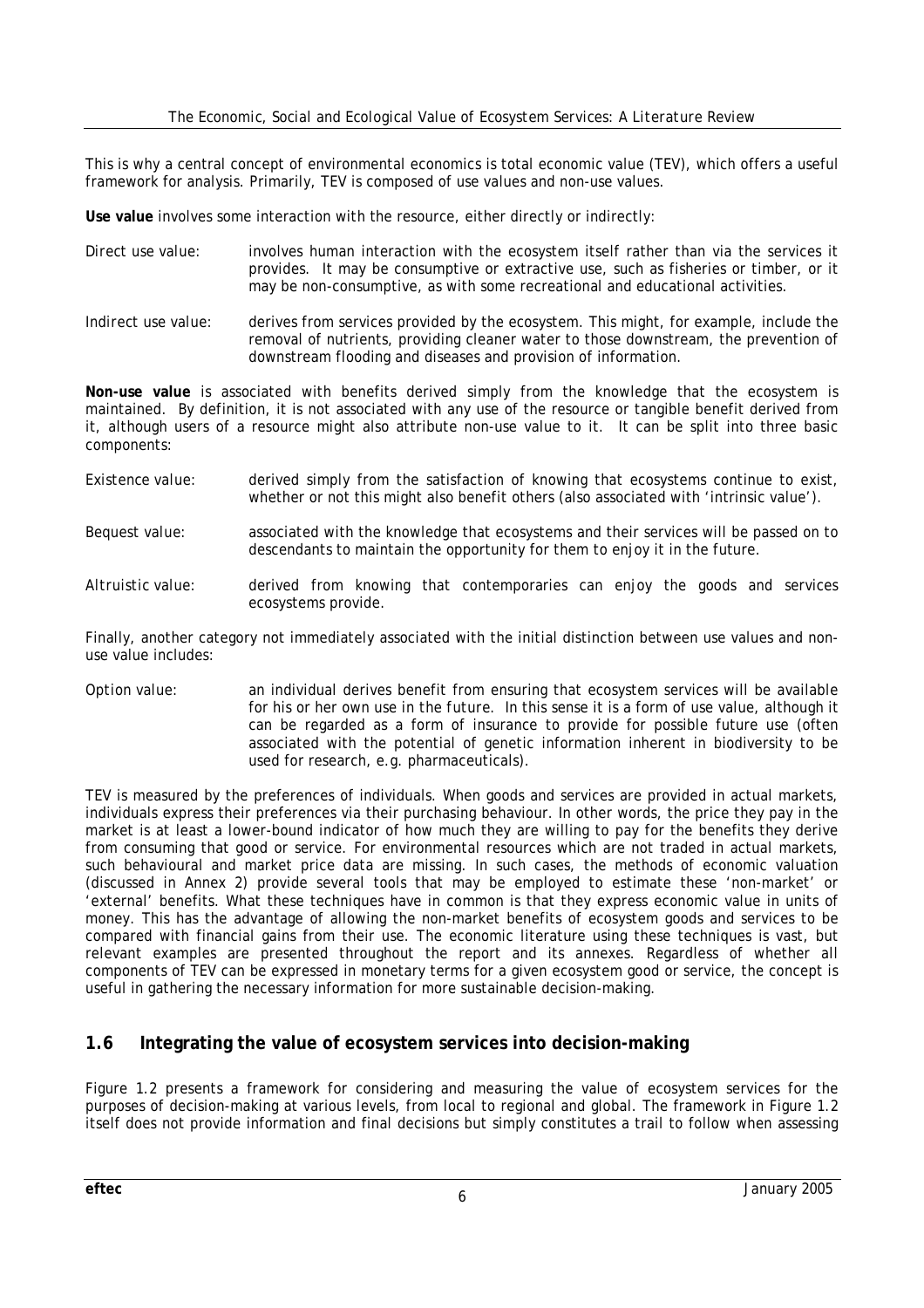the pros and cons of resource use decisions. The issues covered in the framework are discussed in the specific cases of wetlands, forests and agro-ecosystems in Section 2.





\*Note: costs (due to damage to ecosystems) equally apply here

The framework is geared towards addressing the question 'How can we incorporate the importance of ecosystem goods and services in economic decisions?'. There are four factors to take into account when answering this question:

- Understanding of ecological functions that produce ecosystem goods and services;
- Ecology and economics interface, which involves identifying which goods and services are directly supplied, indirectly provided or (positively or negatively) influenced by human activities;
- Defining and, if possible quantifying, the economic benefit of these goods and services, taking account of the components of the total economic value that applies in each case; and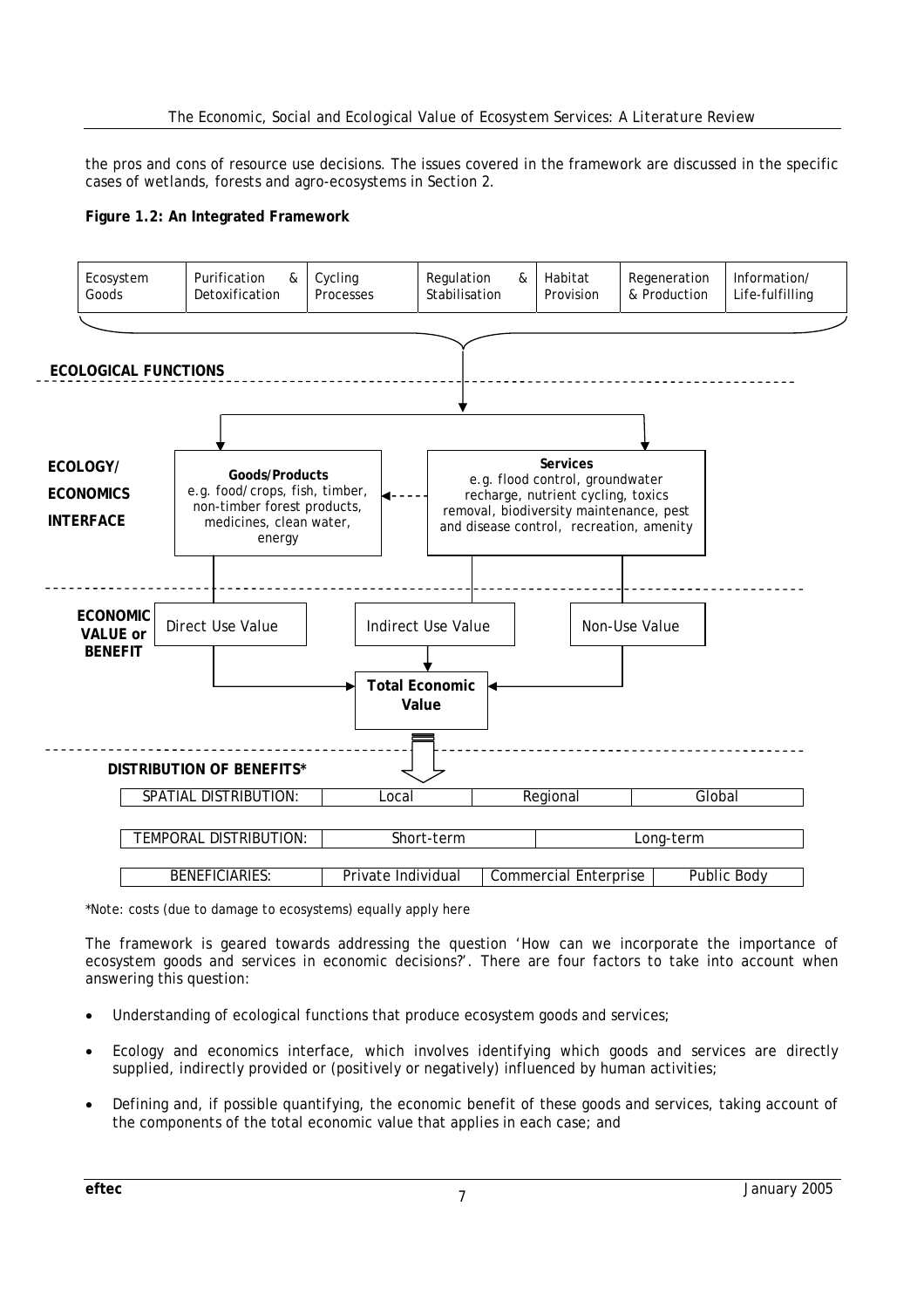• Distribution of benefits of ecosystem goods and services among different beneficiary groups (spatially defined at the very least) and time periods, or in other words, identifying different stakeholders, which is also useful in understanding the distribution of the costs involved when ecosystems are degraded.

#### *Ecosystem dynamics – key considerations*

As mentioned earlier on, our understanding of ecological functions and the provision of goods and services is limited. The framework here is a gross simplification, which necessitates a brief discussion of the complexities of the study of ecosystem function, and how ecosystems bring about goods and services to humankind. Any study of ecosystem dynamics and interactions with human systems needs to recognise the following characteristics of ecosystems:

- Thresholds are a typical feature of the relationship between human pressure on the environment and ecosystem function. In some cases humans can regulate the pressure imposed on systems to achieve optimal overall welfare benefits that combine economic and ecological values, whereas in others the response to stress is discontinuous and there is a sudden and catastrophic change in ecosystem conditions at some level of environmental stress. At this point the functioning of the ecosystem is shifted to an alternative stable state which is very often massively detrimental to human interests. Crucially, we currently lack sufficient understanding of ecosystem dynamics to identify thresholds *a priori*, and consequently it is difficult to implement informed policy. It is therefore particularly important to be able to identify thresholds where they exist within any model of ecosystem-economy interaction, in order to avoid unexpected catastrophic changes that could severely impinge upon human welfare;
- Declining species diversity simplifies ecosystems, which may in turn affect the stability of ecosystems in the face of disturbance, and thereby the capacity to deliver ecosystem functions that support human welfare. Species diversity, or at least the diversity of species comprising functional groups, provides ecological insurance, in that if some species are lost others are available to fill their functional roles. Declining biodiversity potentially erodes this ecological insurance until species 'redundancy' is reduced to a degree where continued species loss results in the catastrophic failure of ecosystem services. In rare cases some species may not have functional counterparts and their loss may contribute disproportionately to ecosystem failure. Loss of such 'keystone' species has been shown to have large impacts at local scales; and
- Ecosystem functionality interacts across habitats, ecosystems and scales. Landscapes consist of several functionally integrated ecosystems such that disturbances to one ecosystem have complex and indirect effects on other ecosystems within the landscape. These effects may be expressed through either physical or biological processes, and make it difficult to isolate any one ecosystem when studying ecosystem dynamics.

These complexities, which are discussed in detail in Annex 2, make it even more important for decisions to be taken with due account of their impacts on ecosystems in an integrated way from the start, as the ultimate consequences of not doing so are largely unknown but could be catastrophic.

#### *Who benefits from ecosystem goods and services? – spatial and temporal considerations*

The distribution of benefits of ecosystem goods and services among different beneficiary groups at different time periods is a crucial factor when considering the value of ecosystem goods and services. In terms of beneficiaries, we can think of individuals (the basic unit in estimating the total economic value), commercial entities and the public sector as forming broad categories. Table 1.2 identifies these beneficiaries across the local, regional/national and global scales. Often when decisions are made about resource use, the inclusion of the interests of the global community can tip the balance. This is especially the case when it comes to nonuse and option values and even more so when mechanisms to capture these values for the local communities can be put in place.

Another scale at which the conflicts between users, or trade-offs between uses, become evident is that of temporal variation of ecosystem goods and services. Benefits and beneficiaries vary between short vs. long term, and this variation is clearest when exploitation of ecosystem goods in the short term leads to a decline in ecosystem services in the long term. One of the most striking examples of this is logging in the short term, which may lead to decline or loss of watershed and other services of forests.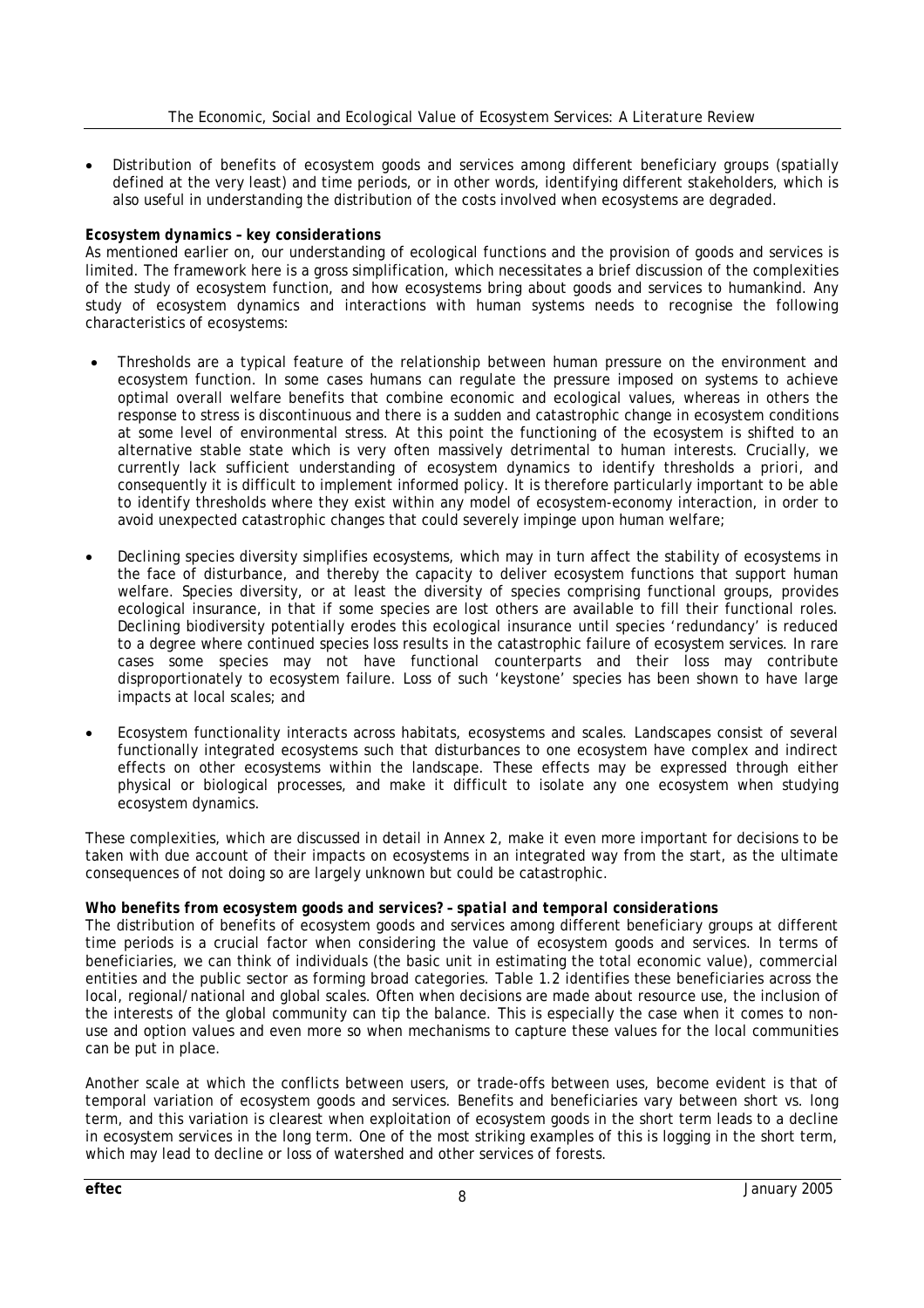|  |  | The Economic, Social and Ecological Value of Ecosystem Services: A Literature Review |
|--|--|--------------------------------------------------------------------------------------|
|  |  |                                                                                      |

| Table 1.2: Beneficiaries of Ecosystem Services |                                                                                            |                                                                                        |                                                                     |  |  |
|------------------------------------------------|--------------------------------------------------------------------------------------------|----------------------------------------------------------------------------------------|---------------------------------------------------------------------|--|--|
|                                                | Local                                                                                      | National/Regional                                                                      | Global                                                              |  |  |
| Individual                                     | Local users (e.g.<br>hunter/gatherer,<br>subsistence farmers and<br>fishermen, recreation) | (e.g. tourists, consumers,<br>education)                                               | (e.g. tourists,<br>consumers, education)                            |  |  |
| Commercial entity                              | Local industry (e.g.<br>entrepreneurs, farmers,<br>traders, artisans)                      | Economic sectors, national and<br>regional GDP                                         | International enterprise<br>(e.g. fishery and forestry<br>industry) |  |  |
| Public sector                                  | Local Government (e.g. tax<br>revenue)                                                     | National Government (e.g. tax<br>revenue, foreign revenue from<br>sale of concessions) | International Community                                             |  |  |

The distribution presented in Table 1.2 brings forth the issue of conflict of interest between the different beneficiaries or users of ecosystem goods and services. In other words, trade-offs between different uses become apparent.

Commercial interests tend to have a reputation for reaping the reward of harvesting natural resources at the expense of local users, even though blame is often shared with national governments who can provide incentives for this behaviour and can suffer either from corruption, lack of capacity or lack of political will to enforce better controls on resource extraction. The ability of national governments to collect tax and other foreign revenue related to resource rents, concessions and tourism, and redistribute this revenue to the benefit of the general public is also prey to these weaknesses. Addressing issues of governance and corporate social responsibility can help ensure the equitable distribution of the benefits of ecosystem exploitation.

# **2. Ecosystem Goods and Services – examples**

Due to the vast literature on the value of ecosystem goods and services and the limited scope of any review, this Section focuses on three ecosystems: wetlands, forest and agro-ecosystems. Each sub-section corresponds to the factors covered in the integrated framework in Section 1. Thus, the overview of goods and services of each ecosystem covers the ecosystem functions, ecology-economy interface, economic value (or benefit) and distribution of benefits. In addition, threats to the ecosystem including the linkages with poverty and some policy recommendations are provided. Annex 1 applies the framework and quantifies the economic value for two wetlands and further details and examples can be found in Annex 2.

# **2.1 Wetlands**

The Convention on Wetlands of International Importance especially as Waterfowl Habitat (Ramsar, 1971), defines wetlands as "areas of marsh, fen, peatland or water, whether natural or artificial, permanent or temporary, with water that is static or flowing, fresh, brackish or salt, including areas of marine water the depth of which at low tide does not exceed six metres". Furthermore, wetlands "may incorporate riparian and coastal zones adjacent to the wetlands, and islands or bodies of marine water deeper than six metres at low tide lying within the wetlands".

While in total wetlands cover 0.6% of the Earth's surface, they provide a much larger proportion of the ecosystem services such as recreational amenities, flood control, storm buffering, biodiversity, climate regulation and socio-cultural values. They are vitally important and diverse fresh and marine water ecosystems which encourage biodiversity by contributing to primary productivity and providing habitat for a wide range of dependent species (including internationally recognised migratory wader birds). Thus, wetlands have a diverse fauna with a relatively large number of endemic species.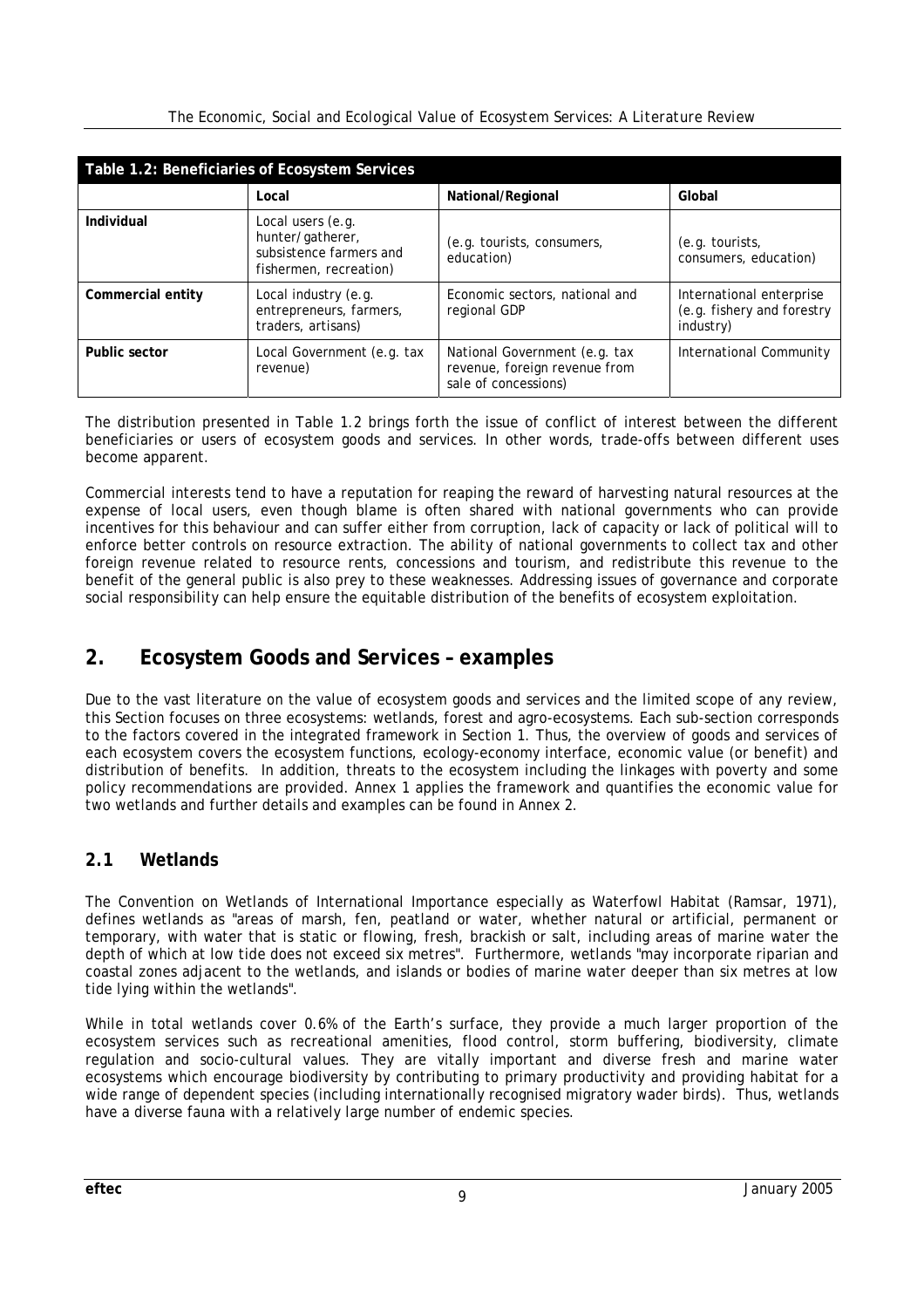#### *The Economic, Social and Ecological Value of Ecosystem Services: A Literature Review*

Table 2.1 uses the framework developed in Section 1 to present the goods and services of wetlands. While wetland *goods* are derived from the direct utilisation of wetland flora and fauna, wetland *services* result from ecosystem processes which support and protect human activities. Furthermore, these services will generally be associated with benefits that are derived off-site. For example, the nutrient cycling of a wetland will improve the water quality of the water body downstream, while the storage of flood water within a wetland will prevent flooding both upstream and downstream.

| Table 2.1: Total Economic Value of wetland goods and services |                                                                                                                         |       |              |        |  |
|---------------------------------------------------------------|-------------------------------------------------------------------------------------------------------------------------|-------|--------------|--------|--|
|                                                               | <b>Goods and Services</b>                                                                                               | Local | Regional     | Global |  |
| Direct Use                                                    | Livestock/cultivation                                                                                                   | x     | $\mathbf{x}$ |        |  |
|                                                               | <b>Fisheries</b>                                                                                                        | x     | X            |        |  |
|                                                               | Fibre for construction and handicraft production and fuel wood                                                          | x     |              |        |  |
|                                                               | Hunting for water fowl and other wildlife                                                                               | x     | $\mathbf x$  |        |  |
|                                                               | Aesthetic value of wetlands, recreation                                                                                 | X     | x            | x      |  |
| <b>Indirect Use</b>                                           | Storm Buffering                                                                                                         | x     | $\mathbf{x}$ |        |  |
|                                                               | Flood water storage & stream flow regulation                                                                            | x     | $\mathbf{x}$ |        |  |
|                                                               | Water flow                                                                                                              | X     | x            |        |  |
|                                                               | Sediment & nutrient cycling - water quality improvements                                                                | x     | x            |        |  |
|                                                               | Erosion control (wetland vegetation)                                                                                    | X     | X            |        |  |
|                                                               | Carbon Sequestration - climate change and mitigation                                                                    |       |              | X      |  |
| Option*                                                       | Future direct and indirect uses of above goods and services                                                             | x     | x            | X      |  |
| Non-Use*                                                      | Existence, bequest and altruistic value of wetland habitats and<br>species; Traditional/cultural knowledge & traditions | X     | X            | X      |  |

\*: These value components are not illustrated separately in what follows but are referred to under the ecosystem services as relevant.

The significance of a wetland will vary depending upon which particular good or service is being assessed. As the direct use values will generally involve some direct contact with the catchment itself, the beneficiaries are most likely to be local with the exception of visitors who may travel from far away. The indirect use benefits are likely to be of regional significance as these relate to the catchment in which the wetland is located. Due to the trans-boundary nature of river catchments, this may well extend across countries: for example the Nile passes through Tanzania, Kenya, Zaire, Burundi, Rwanda, Ethiopia, Uganda, and the Sudan before reaching the Mediterranean in Egypt. Further indirect benefits such as carbon sequestration take on a global scale, as do the non-use values, but the latter may be subject to 'distance decay' away from the site.

#### **2.1.1 Goods and services provided by wetlands**

Goods and services derived from wetlands can be of considerable value to society as demonstrated by the literature reviewed in the rest of this section and in Annex 2.

#### *Livestock and cultivation*

Wetland ecosystems provide an environment where particular plants (e.g. reeds) that are adapted to wet conditions tend to grow in abundance. Thus wetlands, especially those which are temporarily and seasonally waterlogged, can provide valuable grazing lands. They also provide fertile lands for a few crops that are adapted to the anaerobic conditions in wetlands. Rice, which forms the staple diet of 3 billion people or half the world's population (WWF, 2004), is one of these few crops.

Further agricultural gains are sought from wetlands by draining them. If wetlands are drained for short periods of time (see Case Study 2 in Annex 1), and re-flooded, they may be able to retain much of their function. However, if the wetlands are drained permanently, then these functions will be lost. Box 2.1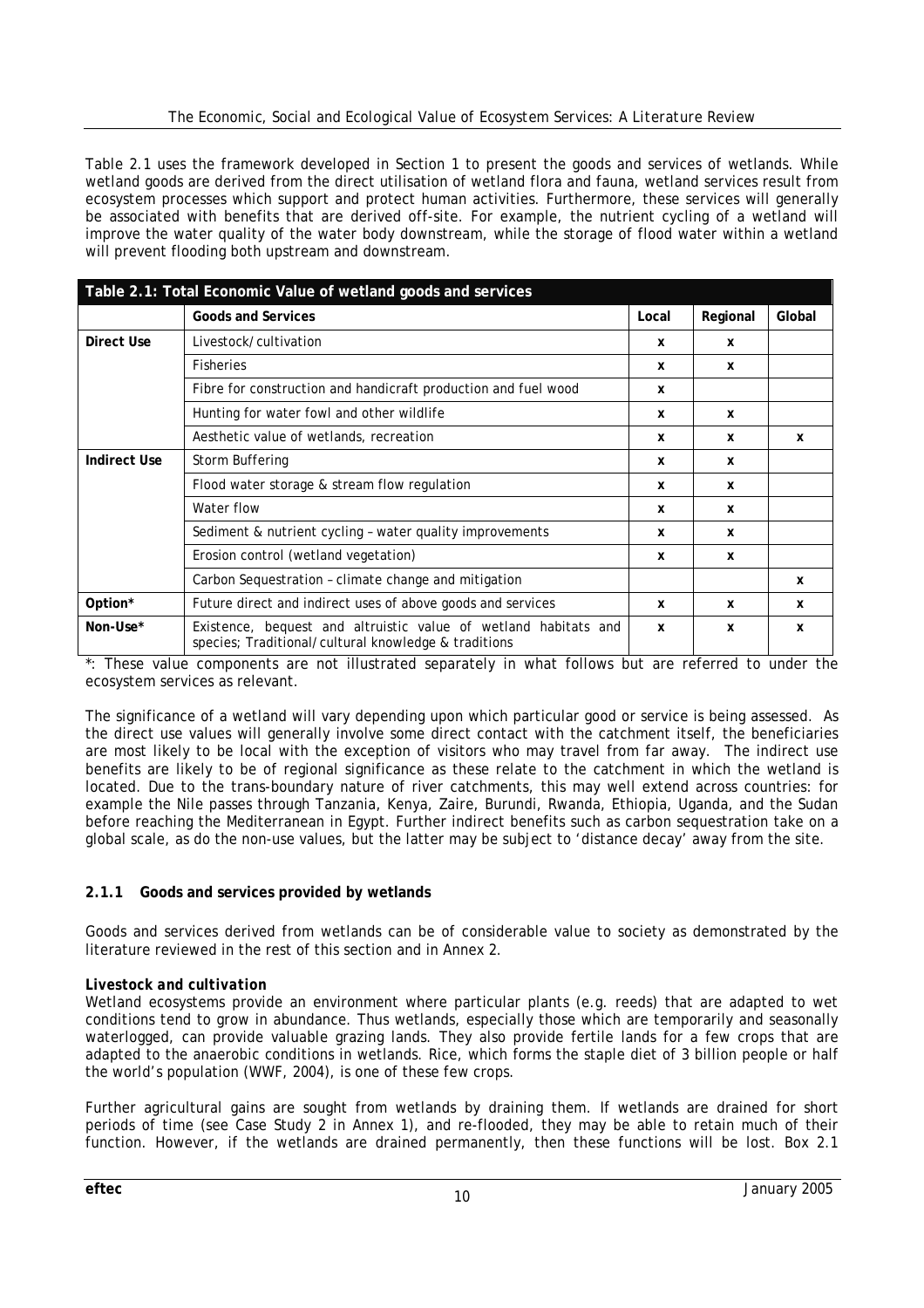provides the example of the Hadejia-Nguru Wetlands of Nigeria by comparing the agricultural returns if the wetlands are drained to the use of other goods when they are not.

#### **Box 2.1: Economic Values of harvested wetland goods in Nigeria** (Eaton and Sarch, 1997)

A study of the Hadejia-Nguru Wetlands of Nigeria examined the value of wild resources used for food, raw materials and firewood. This showed that harvesting doum palm fronds and selling the dried bundles yields a return of about N200 (US\$2.50) per day, and making mats from the fronds N10 (US\$0.13) per day. The returns to labour from harvesting firewood and carrying it back to a local town for sale were estimated at approximately N40–60 (US\$0.50–0.75) per day, while the returns to labour for women who collect and sell potash are estimated at N26–31 (US\$0.33–0.39) per day.

The importance of wetland products relative to agriculture is shown by comparing these returns to the prevailing agricultural wage of between N50 and N70 (US\$ 0.60–0.90) per day. Thus, the return to doum palm harvesting was three times greater than the relative agricultural return. Firewood also generates significant revenues for a range of individuals within wetlands communities.

#### *Fisheries*

Both freshwater and coastal wetlands fulfil the essential needs for maintaining fish populations, as they provide food, shelter, spawning and nursery areas, and clean water. Coral reefs and mangroves are sources of food and livelihoods for millions of people who live in coastal areas or on small islands in tropical countries. Reef-related fisheries constitute approximately 9–12% of the world's total fisheries consumption and up to 25% of fisheries production in tropical developing countries (Moberg and Folke, 1999).

#### *Fibre for construction and handicraft production, and fuel wood*

In addition to providing grazing for animals, wetland vegetation provides much valued material for products such as utensils, mats, trays, baskets and paper (produced from papyrus, which is a sedge), while the common reed (*Phragmites australis*) is used for construction purposes.

#### *Hunting for water fowl and other wildlife*

In a similar manner to fisheries, wetland vegetation provides the ideal conditions to support the breeding and feeding of waterfowl (including ducks and snipe) and other wildlife (such as reedbuck) which can be hunted either to provide a source of food or for recreational purposes. Whereas, provision of food is most relevant for the local population, recreational hunting could have a regional or even international significance.

#### *Aesthetic value of wetlands*

The wide diversity of vegetation, bird species, fish and other wildlife found within wetlands add to the diversity and beauty of the landscape. One way to capture this aesthetic value is to look at the contribution of the wetland ecosystem to tourism as exemplified in Box 2.2.

#### **Box 2.2: Valuation of ecotourism**

Moran (1994) estimated the current non-consumptive value of protected areas of wetland in Kenya by foreign visitors at some \$450 million per year. This estimate is additional to current financial returns from tourism and makes no allowance for other direct and indirect benefits and potential returns from consumptive uses.

A valuation study of the coral reefs of the Phi Phi Islands, Thailand (Seenprachawong, 2001) showed the travel expenses (as an indicatory of the value of a trip) to be 8,216 million Baht (US\$205 million) per year. In addition, visitors' willingness to pay to increase biodiversity at Phi Phi was estimated to be 287 Baht (about US\$7) per visit.

#### *Storm buffering, flood water storage and stream flow regulation*

By storing water and slowing water movement, wetlands buffer surrounding areas from the worst effects of storms and floods. This service is of particular value to the poor, who lack the financial or other means to protect themselves against the impact of storms through reinforced buildings or protected food production systems, or to recover from storms quickly (FAO, 2001). The FAO report two case studies in the Mekong Delta and in Andra Pradesh, India, where in contrast to the wealthier households, the poor were unable to protect their houses or livelihoods in response to floods and cyclones. For example, the benefits of the urban flood control provided by the That Luang Marsh in Laos was estimated by examining damage costs avoided through flood prevention, giving an annual value of US\$2.8 million per year, over 55% of the total economic value of the wetland (Gerard, 2004).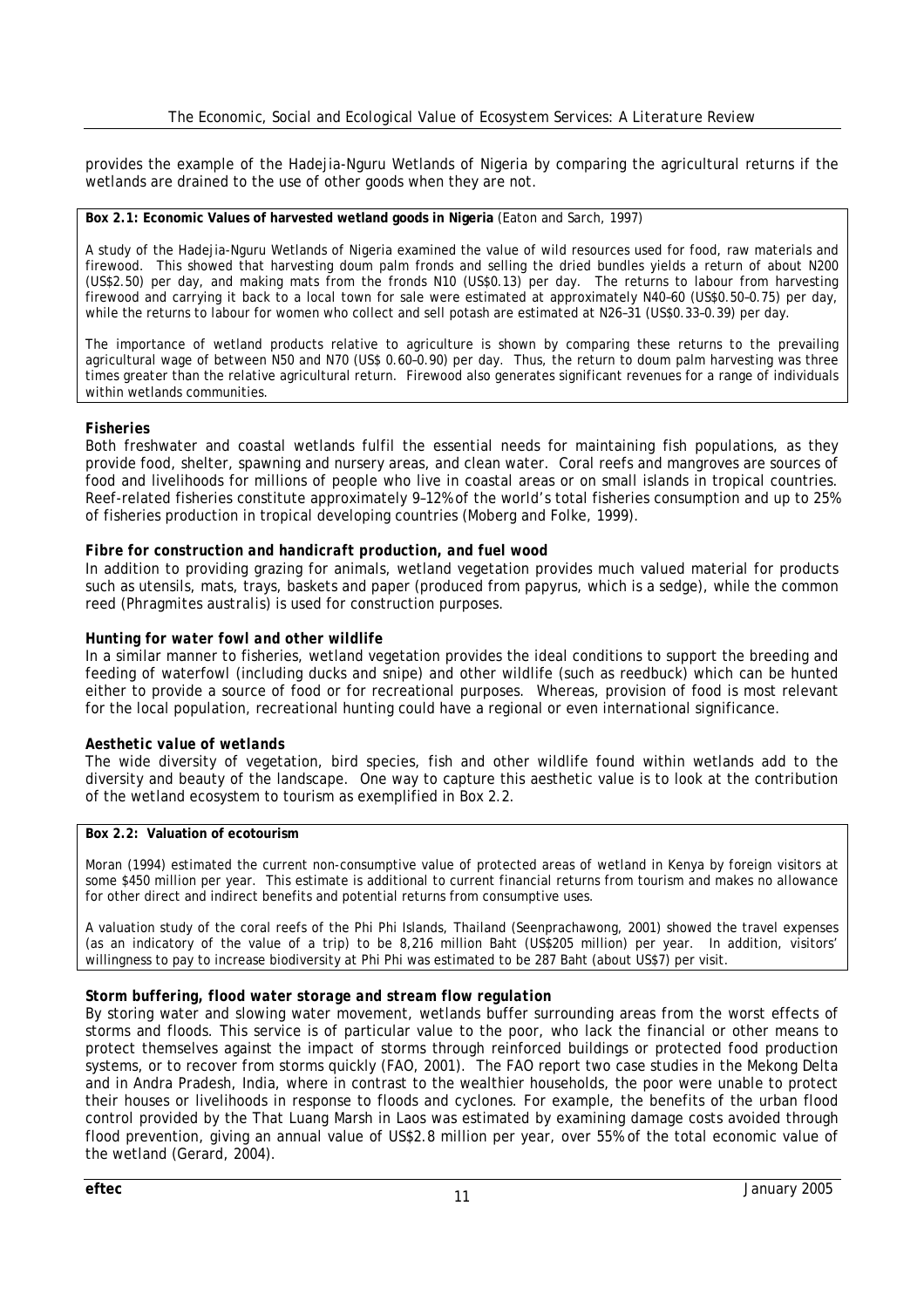#### *Water flow*

By slowing down the movement of water and temporarily retaining it, wetlands act like sponges which reduce floods and also prolong stream-flow during low flow periods. If wetlands are flooded with river water where the water tables have been lowered considerably in dry periods, or where the regional water table is low; then water can percolate downwards into groundwater aquifers (*groundwater recharge*). These conditions occur in semi-arid or arid areas where the geology is made up of highly or moderately permeable deposits. Under specific hydrological conditions water can be discharged from these aquifers, emerging as springs or seepage zones (*groundwater discharge*).

Following the example of the Hadejia-Nguru wetlands in northern Nigeria, a study by Acharya (2000) estimates the value of replenishing and maintaining groundwater resources through the inundation of the wetlands during the wet season. The study suggests that the value of the recharge function is 1,147,000 Naira, or US\$13,000, per day for the wetlands, and in terms of groundwater irrigated agricultural production, a value of at least 2,860 Naira or US\$33 per farmer per dry season is attributable to the present rate of groundwater recharge.

#### *Sediment & nutrient cycling – water quality improvements*

Sediments and nutrients are deposited in and around wetlands, preventing the siltation of downstream waterways. In addition, high levels of nitrogen and phosphorous from agricultural runoff are removed by wetlands, preventing the eutrophication of streams and rivers and the contamination of groundwater supplies. Mangroves also act as buffers and catch excess sediment that would otherwise flow into the ocean, thereby protecting vital coral reefs and sea grass beds from damaging siltation.

#### *Erosion control*

Wetland vegetation controls erosion by reducing wave and current energy and by binding and stabilizing the soil. The mangrove system in particular has important indirect use value through its environmental function of controlling erosion and sedimentation, which protects agricultural production in relevant regions. In a study of the mangrove wetlands of Bintuni Bay, Irian Jaya, Indonesia, the benefits of erosion control were estimated to be around US\$950 per household (Ruitenbeek, 1994), based on the value of the local agricultural production that this function provides.

#### *Carbon Sequestration – climate change and mitigation*

Wetlands are significant carbon sinks with peatlands and forested wetlands accounting for over 25% of the soil carbon pool. Conversion of wetlands to agriculture inevitably results in the release of large quantities of carbon dioxide.

#### *Traditional/cultural knowledge & traditions*

Cultural heritage includes the physical structures and artefacts of the past, traditional water and land-use management practices, and the religious significance of wetlands and their wildlife. While there are few studies of non-use values associated with wetlands, Barbier et al (1996) suggest that donations made through campaigns by European and North American environmental groups to raise funds to support tropical wetlands conservation hint at the magnitudes involved. For example, several years ago the UK's Royal Society for the Protection of Birds (RSPB) collected £500,000 from a one-off membership mailing campaign to help save the Hadejia-Nguru wetlands of Northern Nigeria in West Africa.

#### **2.1.2 Challenges**

#### *Threats to wetlands*

Fifty percent of wetlands worldwide have been lost since 1900 (Dugan, 1993 and OECD, 1996) and 58% of coral reefs are at moderate to high risk from human disturbance (Moser et al, 1996). Many other examples of the damage to wetlands are presented in Annex 2. A reasonable question to ask here would be why such damage is inflicted upon wetlands, which perform so many functions and are potentially so valuable. To some degree, the desirability of flat, fertile and easily accessible land has inevitably put them under pressure from other uses such as agriculture, industry and urbanisation. Therefore, the answer is likely to be in the way the decisions about alternative land uses are taken. In most such decisions, while the tangible, financial benefits of the conversion are measured and taken into account, the substantial value arising from wetland goods that are not traded in formal markets and services that do not generate direct cash returns are not. This market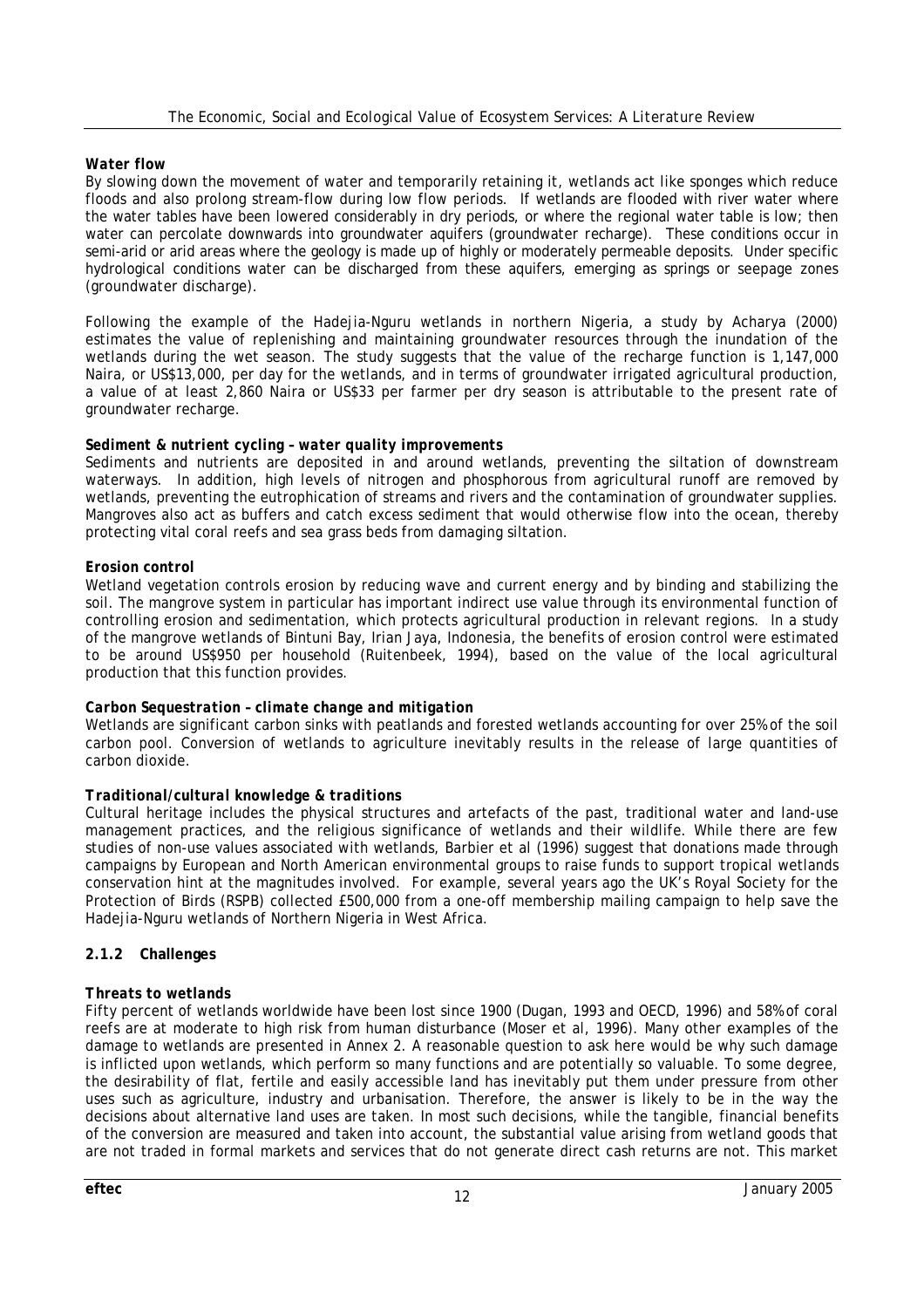failure is compounded by the separation between those who determine the use of the wetland and those who depend on the wetland's goods and services. Thus, the value of the goods and services are not captured by the decision-makers, while the costs of such decisions are borne by the local communities who can least afford them.

The resulting impact on the wetlands is one of declining ecosystem function, goods and services. This is well illustrated by coral reefs. Damaged or degraded coral reefs lose value because they are less productive, providing fewer goods and services than healthy reefs (Burke et al, 2002):

- A healthy coral reef might provide an average sustainable fisheries yield of 20 tonnes per year, the yield of a reef damaged by destructive fishing practices is likely to be much lower, under 5 tonnes per year.
- Fishers engaged in blast fishing may earn US\$15,000 per  $km^2$ , but they generate losses to society over a 20-year period ranging from US\$91,000 to US\$700,000 per  $km^2$ . Total net losses from blast fishing are US\$1.2 billion in the Philippines and US\$570 million in Indonesia.
- In Indonesia, sustainable fishing can generate as much as US\$63,000 per  $km^2$  more over a 20-year period than overfishing on healthy reefs (the difference between a US\$102,000 loss to society and a US\$39,000 gain to the individual).
- Estimated loss from sedimentation in tourist areas are around US\$100 million in Indonesia and US\$114 million in Philippines.

#### *Critical thresholds*

The human impact-response relationship that is exemplified above by coral reefs is not a simple linear relationship. 'Thresholds' and the potential for irreversible change, whereby a change in the impacts on a wetland ecosystem has a disproportionate effect or causes an irreversible change, are known to exist. Thus, there may be a point beyond which a small increase in the exploitation of a wetland may be associated with relatively high economic costs.

One of the best studied examples of catastrophic change from one stable ecosystem state to another is that of lake systems that shift dramatically from clear water to a turbid state much reduced in biodiversity. Most relatively pristine shallow lakes have clear water that is rich in submerged vegetation and animal life. These appear little affected by increasing nutrient concentration until a critical threshold is passed, whereupon the lake shifts suddenly to the turbid state that is accompanied by a loss of the submerged vegetation and associated diversity. Reduction of nutrient input and concentration is often not sufficient to restore water clarity, and it is only when nutrient levels have been reduced to well below those at which the shift occurred is there a return to original conditions.

#### *Wetlands and poverty*

In order to understand the links between wetland goods and services and poverty, it is important to analyse who benefits from these goods and services. The framework introduced in Section 1 enables us to think in terms of local, regional (or national) and global beneficiaries. In some cases, the benefits to each of these groups are in conflict, and hence the actions of one group may reduce the benefits derived by other(s). Identifying the beneficiaries and potential conflicts at the start of a decision-making process (as this framework allows) increases the chances of avoiding wrong decisions.

Conflicts can also exist within a given beneficiary group. In developing countries, many wetlands resources are currently under common ownership. In Uganda, for example, this has led to problems over defining and enforcing ownership when increased population pressures reduced the effectiveness of the common ownership regimes (Emerton et al 1999; Maclean et al 2003a,b). A further conflict exists between the local users, who depend for their livelihoods on wetland goods and services, and the global community, which may demand the preservation of biodiversity supported by wetlands. Such conflicts are discussed in detail in the wetlands case study in Annex 1.

Resolving these conflicts is a challenge requiring investigation of and incentives for sustainable use of wetlands. Highlighting the benefits that wetland ecosystems provide in terms of goods and services, and the beneficiaries of those goods and services, would be a first step in enabling national and international decisionmakers to face this challenge. Box 2.3 gives an example in which the long-term income and welfare of the local community (the poor within the local community in particular) are in conflict with the short-to-medium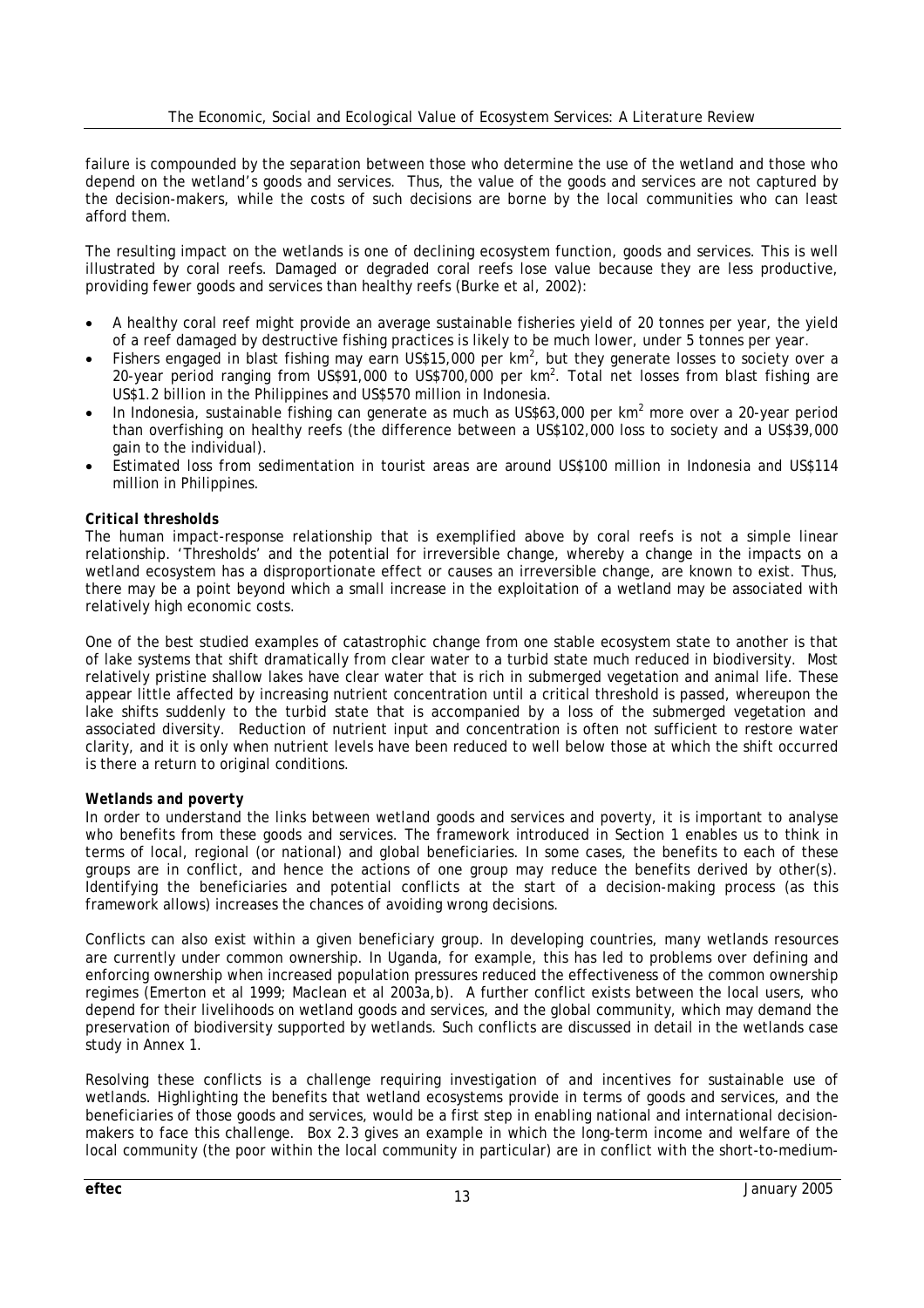term financial gain of commercial entities.

#### **Box 2.3: Including the wetland-poverty linkages in decision making: Ream National Park, Cambodia** (Emerton, 2003)

High levels of local resource exploitation have impacted severely on the natural ecosystems of Cambodia's six coastal protected areas. Rural poverty is widespread on the coast of Cambodia, with more than half of the population classified as poor and lacking in basic amenities such as food, water and adequate housing. Should the mangroves be preserved for long-term but difficult to quantify benefits of the community, or harvested for immediate income, or converted for salt production and aquaculture?

This study showed that Ream National Park, in its current protected state, is an extremely important economic resource for adjacent communities and for the Sihanoukville Provincial economy. Household and village level surveys in the area found that almost all local residents depend on the park resources in some way for their basic subsistence and income. These resources are particularly important in this area, as the median family income is estimated at only \$316 a year (a third of families earn less than \$200) and where half of households can barely provide for their own subsistence. The net value of park resources is estimated to be around US\$1.2 million a year, or an average of US\$220 for every household living in and beside the National Park (livestock & crop production – US\$520,000, forest products – US\$191,000, and fisheries - \$515,000). Ecosystem services such as storm protection and prevention of coastal erosion in areas surrounding the park contribute a further US\$300,000 a year.

These values far exceed the benefits yielded by alternative uses: clear-cutting the mangroves could generate less than \$630,000 a year and prawn farms can, under the best conditions, realise a net income of almost US\$4,500 per hectare per year (but few actually do).

#### **2.1.3 Key conclusions and recommendations**

A number of conclusions and recommendations can be drawn from the literature review summarised here and in Annex 2.

The beneficiaries of wetland goods and services span the entire scale of those presented in Section 1: local, national / regional and global as well as individuals, commercial entities and public bodies. Determining the benefits accruing to these different parties is crucial in understanding the synergies and conflicts between the different uses (and non-use values) attributed to each party.

While in principle the concept of total economic value encompasses both use and non-use values of all wetland goods and services, the literature contains evidence mostly about the directly or indirectly traded goods and only some of the services. Notwithstanding the gaps in literature, existing information about economic value is rarely used in actual comparisons of the returns to wetland conversion or degradation and the returns to conservation. The multitude of wetland goods and services, the variety of different beneficiaries and lack of property rights which can guarantee returns to uses and conservation of wetlands – in short the threats mentioned in Section 1.2 – have lead to the current state of wetlands (a loss of half their size worldwide since 1900 (Dugan, 1993 and OECD, 1996) with associated economic welfare losses).

One measure against wetland degradation is to identify protected areas through national park systems. However, implementing such systems for the protection of services to a broad range of stakeholders at the regional and global level risks excluding direct use by the local community reliant on wetlands for their livelihood. The challenge is therefore in promoting sustainable use, for example through clear property rights regimes and potential payments to support sustainable livelihoods, or the provision of alternative means of income for local people.

The development of ecosystem services trading schemes which are currently being introduced in the UK, US, Australia and the EU offer the potential means with which more of the economic values can be captured. These schemes involve creating markets to ensure that the provision of ecosystem goods and services through sustainable management practices is rewarded. In theory, this process is undertaken by governments creating a market for the ecosystem services by defining property rights that are linked both to the ecosystem service and can be exchanged for financial reward.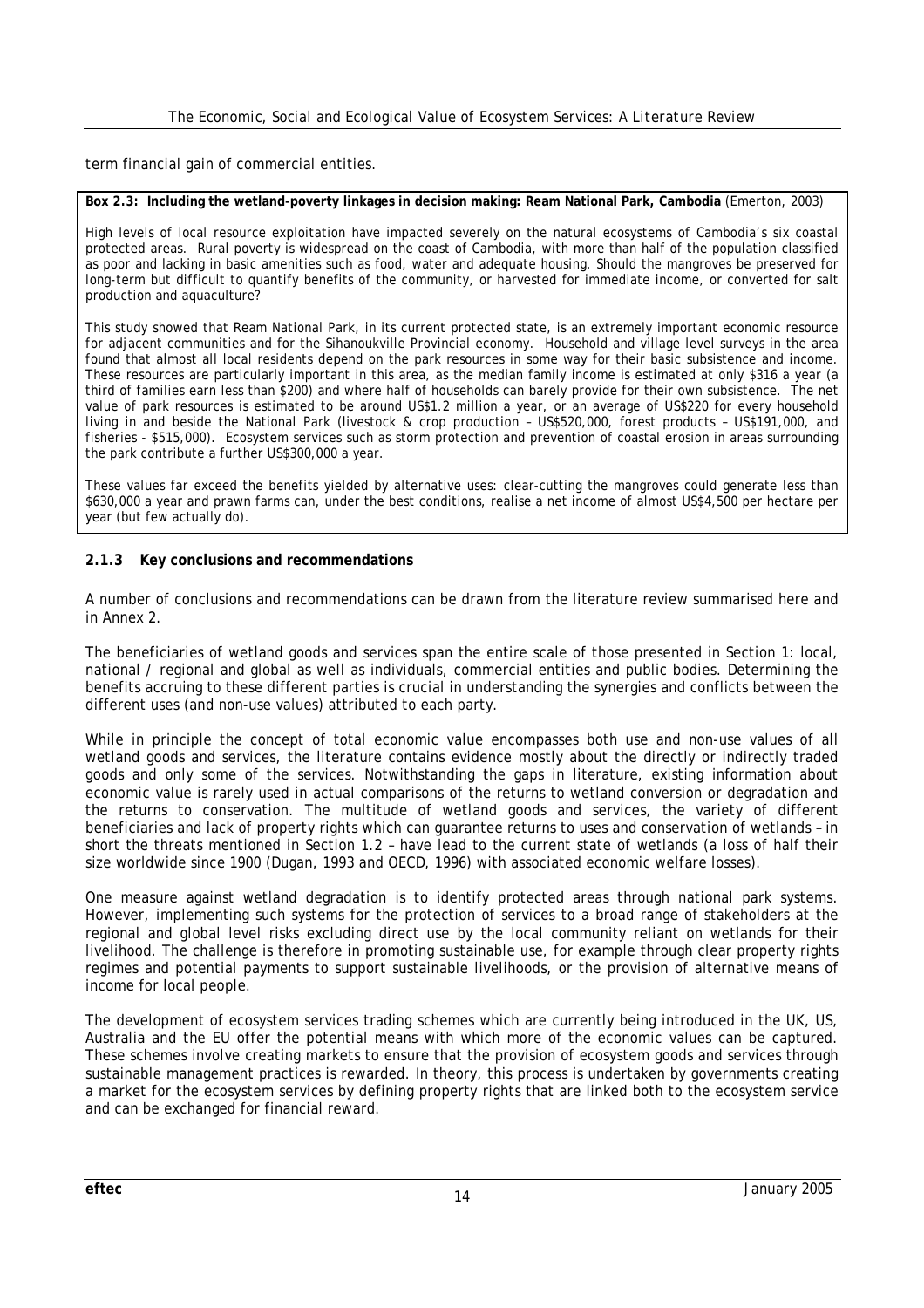## **3.2 Forests**

The Food and Agricultural Organisation (FAO) defines forests as an area with (a) an existing or expected tree canopy of more than 10%; and (b) a total area of more 0.5 hectares where trees reach at least 5 metres in size (FAO, 2000). This definition extends to natural forests, forest plantations and land from which forest has been cleared but that will be reforested in the foreseeable future. However, stands of trees established primarily for agricultural production, such as fruit tree plantations are excluded from this definition (FAO, 2000). Defined as such, forests are among the world's most important biomes in terms of the area of land surface they cover (approximately 30% of all land - over 3.8 billion hectares (FAO, 2003)), the goods and services they provide, and the biodiversity they contain (approximately 90% of terrestrial biodiversity).

The World Bank (2001) highlights that more than 1 billion people depend on forests for their livelihoods to varying degrees. Sixty million indigenous people are almost wholly dependent on forests, while around 350 million people living within or adjacent to dense forests depend on them to a high degree for subsistence and income. In developing countries, agro-forestry farming schemes support 1.2 billion people and help sustain agricultural productivity and the generation of income. Forest industries provide employment for some 60 million people worldwide. The medical needs of approximately one billion people depend on drugs derived from forest plants, many of which have been long been used in traditional medicine

In recognition of the importance of forest ecosystems and the services provided, the proportion of forest cover to total land area (excluding inland waters) has been adopted as an indicator measure for monitoring progress towards achieving the Millennium Development Goals (MDGs) adopted by the member states of the United Nations under the 2000/2002 Millennium Declaration (United Nations, 2001). Forest cover is monitored in relation to the target of 'integrating the principles of sustainable development into country policies and programmes and reversing the loss of environmental resources' under the goal of 'ensuring environmental sustainability'. Monitoring forest cover reveals the relative importance of forest land within countries, while changes in forest cover reflect the demand for land from other competing uses (United Nations, 2003).

Table 2.2 provides an overview of ecosystem goods and services provided by forests on the basis of the total economic value classification presented in Section 1. Direct use values derived from forest ecosystems may be further distinguished between those which are consumptive or extractive, in terms of forest products (timber, fuelwood and charcoal and non-timber forest products) and those which are non-consumptive. Genetic information for traditional medicine and pharmaceutical purposes, recreation and tourism, research and education and cultural religious significance may all be classified as non-consumptive direct uses of forests. A number of significant indirect use values are also derived from forest ecosystems: regulation of regional rainfall, flood and water yield regulation, control of soil erosion, as well as carbon storage and sequestration.

The rest of this section presents key insights from recent ecological and economic literature that address the goods and services listed in Table 2.2. The review of literature is selective, highlighting issues such as the scale on which benefits are derived (subsistence for poor rural communities, global benefits from carbon storage and so on) as well as uncertainty that may surround the 'value' of ecosystem services. An understanding of these factors is useful when discussion turns to considerations of challenges and solutions in relation to forest ecosystems, as addressed at the end of the Section.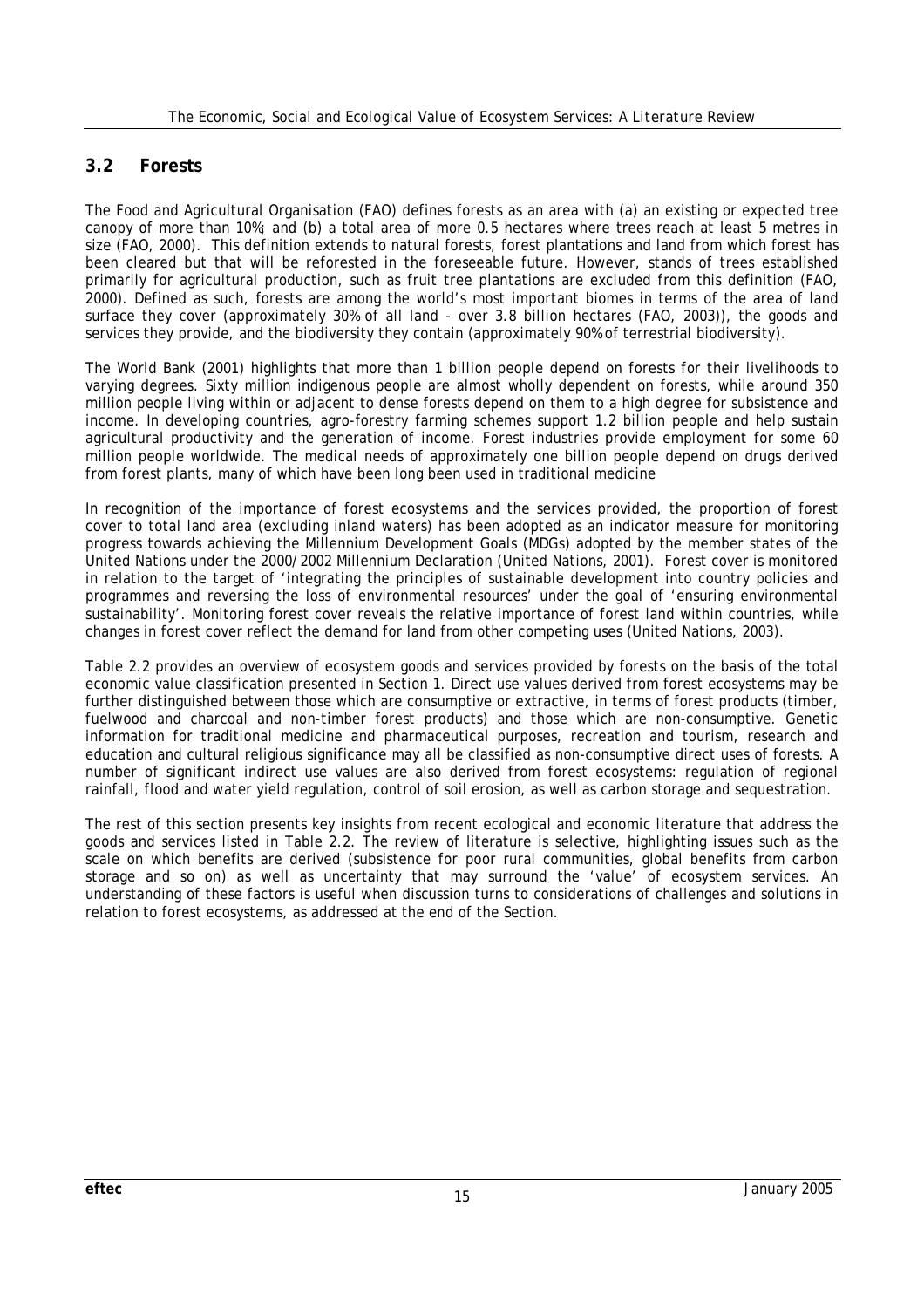|                     | Table 2.2: Total Economic Value of forest goods and services |             |                           |             |
|---------------------|--------------------------------------------------------------|-------------|---------------------------|-------------|
|                     | <b>Goods and Services</b>                                    | Local       | Regional                  | Global      |
| Direct Use          | Forest products                                              |             |                           |             |
|                     | timber                                                       | X           | X                         | $\mathbf x$ |
|                     | fuelwood/charcoal                                            | X           |                           |             |
|                     | non-timber forest products                                   | X           |                           |             |
|                     | Genetic information                                          |             |                           |             |
|                     | traditional medicine                                         | X           |                           |             |
|                     | pharmaceuticals                                              | X           | $\boldsymbol{\mathsf{x}}$ | x           |
|                     | research                                                     | x           | x                         | X           |
|                     | Recreation and tourism                                       | $\mathbf x$ | $\mathbf x$               | x           |
| <b>Indirect Use</b> | Regulation of regional rainfall                              |             | X                         |             |
|                     | Flood and water yield regulation                             | X           | $\mathbf x$               |             |
|                     | Control of soil erosion                                      | $\mathbf x$ | x                         |             |
|                     | Carbon storage and sequestration                             |             |                           | X           |
|                     | Health                                                       | X           |                           |             |
| Option*             | Future direct and indirect uses of above goods and services  | X           | X                         | x           |
| Non-use *           | Traditional/cultural knowledge & traditions                  | X           | X                         | x           |

\*: These value components are not illustrated separately in what follows but are referred to under the ecosystem services as relevant.

#### **2.2.1 Goods and services provided by forests**

This section briefly reviews the forest goods and services that generate direct and indirect use values and non-use values. Further details are presented in Section 5 of Annex 2.

#### *Timber*

The use of timber may imply small scale exploitation by local communities for building material, or alternatively large scale commercial exploitation by national or international logging interests. Where timber is marketed, the economic value should be readily apparent. The annual turnover of roundwood, sawnwood, panels, pulp and paper exceeds US\$200 billion, while the forest products sector in general is estimated to contribute about 1% of world gross domestic product and 3% of international merchandise trade (FAO www.fao.org/forestry/site/trade/en). Some of the rent captured by logging interests stays in the local area (via labour wages) and in the host country (via taxation and/or concession payments). This is unlikely to be sufficient, however, when over-exploitation of timber resources serves to remove important ecosystem functions.

#### *Fuelwood*

Biomass, and in particular fuelwood, is estimated to account for 11% of world energy consumption and 35% of energy consumption in developing countries (IEA, 1998). In terms of economic value, Shyamsundar and Kramer (1997) estimate that the value of fuelwood is US\$39 per household per year for communities surrounding the Mantadia National Park in Madagascar. With mean annual household income estimated to be US\$279, fuelwood collected from the forest amounts to almost 15% of household income. Fuelwood is also a commercial commodity especially in peri-urban areas. For example, in certain areas of Sub-Saharan Africa, tens of thousands of poor farmers and small traders supplement their incomes by selling fuelwood (Arnold et al, 2003).

#### *Non-Timber Forest Products (NFTPs)*

NTFPs include construction materials such as bamboo, rattan and palm leaves; wild food such as fruits, nuts and bushmeat; animal fodder; and medicinal plants. They are a feature of informal and/or subsistence economies and are widely used by mainly rural but also urban communities throughout the developing world.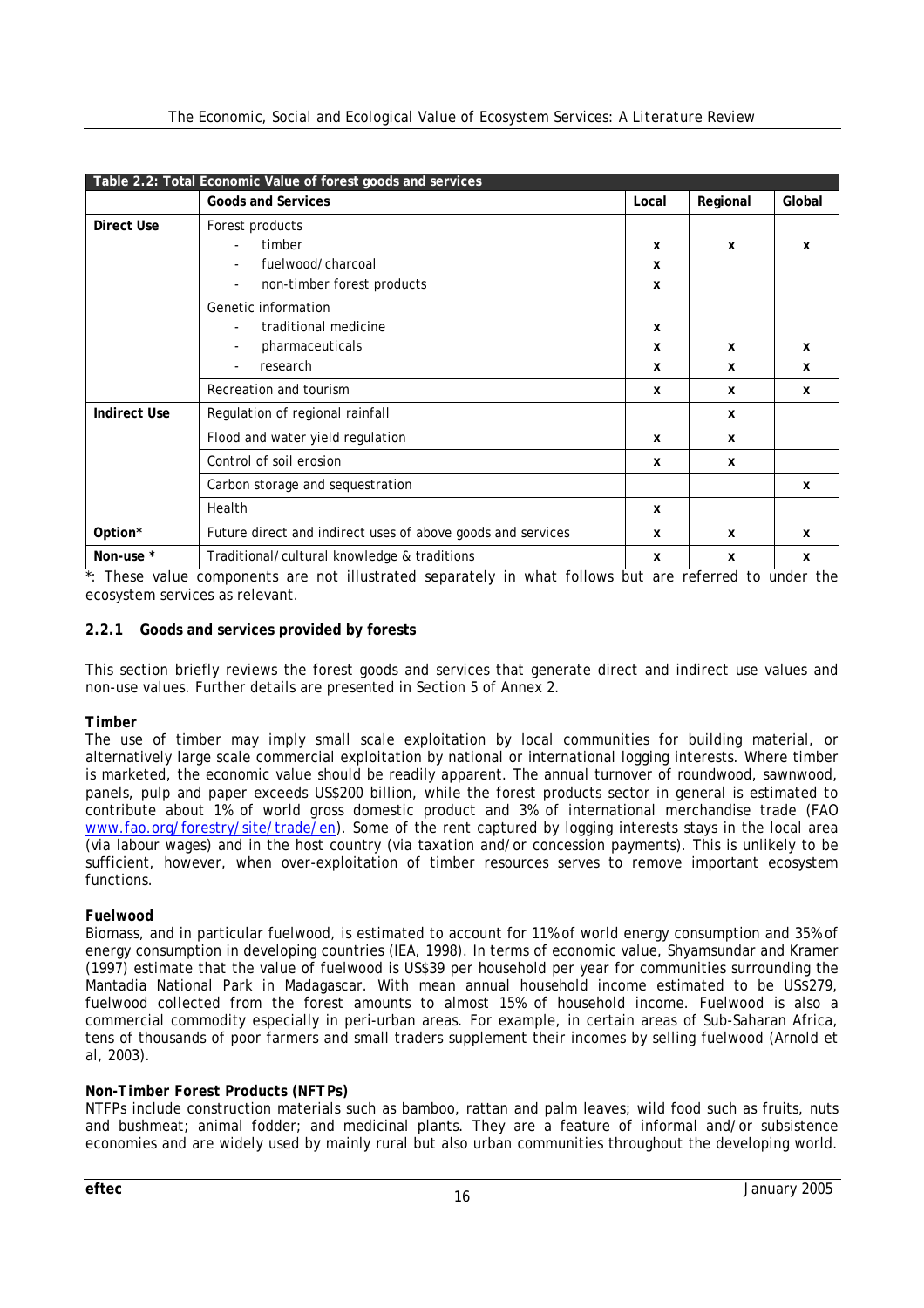Neumann and Hirsch (2000) note that there is overwhelming evidence indicating the poorest groups of households around the world are the populations principally engaged in NFTP extraction.

On the basis of 34 economic valuation studies, Pearce and Pearce (2001) suggest a clustering of net NTFP values in the range from US\$5-\$100 per hectare per year. The type and the importance of the product in supporting local communities and hence their economic value vary significantly with location. The authors also point out that the benefits of forest products are largely derived by local communities, and given the small size of the local population deriving these benefits, the total value per hectare may also be low if unit values are multiplied by a relatively small number of households. Case study 1 in Annex 1 further illustrates how the value of forest products can be assessed.

#### *Genetic information: traditional medicine, pharmaceuticals and research*

Traditional medicines derived from forest products typically confer significant direct use benefits to local forest communities. Although according to the World Health Organisation, around 80% of the population from developing countries rely on traditional medicines, mainly derived from plants, for their primary health care, the economic literature does not seem to cover these health benefits. One way in which the minimum value of traditional forest medicines could be estimated is through the cost of using pharmaceutical products to achieve the same level of protection. Notwithstanding the infeasibility of replacing all traditional medicine with manufactured drugs, the cost would be significant.

The historical economic value of the pharmaceutical use of genetic material, on the other hand, is easier to assess and at the very least is equal to the world markets in pharmaceutical products derived from genetic resources, which is around US\$500-800 billion (ten Kate and Laird, 2000). However, the likely value of conserving individual species in current times for pharmaceutical research is estimated by some researchers to be lower than previously thought (Simpson, Sedjo and Reid, 1996). The essential reasons for this is that (a) biodiversity is abundant and hence one extra species has low economic value; and (b) there is extensive 'redundancy' in that, once a discovery is made, finding the compound again has no value. How valid these factors will be in the long-term remains to be seen.

In addition to pharmaceutical developments, biomedical research is also dependent on plants, animals and microbes. Chivian (2003) sites several cases where animal species native to forests offer potentially key insights to ongoing research (e.g. poison dart frogs in Central and South America relating to the study of the central nervous system).

#### *Recreation and tourism*

A further source of direct use value may be derived from forests in terms of recreational opportunities and the provision of amenity. Globally, it has been estimated that, depending on the region, 40 to 60% of international tourism can be labelled as eco-tourism, with wildlife tourism accounting for approximately 20 to 40% of international tourism (Ceballos-Lascuráin, 1996). Although a significant proportion of the economic value is potentially recoverable through entrance fees, tourism expenditure typically forms the basis of profits of tour operators, who may not necessarily be locally or even nationally based. In order to capture larger proportions of the economic value of ecotourism, the results of economic valuation studies have been used to set fees charged to visitors to national parks (IIED, 2003). Box 2.4 provides some examples of the economic value of ecotourism.

#### *Regulation of regional rainfall*

Forests contribute to climatic regulation, particularly rainfall and temperature, representing an important ecosystem service especially in tropical continental regions. Economic impacts resulting from forest regulation of regional rainfall typically arise in relation to the consequential effects on flood and water yield regulation which are discussed next.

#### *Flood and water yield regulation*

It is widely understood that deforestation disrupts the hydrological system by destroying the 'sponge effect' of forests, i.e., their ability to soak up moisture in periods of heavy rainfall and to release it gradually through groundwater discharge, thereby maintaining river flows even during dry periods. The sponge effect is destroyed following forest clearance, which has been shown to consistently and significantly increase streamflow (see Box 2.5).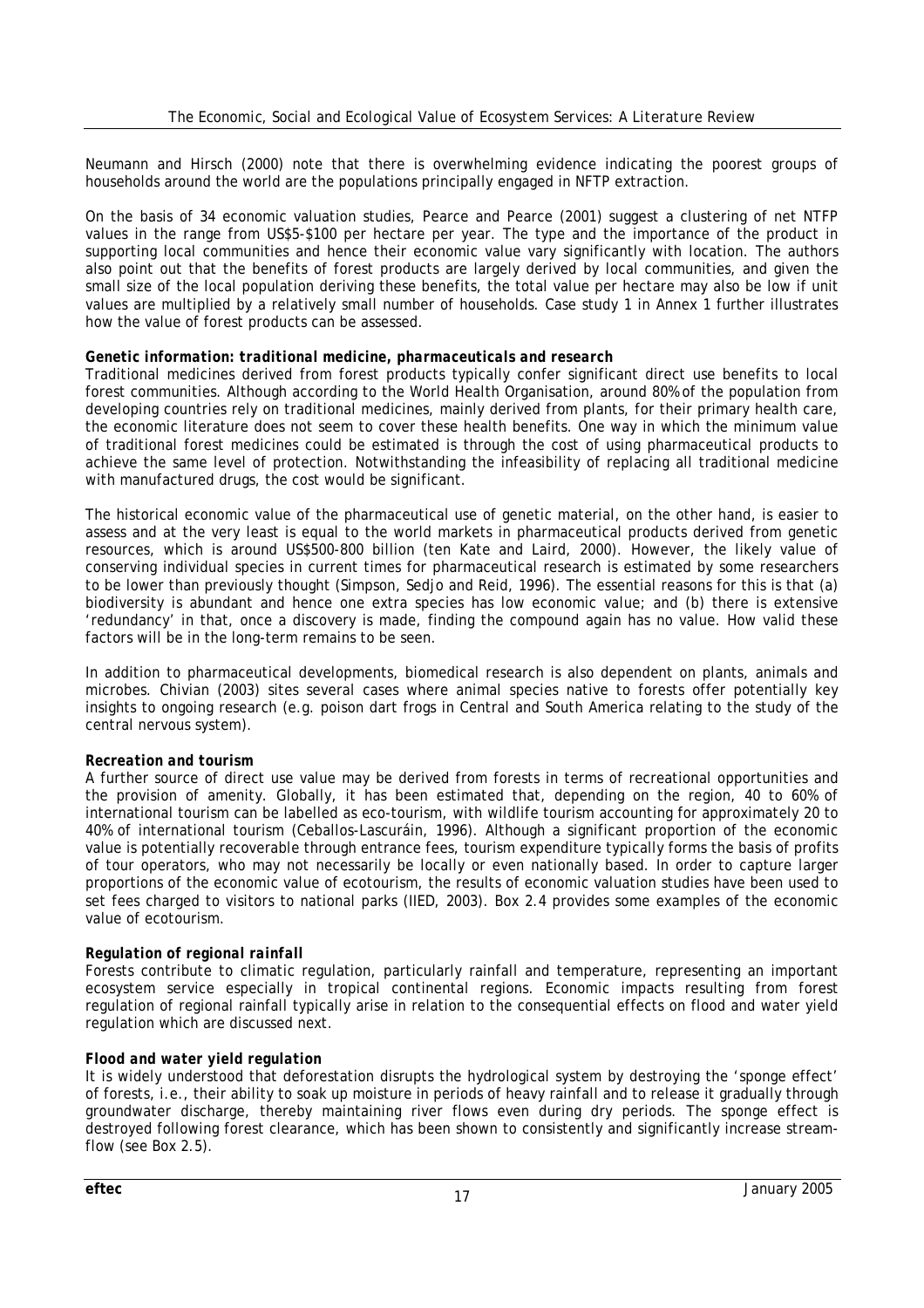#### **Box 2.4: Economic Value of Ecotourism**

#### **Mantandia National Park, Madagascar** (Kramer et al. (1992; 1993; 1995)

The creation of the Mantadia National Park, Madagascar was expected to increase tourist visits to the area as a result of improved opportunities for accommodation and viewing wildlife. On the basis of the travel expenditures, estimated tourist benefits were US\$24 per trip, assuming that the national park delivered a 10% increase in the quality – through improved facilities, educational materials and local guides.

Work by the authors in relation to the establishment of the National Park also includes estimates of indirect use value to downstream rice farmers, and non-use (existence) value of the forest to US residents. Although no formal cost-benefit analysis is undertaken, the research suggests there may be significant recreational benefits to foreign visitors from rainforest conservation. However the implicit trade-off could be the loss of welfare to poor local communities.

**Monteverde Cloud Forest, Costa Rica** (Menkaus and Lober, 1996 and Tobias and Mendelsohn, 1991) Benefit of a visit to the Monteverde forest reserve was estimated to be US\$1,150 per a US tourist per year. Another study estimated the same benefit to be US\$35 per a Costa Rican tourist per visit. Per visit estimates are expected to be higher for foreign tourists due to higher income, higher travel expenditures already incurred and low (relative to income) entrance fees among other factors.

#### **Box 2.5: Benefits of water provision and flood control: examples from Malaysia, Madagascar and Cameroon**

In Malaysia, the protection of agricultural irrigation was valued at US\$15 per hectare through the productivity of water in crop production by Kumari (1996). In the study this value was derived from the difference between crop production under current unsustainable logging practice and potential sustainable logging management.

The ability of the sponge effect to control flood events also has economic benefits in terms of avoided damage. For example, in Madagascar in years of normal weather, about 5% of the agricultural production is lost due to flooding annually. This damage figure is much higher in years of major storms (Kramer, Richter and Pattanayak 1995). In Cameroon, the benefit of flood protection provided by forests is estimated to be US\$24 per hectare per year, valued in terms of avoidable crop and tree loses Yaron (2001).

Along coasts, mangrove forests provide protection against storm surges and coastal erosion. The clearance and destruction of these mangroves has led to salinisation and even inundation of coastal lands. The protective function of mangroves has been most dramatically and tragically demonstrated by the recent tsunami in the Indian Ocean where the destruction along the coast of Aceh province in Sumatra was far worse where protective mangrove forests had been cleared (Pearson, 2005).

#### *Control of soil erosion*

Forests protect soil surfaces from the direct impacts of rain by intercepting rainfall and by providing protective litter and humus layers. Like many other forest services, the value of soil erosion control is perhaps best understood when it declines and causes damage in the vicinity of the forest or downstream in the effected watershed. Siltation of reservoirs, irrigation systems and harbours in Java cost Indonesia U\$58 million in 1987 alone (Myers, 1996). In addition, the increased loading of terrestrial sediments to aquatic environments is now widely recognised as a serious threat to coastal and estuarine habitats. In the 1980s logging on steep slopes in Bacuit Bay in the Philippines increased soil erosion 235 times above that of undisturbed forests, resulting in almost 50% loss of fishing revenue due to sedimentation-smothered coral reefs. From this the value of fisheries protection in terms of value per hectare of forest, was estimated to be US\$264 per hectare per year (Hodgson and Dixon, 1988).

#### *Carbon storage and sequestration*

Forest ecosystems generate substantial global indirect use values through the storage and sequestration of carbon. The economic value of a tonne of carbon sequestered or stored is the same, i.e. the value of the avoided global warming damage had that tonne been released. In physical terms, though, the two functions are different (Pearce and Pearce, 2001). Carbon storage value may be thought of as the value that is lost if a forest is converted through logging or burning. Realisation of this value depends on what would prevail in the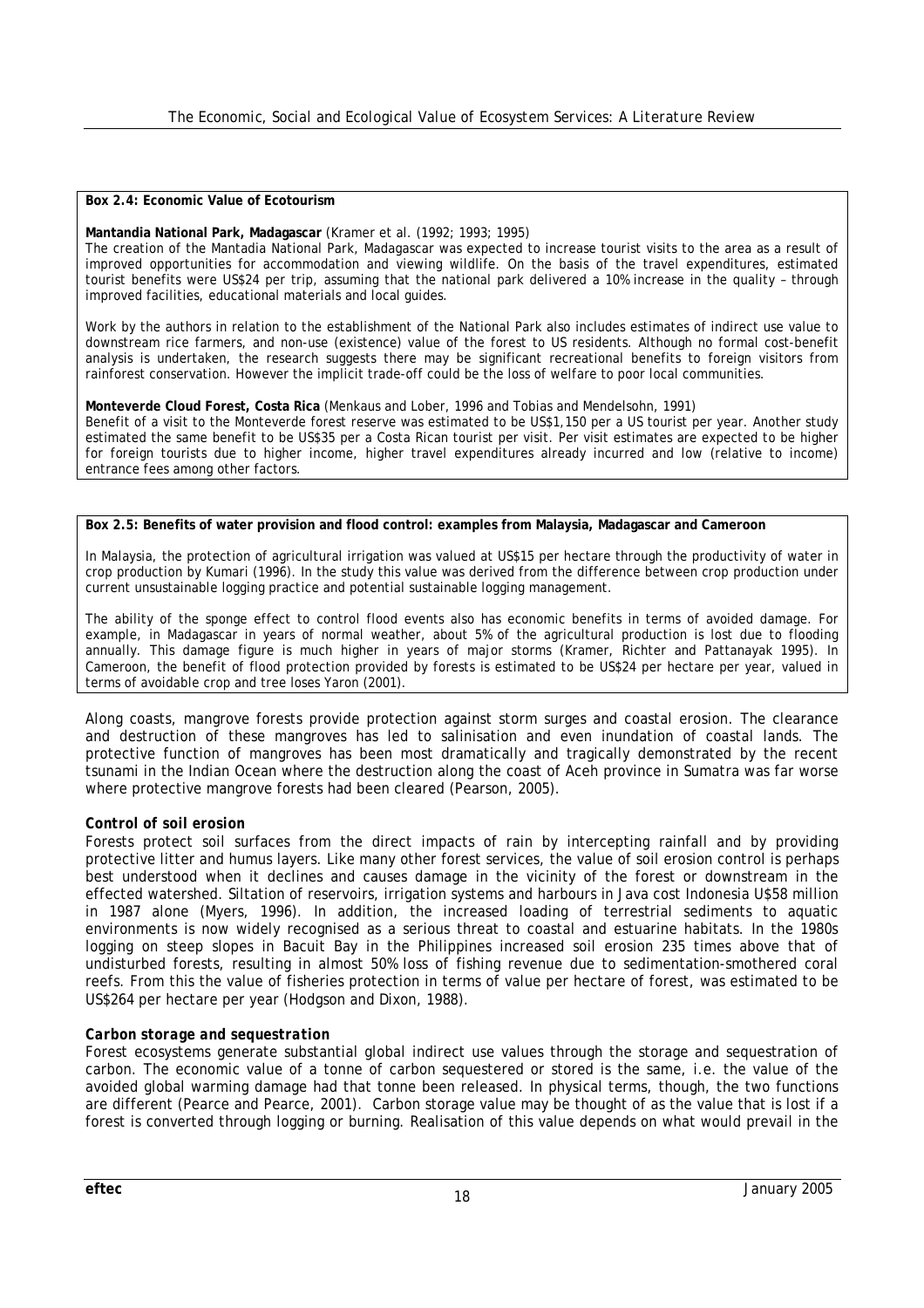absence of protection or sustainable use of the forest. Carbon sequestration value refers to the net fixation of carbon which is aggregated over the rotation life of the forest.

Estimates of carbon storage values typically dominate all other forest benefits including those in relation to timber. In terms of an indicative value per hectare of forest, benefit estimates range from US\$650 to US\$3,500 per hectare in net present value terms (IIED, 2003). Tol et al (2000) suggest US\$50 per tonne as the upper limit for the marginal value of a tonne of carbon, whilst Clarkson and Deyes (2002) arrive at a value of US\$34 per tonne on the basis of a review of the existing literature<sup>2</sup>. These are significant estimates which are difficult to capture in practice. Mechanisms for such capture (e.g. carbon trading) are not widespread and the global and public good nature of this service suggests there is an incentive to 'free ride' on the efforts of others.

#### *Health*

This is another example where the value of the forest services is realised in their absence. Disturbances to forest ecosystems can affect the risk of directly acquiring infectious diseases, or indirectly through their effect on the biodiversity of infectious agents, reservoirs and vectors, which can result in significant impacts on human health (Chivian, 2003). For example, in the cases of leishmaniasis, yellow fever, trypanosomiasis (both African sleeping sickness and Chagas disease), and Kyasanur forest disease, deforestation can result in humans coming into closer contact with vectors at the edges between forests and human settlements. Logging can lead to changes in forest ecosystems that provide the perfect conditions for breeding of mosquitos, particularly the *Anopheles darlingi*, which is the most effective vector in Amazonia for malaria (Chivian, 2003).

In addition, decline in forest cover and related water yield regulation services has a negative impact on water supply and quality. Notably, clearance of forests upstream increases the variability in water flow resulting in erosion and flooding in wet seasons and water deficiencies in dry seasons. While this link cannot always be made quantitatively and may differ depending on other factors, insufficient supply of water has very real impacts on human health. Typhoid, cholera, amoebic infections, bacillary dysentery and diarrhoea, among related disease, case an estimated mortality of 15 million people each year, plus morbidity relating to as much as 80% of all sicknesses.

#### **2.2.2 Challenges**

#### *Threats to forests*

Unsustainable logging, pressures from agriculture and livestock rearing, or infrastructure development are resulting in the large-scale clearance of forested land, and undermining the provision of these services. Deforestation can give rise to classic externality outcomes, with the instigators of land clearance imposing costs on other groups, be they downstream users of water resources or those impacted upon by localised flooding, or global users who suffer indirectly from the reduced capacity of forests for sequestration and storage of carbon. Pearce and Pearce (2001) elaborate further by identifying the specific factors that contribute to land use decisions that threaten forests:

- Missing markets for forest goods and services result in a lack of price signals about their value;
- A typical absence of defined property rights provides no incentive for local communities to conserve open access resources such as forests;
- Activities such as slash and burn agriculture over agro-forestry suggest that not only are the net returns to the former are greater, but that local communities typically also have high discount rates. This reflects the subsistence nature of livelihoods with the need to provide food security in the present rather than in the future;
- Perverse incentives such as subsidies for agriculture, preferential logging concessions and reduced royalty fees encourage forest conversion;
- Population change is linked to rates of deforestation, although interactions between various factors are complex;

<sup>&</sup>lt;sup>2</sup> This value is currently used by the UK Government in assessing the social cost of carbon emissions.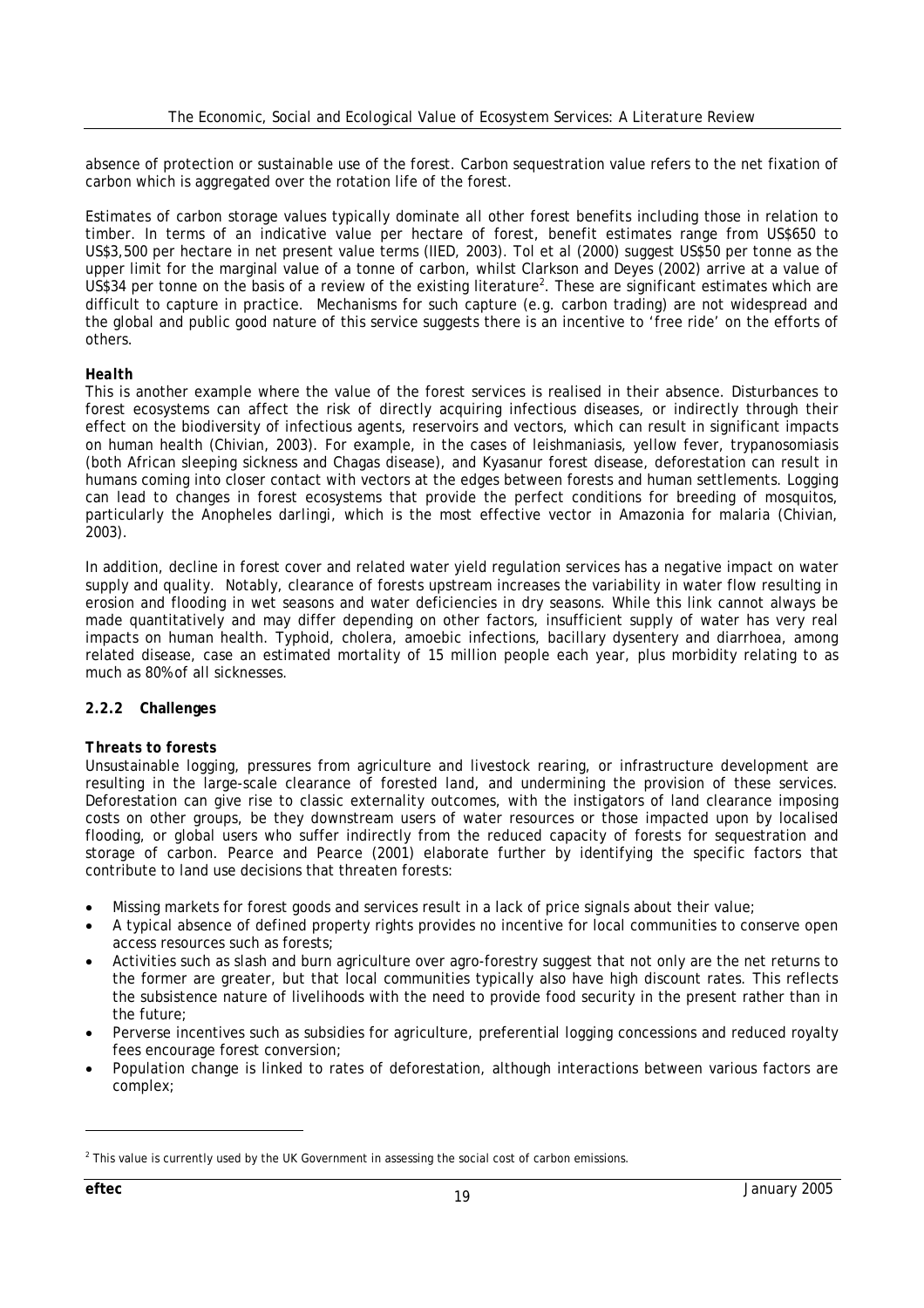- Greater levels of international indebtedness are likely to mean that countries are more likely to pursue policies that threaten forest cover; and
- Developments such as road building for logging access may encourage migration to previously unexploited areas of forest and reductions in transportation costs will tend to influence rates of deforestation.

Kremen et al (2000) examine the opportunity costs of forest conservation, i.e. forgone benefits of forest use such as timber, finding that at the national level the financial benefits of logging are greater than conservation, but additional consideration of global benefits such carbon storage and sequestration and biodiversity leads to the conclusion that conservation benefits are greatest. Similarly Muriithi and Kenyon (2002) conclude that only when non-use and existence values, which are not realised by the local and national population, are included do forest conservation benefits exceed the opportunity costs. Therefore, overall, the challenge of forest conservation lies in creating the correct incentive framework to capture these values.

#### *Forests and poverty*

The dependence of the rural poor in developing countries on products derived from forest ecosystems means that poverty-environment linkages are fundamental to any discussion concerning the value of forest ecosystem services. From a poverty alleviation perspective, Cavendish (2003) underlines the three main purposes forest resources serve in rural livelihoods: (i) a safety net, overcoming unexpected shortfalls in cash income; (ii) support of current consumption, maintaining the existing level of income and preventing a decline into further poverty; and (iii) a route out of poverty, with forest products enabling sustainable increases in household income either through a 'stepping out' strategy or a 'stepping up' strategy. Stepping out refers to the accumulation of capital so as to move into other activities whilst stepping up refers to the intensification and specialisation in existing activities (Veldeld et al, 2004).

Furthermore, from the poverty perspective, the value of forest ecosystems to the rural poor in developing countries is typically expressed in terms of dependence of income on forest products. In the analysis undertaken by Vedeld et al (2004) around one fifth of total household income was found to be derived directly from forest products (see Box 2.6).

#### **Box 2.6: Forest incomes and the rural poor** (Vedeld et al, 2004)

This study, which was funded in part by the World Bank, carries out a meta-analysis of the results reported by 54 studies that investigate the extent to which rural households in developing countries (particularly African countries with an even mix of studies focussing on wet, semi wet and dry forests ) depend on income from forest resources. In the analysis undertaken, the average household derived approximately US\$678 per year (adjusted for purchasing power parity) in terms of forest income. Overall, total average household income was US\$3043, implying that forest income is around 22% of total income. Vedeld et al also note that although agriculture and off-farm income generally display higher income shares, forest uses represent a significant source of income, being particularly important for households close to the survival line. Forest income is shown to be of particular significance with respect to 'gapfilling' and 'safety nets', providing an additional source of income in periods of both predicted and unpredicted shortfalls in other livelihood sources.

In order to reduce use and encourage conservation of forests, policy interventions try to increase the efficiency of returns to current uses or to provide alternative sources of income to the poor. Increasingly, however, there is the recognition that such efforts are failing to achieve the intended outcomes (Sayer 2000; Fisher, 2000; Conrad and Ferraro, 2002). Fundamental conceptual deficiencies include the likelihood that communities are more likely to view new activities as additional sources of income rather than substitutes. Furthermore, the more indirect approaches such as investments in ecotourism and NTFP marketing are likely to fail when the social, political, economic and technical conditions required for success are lacking in the target areas. Annex 2 provides further reasons why these interventions may not be successful.

#### **2.2.3 Key conclusions and recommendations**

A number of conclusions and recommendations can be drawn from the literature review summarised here and in Annex 2.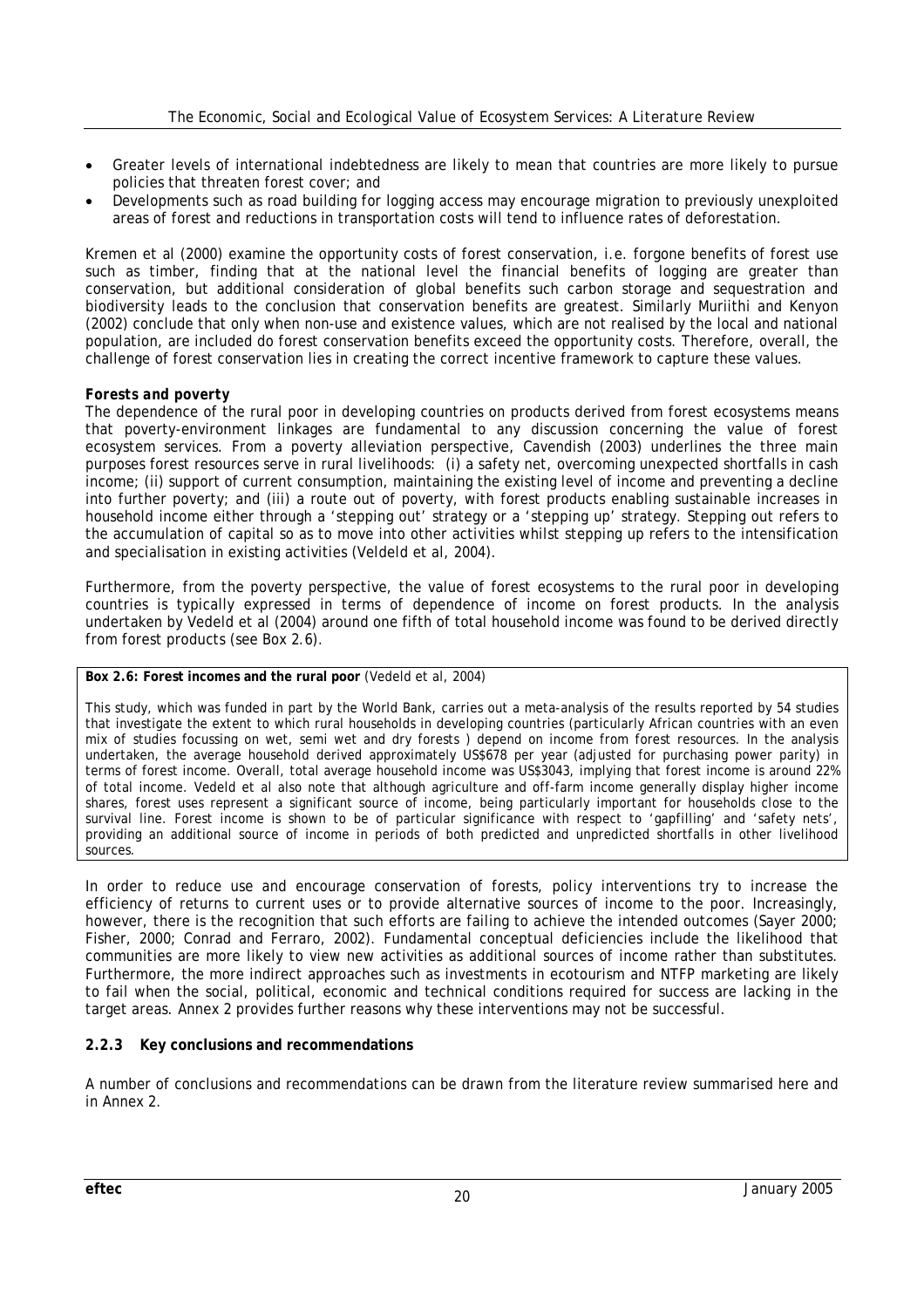Demonstrating the value of forest ecosystem services can enable more sustainable land use decisions to be made. For most forest services, the economic value is demonstrated fully when the service is already threatened and the economic costs of their loss begin to be incurred.

Arguments for forest conservation over forest exploitation seem to be won only where it is possible to demonstrate the total economic value of conservation. Estimates of total economic value should address not only the use values enjoyed by local communities but also benefits enjoyed by the global community in the form of wildlife protection, carbon sequestration and option and non-use values.

While it is useful to demonstrate all components of the total economic value of forests and to use these in cost-benefit analysis of conservation, in practice this is not a sufficient incentive to change forest use behaviour. What is needed are mechanisms to capture the global benefits so that it may be realised by local populations and host country governments.

By explicitly defining property rights and establishing contracts for the provision of ecological services, 'payments for environmental services' are an overtly direct approach to the conservation of forest ecosystems and the preservation of biodiversity. The rationale is simple: conservation can be achieved by increasing the value of forest ecosystems to local communities. If local inhabitants are the principal agents of land conversion, then it must be their behaviour that must change to protect the ecosystem (Ferraro, 2001). This entails shifting revenue streams to change the comparative advantage of resource exploitation. Hence the revenue received from conservation must exceed the revenue from conversion of land.

Instances of carbon trading (even though sequestration credits are not yet tradable under the Kyoto Protocol) and examples of service payments in Mexico and Costa Rica (see details in Annex 2) provide examples of such thinking. These payments have the benefits of relative simplicity; addressing both short and long term concerns; achieving conservation objectives at ecosystem scale; direct provision of incentives to protect habitats; and mitigating political and social conflicts over resource allocation. Finally, successful forest conservation requires other broader policy interventions such as the removal of perverse subsidies.

### **2.3 Agro-ecosystems**

Agro-ecosystems are estimated to cover between 28 and 37% of total land area, though this includes some overlap with forests and grasslands, given ecosystem fragmentation. About 69% are permanent pasture while the remainder are crops, of which 91% are annual and 9% perennial (WRI, 2001). These human dominated landscapes range from highly intensive and mechanised agricultural systems to more extensive subsistence systems.

Agriculture is a critical economic sector, especially in the developing world. It is most important to the economies of low-income countries, accounting for approximately 31% of GDP overall and 50% of GDP in Sub-Saharan Africa. In the middle and high income countries, by contrast, it accounts for 12% and 1-3% of GDP, respectively. Yet conventional measures of GDP greatly understate agriculture's contribution to the economy, which should also include upstream and downstream manufacturing and services. Agriculture also provides many jobs, in the order of 56% to 65% of the total labour force in Asia and Sub-Saharan Africa (WRI, 2001).

The case of agriculture and ecosystem services is thus a particularly pertinent one, as agriculture is essentially a man-made ecosystem. At the same time as natural cycles (e.g. carbon and nutrient cycles) affect agriculture, they are altered by farming activities. Therefore, this section, in contrast to the previous two, highlights the role of biodiversity and ecosystem services in *providing for* agriculture, and examines the fragile relationship between certain farming practices and sustaining ecosystem services.

Table 2.3 provides an overview of ecosystem goods and services provided for and by agro-ecosystems.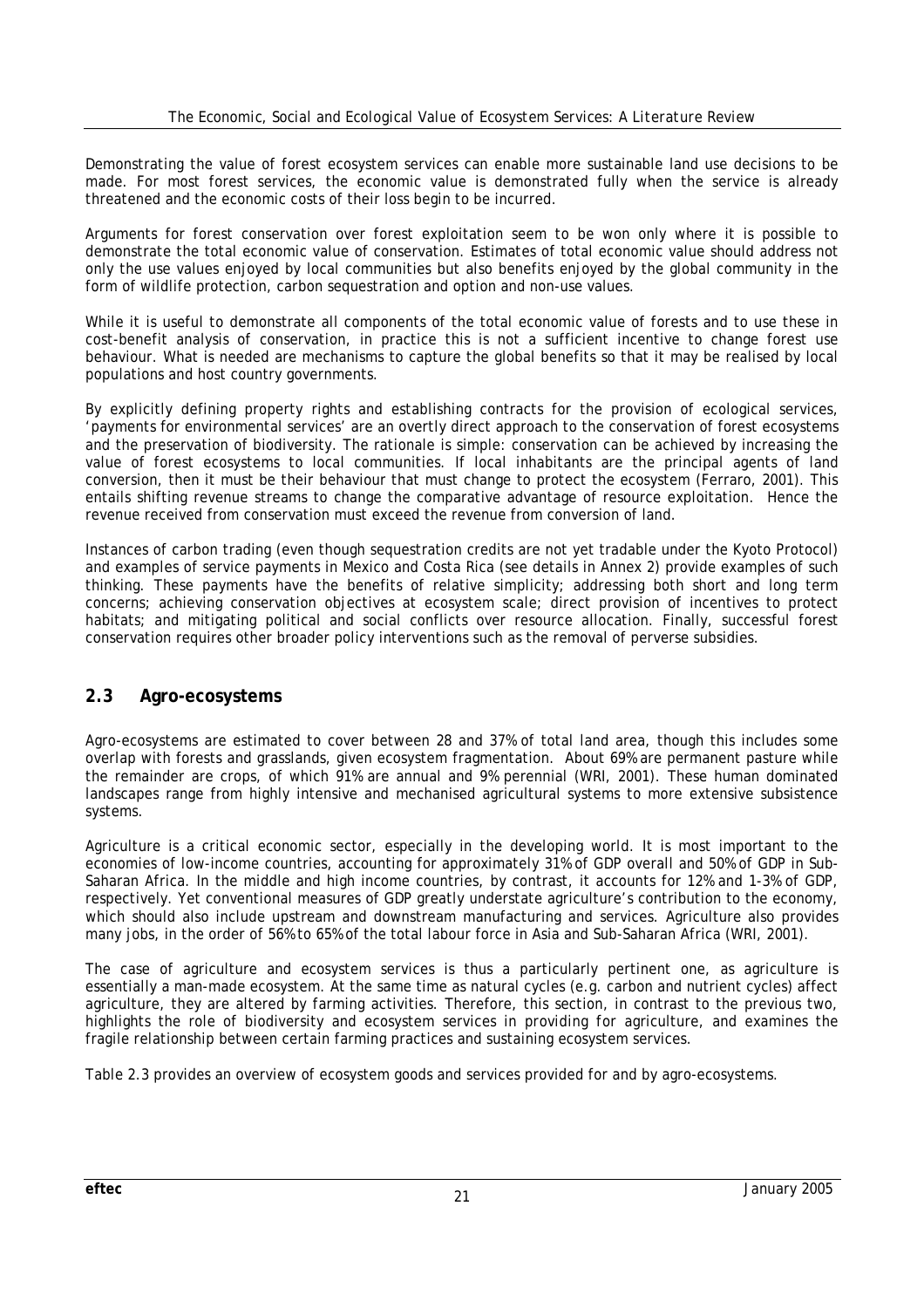| Table 2.3: Total Economic Value of agro-ecosystem goods and services |                                                                                                                                                    |                  |             |        |  |  |
|----------------------------------------------------------------------|----------------------------------------------------------------------------------------------------------------------------------------------------|------------------|-------------|--------|--|--|
|                                                                      | <b>Goods and Services</b>                                                                                                                          | Local            | Regional    | Global |  |  |
| Direct Use                                                           | Plants/food                                                                                                                                        | x                | x           | x      |  |  |
|                                                                      | Livestock/Food                                                                                                                                     | x                | x           | x      |  |  |
|                                                                      | Visual amenity of agricultural landscapes                                                                                                          | x                | x           |        |  |  |
| <b>Indirect Use</b>                                                  | Pest and disease control                                                                                                                           | x                | x           |        |  |  |
|                                                                      | Soil processes<br>soil nutrient cycling<br>maintenance of soil structure and porosity<br>$\overline{\phantom{a}}$<br>maintenance of soil fertility | X<br>x<br>x<br>x | X<br>X<br>x |        |  |  |
|                                                                      | Pollination                                                                                                                                        |                  | x           |        |  |  |
|                                                                      | Nutrient cycling                                                                                                                                   | x                |             |        |  |  |
|                                                                      | Water quality and quantity                                                                                                                         | x                |             |        |  |  |
|                                                                      | Carbon Storage                                                                                                                                     |                  |             | X      |  |  |
|                                                                      | Genetic diversity                                                                                                                                  | x                | x           | x      |  |  |
| Option*                                                              | Future direct and indirect uses of above goods and services                                                                                        | x                | x           | x      |  |  |
| Non-Use*                                                             | Traditional/cultural knowledge & traditions                                                                                                        | x                | X           | X      |  |  |

\*: These value components are not illustrated separately in what follows but are referred to under the ecosystem services as relevant.

#### **2.3.1 Services provided by agro-ecosystems**

This section focuses on the indirect use values of the agro-ecosystem services given the familiarity and abundance of data about the agro-ecosystem goods. The estimates of economic value reviewed concentrate on linking the ecosystem services as inputs to agricultural outputs which are not directly marketed (e.g. the effect on yield and income of soil stabilisation services provided by different plants). Further details are presented in Annex 2.

#### *Pest and disease control*

The loss of plant diversity that accompanies agricultural simplification of a landscape frequently results in less diverse but more abundant pest species (Andow, 1991 and Tonhasca and Byrne, 1994). The common solution to this problem is the application of pesticides, of which 2.5 million tonnes are applied annually to crops worldwide (Pimentel et al, 1993). In contrast, more diversified and less intensive agro-ecosystems retain natural pest control by supporting a greater number and diversity of predators and parasites that attack herbivorous pest species (Andow, 1991 and Russell, 1989).

While integrated pest management (IPM) has demonstrated the successful use of host plant resistance, natural biological control as well as reduced pesticide application to protect crops from pests (Naylor and Ehrlich, 1997), it has not been widely adopted because of subsidised pesticide costs and the knowledge-intensive management that is required by IPM.

#### *Soil processes*

The organic component of soils provides a critical service in maintaining soil structure, facilitating water storage and retention, reducing erosion and providing the organic matter from which nutrients are released. Conversion of tropical forests to agriculture can result in substantial losses of soil organic matter by as much as 50% within five years (Matson et al, 1997). Soil communities from agricultural systems have been shown to be substantially poorer in abundance and diversity than the soil communities of natural systems from which they are derived (Lavelle and Pshanasi, 1989). Degradation of the soil community occurs by removal and burning of the surface vegetation, tillage and substantial decrease in organic inputs into the soil among other factors.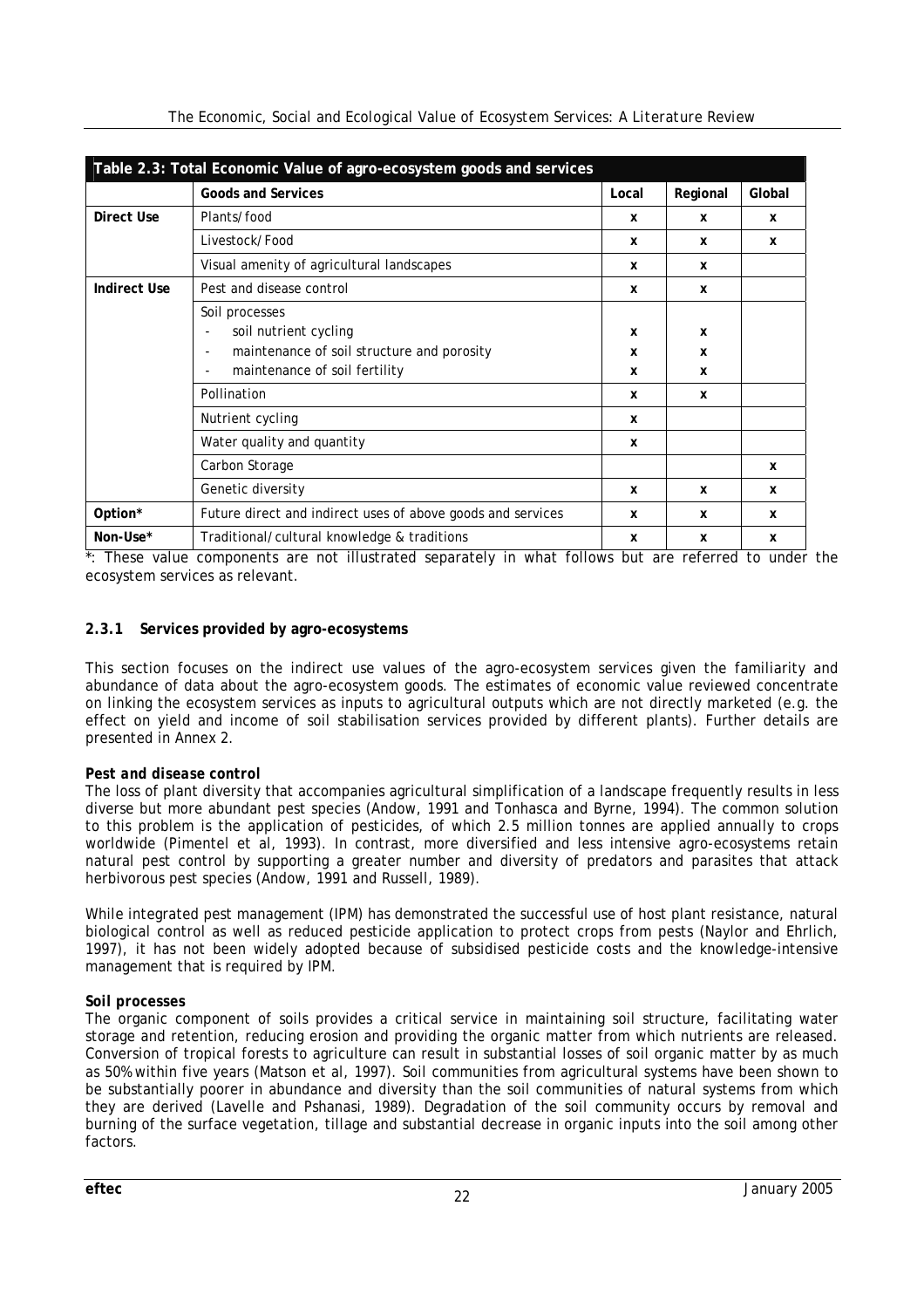Soil condition is a key measure of the long-term productive capacity of an agro-ecosystem. Both natural weathering and human management affect soil quality, and maintaining soil quality requires that soildegrading and soil-conserving processes be balanced (WRI, 2001). (see Box 2.7)

#### **Box 2.7: Extent of Soil Degradation Worldwide**

Productivity losses due to soil degradation have been greatest in developing countries, since industrialised countries use high levels of farm inputs and tend to have deep soils that can better withstand soil degradation (Oldeman, 1998). Subregional studies have documented significant aggregate declines in crop yields due to degradation in parts of Asia, Africa and Central America. Economic losses due to soil degradation range from 1% to 9% of agricultural GDP in eight African countries (Bojo, 1996), from 3 to 13% in different parts of Mexico (McIntire, 1994) and 7% in South and Southeast Asia (Young, 1994). In terms of area, agricultural productivity is estimated to have declined significantly on 16% of agricultural land, notably in Africa (65%), Central America (74%) and Asia (38%) (Scherr, 1999). In terms of output, in Africa, production losses from soil erosion alone are estimated at 8%, while data from Asian and Middle Eastern countries suggest that productivity losses due to soil degradation may exceed 20% (Rattan, 1995).

#### *Pollination*

Pollination of crops is considered an ecosystem service of enormous economic value and pivotal importance, given that about one-third of foods we consume are insect-pollinated vegetables, pulses and fruits (Kevan and Phillips, 2001; Southwick and Southwick, 1992 and Nabhan and Buchmann, 1997). Reports of recent declines in both managed and wild bees, the most important pollinator group, have raised awareness of the need to conserve habitats that support these insects (Watanabe, 1994; Buchmann and Nabhan, 1996; Allen-Wardell et al, 1998). Forests and woodlands particularly have been noted to provide shelter, nest-sites, water, larval food plants and floral resources for an immense number of pollinators ranging from tiny insects to birds and bats, and decline in pollinators has been attributed to the spread of intensive farming in developed nations and the clearance of natural vegetation, particularly forests, in tropical countries.

Pollination by bees can raise the yields of coffee, one of the most valuable agricultural crops in terms of export from developing countries, by 15-50% (Free, 1993; Roubik, 2002; Klein et al, 2003a). For example, in Costa Rica flowers on coffee plants within 1km of forest received twice as many bee visits and twice as much pollen as flowers further away, and had 20% greater yields and 27% fewer deformed fruit (Ricketts et al, 2004). In this study pollination was calculated to contribute 7% of a farm's annual income.

#### *Nutrient cycling*

Nutrient supply in natural systems is largely derived from the turnover of soil organic matter which is mediated by soil nutrient cycling organisms. In agricultural settings this system is disrupted due to the substantial removal of nutrient when the crop is harvested, reduced nutrient release from organic matter, and large additions of readily available nitrogen as organic fertiliser, much of which is equally readily lost through leaching. The degradation of nutrient cycling services normally provided by an intact and diverse soil biota results in an estimated loss through leaching of 40 to 60% of nitrogen applied as inorganic fertiliser (Parton and Rasmussen, 1994 and Paustian et al, 1992) with severe downstream effects (see Section A4).

#### *Water quality and quantity*

Agriculture accounts for a large proportion of freshwater withdrawals, with about 70% used for irrigation alone. Eighty-two percent of world agro-ecosystems rely solely on rainfall, yet may nonetheless alter terrestrial water flows and water bodies. Moreover, sedimentation and leaching of agrochemicals or manure may threaten water quality. Agriculture may thus negatively impact both the quantity and quality of available water (WRI, 2001).

Mismanaged irrigation works lead to waterlogging or salinisation, which occurs on 10-15% of irrigated lands and costs farmers US\$11 billion per year in reduced income, or 1% of world agricultural GDP (Postel, 1999). Rockstrom et al (2002) find a large scope for productivity gains, i.e., doubling of staple food yields, via improved irrigation and increased water retention in drought-prone areas of Africa. They also find that perceived risks associated with meteorological dry spells contribute to soil mining by making investments in fertilisation unattractive, implying that redressing water concerns could spur farmers to invest in land quality.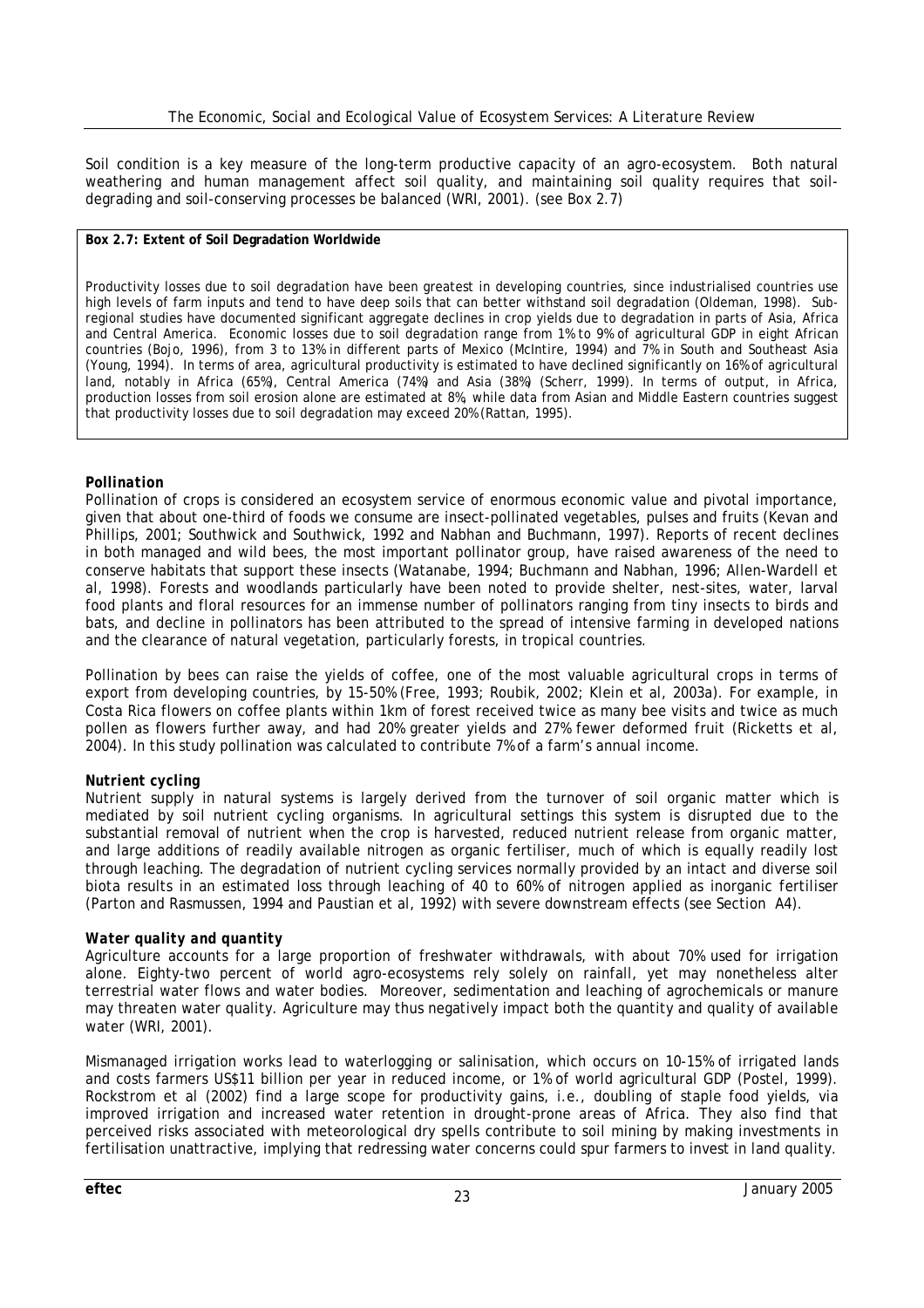#### *Carbon storage*

Carbon in the form of soil organic matter (SOM) is of fundamental importance to the fertility of agroecosystems. SOM levels and their stability over time are key indicators of long-term soil quality and fertility, affecting water retention, cultivation, and the richness of soil biota and nutrients. When converted to agriculture, lands typically lose a significant proportion of their SOM. Carbon in soil and vegetation is also important to the global carbon cycle, accounting for 26-28% of carbon stored in terrestrial ecosystems. Landuse changes and land management practices emit an estimated 1.6 GtC to the atmosphere annually, or about 20% of human-induced greenhouse gas emissions (IPCC, 2000).

#### **2.3.2 Challenges**

#### *Agro-ecosystems and poverty*

Although modern agriculture has been relatively successful, with aggregate production rising steadily for years, continued increase in agricultural productivity is likely to mean further pressures on the environment.

For most people living in low-income, biodiversity rich countries, agriculture is also the principle livelihood. A large proportion of this agricultural activity takes place within or adjacent to biodiversity rich areas. Recent research (Cincotta and Engleman 2000; WFP, 2000) points to 1.1 billion people living within 'biodiversity hotspots', representing a fifth of all malnourished people. A total of 20% of land protected for biodiversity is land used for agriculture, while most of the remainder are 'islands within a sea of agriculture' (McNeely and Scherr, 2001).

#### *Threats to other ecosystems*

Concerns about the long-term sustainability and environmental costs of intensification include the detrimental impacts of simplified landscapes characterised by extensive monocultures and lost biodiversity, intensive pesticide and fertiliser use, and irrigation and mechanisation, all of which degrade the ecosystem services provided in less intensive forms of agricultural production. Negative environmental consequences of intensification are expressed at local scales, through erosion, reduced soil fertility and reduced biodiversity, at regional scales by the pollution of groundwater and eutrophication of lakes and rivers, and at global scales by affecting atmospheric composition and climate. Negative economic consequences include increased cost of agricultural production (due to increased man-made inputs and labour) and/or reduced income from agriculture and livestock activities.

#### **2.3.3 Key conclusions and recommendations**

A number of conclusions and recommendations can be drawn from the literature review summarised here and in Annex 2.

In order to maintain the valuable services provided to agriculture through agro-ecosystems, future agricultural management and economic policies should take into account the interaction between agriculture and the wider environment as well as the perverse pricing policies and subsidies that are still implemented in many countries.

In terms of policy measures, this requires removing the perverse subsidies that lead to overuse of pesticides and fertilisers and generally intensive agriculture. Reforms of the Common Agricultural Policy of the European Union are a step in the right direction.

In some developed countries, central governments provide subsidies to farmers for protecting habitats and biodiversity, i.e. fees for delivering ecosystem services. In developing countries, due to lack of sufficient central funds, other parties such as NGOs and international bodies will have to get involved in policy development. One such policy, the Equator Initiative (UNDP, 2004b), which aims to reduce poverty through conservation and sustainable use of biodiversity, calls for increased involvement by the food processing and producing sectors to encourage eco-agricultural practices such as reduced agrochemical use and increased use of integrated pest control service. The recommendations of the Initiative seem appropriate to repeat for the purposes of this report and include: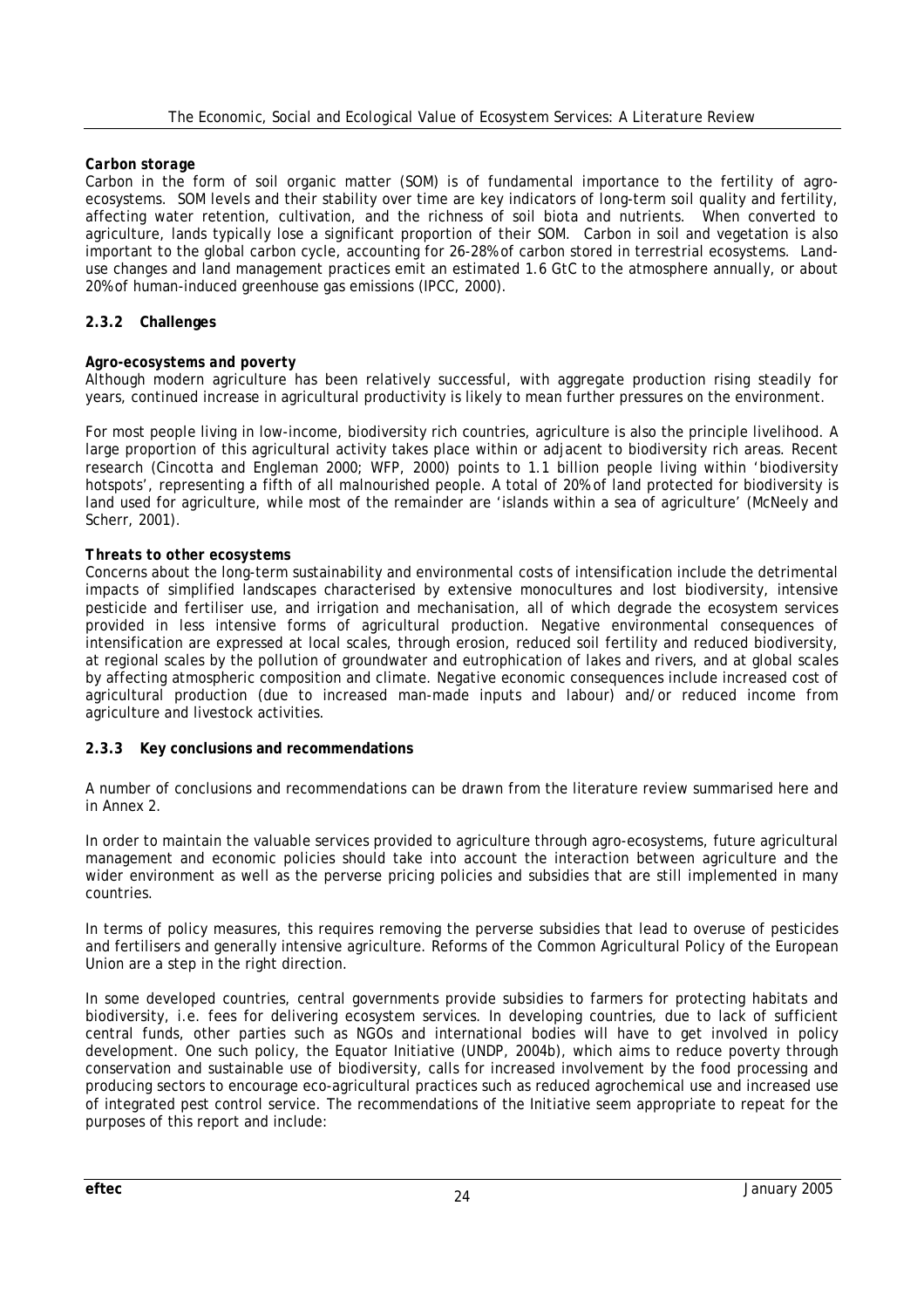- A Global Programme for Eco-agriculture Research and Development should be set up to focus on collaborative projects between farmers and conservation organisations to develop operational systems, backed by socio-economic analysis and policy interventions;
- International and national policy research should determine cost-effective market, legislative and institutional interventions to promote eco-agriculture on a large scale;
- Basic research in biodiversity hotspots should focus on interactions between agricultural systems and landscape ecology; and
- Farmer education programmes should be developed, implemented and monitored.

# **3. Conclusions**

All ecosystems deliver goods and services to humankind and therefore have economic value, where economic value is defined as all contributions to human welfare (financial, social, environmental and health). These ecosystem services include the purification of air and water, the pollination of crops, nutrient cycling and decomposition of wastes, the generation and renewal of soils, stabilisation of climate, mitigation of droughts and floods, and protecting soils from erosion. This review of the ecological and economic literature for a subset of ecosystems, namely, forests, wetlands and agro-ecosystems, describes the value of ecosystem goods and services from a multi-disciplinary perspective, and uses examples to demonstrate key issues.

Evidence from the ecological literature demonstrates the complexity of ecosystem functioning, and the unpredictability of ecosystem responses to the multitude of human pressures. In general, land management decisions tend to emphasise only a subset of these ecosystem consequences, and usually only at local scales, and the full range of ecosystem services is rarely recognised let alone explicitly considered. While ecological science has repeatedly highlighted the general pattern of ecosystem responses to human-imposed stress, including the existence of response discontinuities characterised by sudden and often catastrophic environmental change, quantifying these patterns and predicting the location of thresholds continue to elude us.

Evidence from the economic literature of the value of ecosystem services, differentiates between the value of goods which are used *directly* (e.g. timber, fish, etc) and those services which *indirectly* support and contribute to production systems and human welfare (e.g. watershed services and nutrient cycling). Ecosystem services are also valuable for reasons not related to their use (*non-use value*), for example because we believe they should exist for others now or in future and for their own sake. Use and non-use values combine to give the total economic value (TEV) of a resource. Through analysing the changes in the TEV, economics provides a framework that recognises the distribution of economic benefits between (or economic values held by) different stakeholders, there are gaps in the quantitative evidence base, which are discussed below.

Individual economic studies have generally been undertaken to inform a particular land-use decision at a local level, in most cases seeking to monetise the loss of total economic value due to degradation of ecosystem services. These studies have examined opportunity costs, replacement costs, contributions to local livelihoods (income), non-use values and so on. Evidence of large scale benefits from ecosystem services is demonstrated in this literature through high aggregate willingness to pay of affected populations for those services. Economic analysis also shows that maintaining ecosystems in an unused/undeveloped state is economically viable, i.e. generates higher welfare than use or development, generally only when all components of TEV are taken into account showing the importance of indirect use and non-use values.

In the face of this evidence why then does ecosystem conversion continue unabated? The answer lies in the drivers of ecosystem degradation:

• Perhaps most importantly, the willingness to pay for ecosystem services is generally not captured because of a lack of markets in these services. The relevance of economic values for ecosystem services is that they must generally be greater than the returns to ecosystem conversion and must be captured so that their maintenance can be financed and those who forgo benefits from conversion can be compensated. While there are some examples of instances where governments have created markets to capture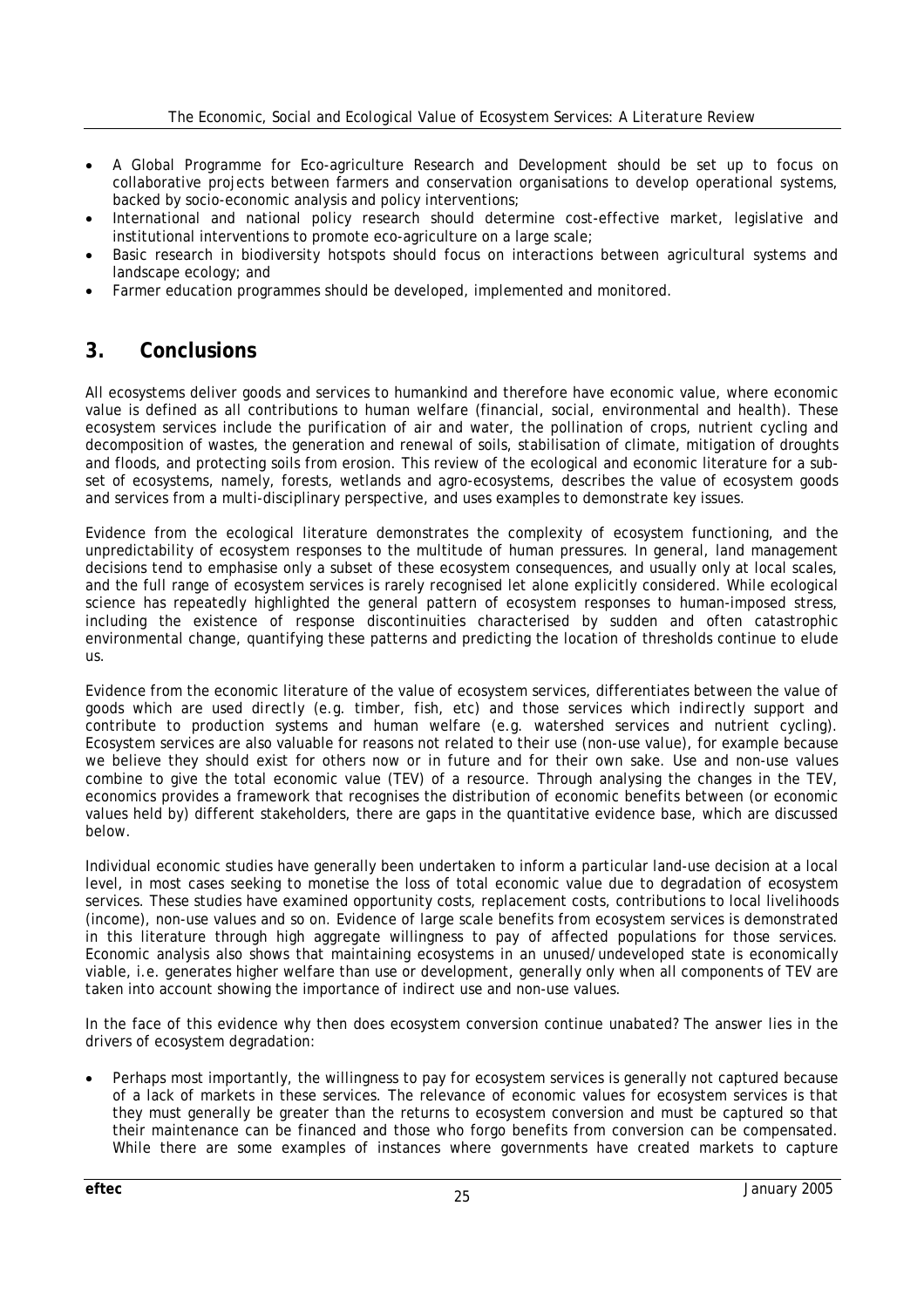ecosystem services, and a general evolution of markets in ecosystem services is evident (e.g. the nascent trade in carbon credits) these are isolated instances and unlikely to add up to enough to ensure an optimal provision of these services.

- The role of well-defined property rights in providing stewardship of ecosystems needs to be fully recognised. Most ecosystems are public goods associated with the classic problems of open access and overuse. International agreements (such as the Framework Convention on Climate Change) can create common property rights and partially limited open access, while for more locally defined ecosystems (like forests) private property rights may be more appropriate. Ownership should contribute to maximising economic gain together with maintenance of ecosystem services that contribute to long-term profits. In the absence of such property rights, sustainable harvest is sacrificed for short-term profit.
- The misguided policies of governments are responsible for distorting market signals, weighing the balance further in favour of ecosystem conversion, for example, through the use of subsidies and grants for tropical forest conversion, agricultural intensification and fisheries. Furthermore, many governments are also tainted with corruption, which contributes further towards land-use decisions that are made in the interests of the few, rather than the interests of the many.
- Increasing pressure on ecosystems through population growth, poverty and increasing personal or household consumption all contribute to the problem.
- The lack of ecological and economic information as well as the awareness of the value of ecosystem services at individual, commercial and public policy levels also contributes to the mismanagement of ecosystems. This report recommends wider recognition of these values, and the use of economic and ecologic frameworks for analysis.
- However, incorporating ecological and economic information into decision-making is not enough to ensure that ecosystems are used sustainably. As the Case Study 1 in Annex 1 concludes, the strong political power of the logging and plantation industries as well as the wide dispersion of the main beneficiaries of conservation prevent the most economically desirable outcome and also prevents the losers from deforestation from being compensated by those who gain.

Making decisions that reflect sustainability concerns requires taking into account the full range of costs and benefits to all stakeholders, and selecting outcomes that present a net benefit to society over the long term. They also require addressing the above factors contributing to unsustainable use of ecosystems and their eventual degradation and loss at local, regional or even global levels. Following the above analysis of drivers of ecosystem degradation, we can summarise the potential solutions using the same structure.

#### *Addressing market failure*

Where ecosystems are demonstrated to provide services that have higher value than under scenarios of ecosystem conversion, governments should intervene to correct the traditional market failures associated with externalities and information failure. The role of economic data on the value of ecosystem services is in informing the optimal provision of ecosystem services, where use of ecosystem services is balanced with preservation. Integral to establishing this level of use is improved understanding of ecosystem dynamics and integration of ecosystem and economic models.

There is a wide array of measures to tackle the undervaluation of ecosystem services. They include outright protection (which in some cases is appropriate, e.g. for genetic safeguarding), standard regulation, economic regulation in which polluters pay, and market creation. Table 3.1 presents an overview of measures used for conservation or sustainable use of biodiversity (or ecosystem services). The table, which summarises some of the discussion presented earlier in the report, illustrates these measures as lying along a scale from direct to indirect measures, where 'direct' entails a more direct payment for services. The potential discussion to be had here is lengthy and the subject of a number of books: this report has only been able to raise a few of the issues, and only briefly.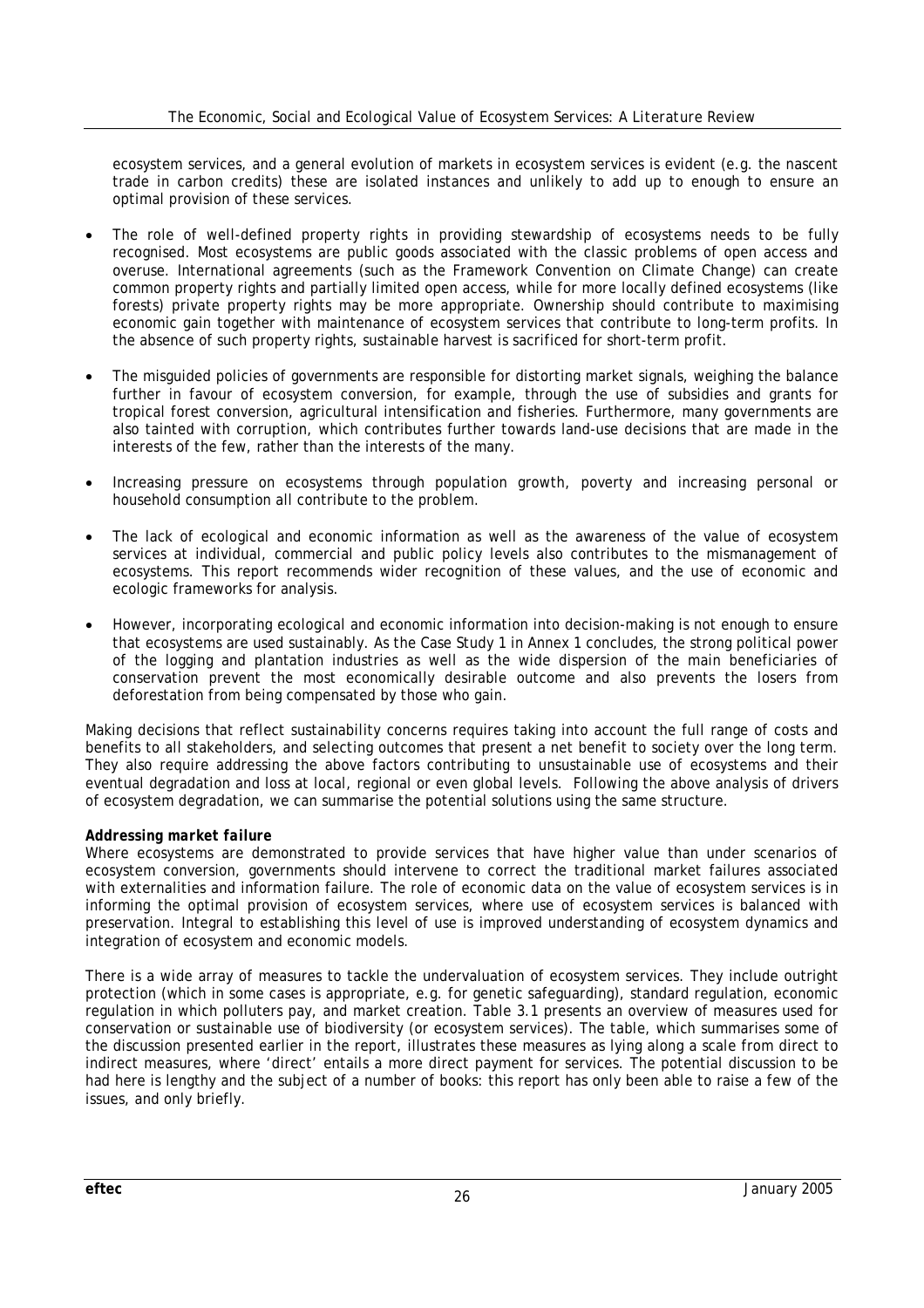| Table 3.1: Spectrum of Conservation Incentives |                                                                                       |                                                                                                                                             |                                                                                                                                           |  |  |
|------------------------------------------------|---------------------------------------------------------------------------------------|---------------------------------------------------------------------------------------------------------------------------------------------|-------------------------------------------------------------------------------------------------------------------------------------------|--|--|
|                                                | <b>Incentive Strategy</b>                                                             | Example                                                                                                                                     | Strengths/<br>Limitations                                                                                                                 |  |  |
| (Least direct)                                 | Exclusion and alternative<br>income generation project                                | Protected areas with<br>buffer zones - subsidies for<br>agroforestry, agricultural<br>intensification, industry in<br>laternative locations | Few projects meet conservation and<br>development objectives; limited<br>options for expansion                                            |  |  |
|                                                | Use and marketing of<br>extracted biological<br>products                              | Non-Timber Forest<br>Products                                                                                                               | Good market demand but finite<br>resources and often low market<br>values; transportation difficulties;<br>possibility of intensification |  |  |
|                                                | Use and marketing of<br>biodiversity with relatively<br>intact ecosystems             | Ecotourism,<br>bioprospecting,<br>apiculture, hunting                                                                                       | Limited prospects, successful in<br>some areas; not always good for<br>biodiversity                                                       |  |  |
|                                                | Compensation (for<br>foregone revenue) for<br>reduced impact land and<br>resource use | Direct subsidies, price<br>subsidies                                                                                                        | Targetting problems; expensive;<br>addition instead of substitution                                                                       |  |  |
|                                                | Direct payment for<br>environmental services                                          | Watershed protection,<br>carbon sequestration                                                                                               | Biodiversity as a side benefit, may or<br>may not be protected                                                                            |  |  |
|                                                | Acquiring land<br>(retirement) and<br>biodiversity use rights                         | Easement, non-logging<br>concessions, conservation<br>leases                                                                                | Success dependent on institutional<br>environment: local issues                                                                           |  |  |
| (Most direct)                                  | Direct payment for<br>conservation performance                                        | Payment for actual<br>successes - e.g. number of<br>breeding birds, rare plant<br>specimens                                                 | Specifies outcomes not just<br>application of conservation<br>techniques; dependent on monitoring<br>and verification                     |  |  |

*The Economic, Social and Ecological Value of Ecosystem Services: A Literature Review* 

*Source: adapted from Ferraro and Kiss (2002)*

#### *Addressing the special links between ecosystems and poverty*

Many policy opportunities present themselves to reduce poverty by protecting the ecosystems and generally improving environmental quality. Those that address market and governance failures also contribute to reduction of poverty. However, the following can also be considered with specific objective of poverty reduction in mind (DFID et al, 2002):

- Enhance the assets of the poor:
	- o Strengthen resource rights of the poor
	- o Enhance the poor's capacity to manage the environment
	- o Expand access to environmentally-sound and locally-appropriate technology
	- o Reduce the environmental vulnerability of the poor
- Improve the quality of growth:
	- o Integrate poverty-environment issues into economic policy reforms
	- o Encourage appropriate private sector involvement in pro-poor environmental management
	- o Implement pro-poor environmental fiscal reforms
- Reform international and industrial country policies:
	- o Reform international and industrial country trade policies
	- o Make foreign direct investment more pro-poor and pro-environment
	- o Enhance the contribution of multilateral environmental agreements to poverty reduction
	- o Encourage sustainable consumption and production
	- o Enhance the effectiveness of development cooperation and debt relief.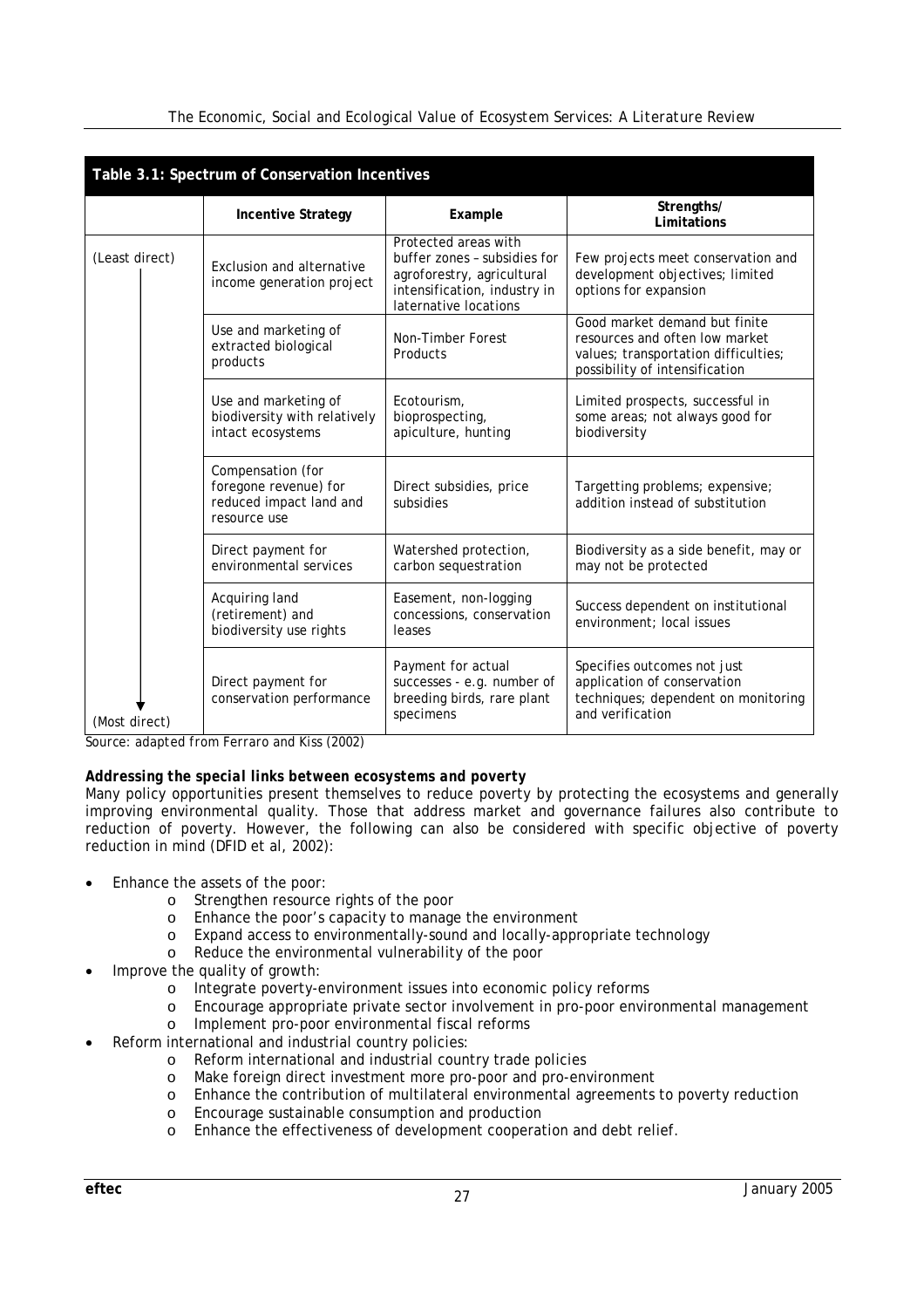#### *Addressing governance failure*

Any of the measures listed in Table 3.1 require a consistent and comprehensive policy framework to be in place. Key areas for policy action that will contribute to the successful implementation of these measures and improve poverty-environment linkages (based on DFID et al, 2002):

- Integrate poverty-environmental issues into national development frameworks;
- Decentralise environmental management;
- Empower civil society, in particular poor and marginalised groups;
- Address gender dimensions of poverty-environment issues;
- Strengthen anti-corruption efforts to protect the environment and the poor;
- Reduce environment-related conflict;
- Improve poverty-environment monitoring and assessment; and
- Improve the property rights regimes.

#### *Addressing the lack of information*

Lack of sufficient information demonstrates itself in ecological research, economic literature and the effectiveness of economic and environmental policy measures.

In the face of the uncertainties about the impact of human activities on ecosystems, the greatest challenge for ecologists is to parameterise existing models of ecosystem response allowing for an informed and economically optimal decision making environment. Finally, ecological science provides a conceptual framework by which the responses of different ecosystem services may be recognised at appropriate scales. Assessing the outcome of land use decisions requires explicit recognition of several spatial and temporal scales of analysis. Integrating our knowledge of ecosystem properties and dynamics into economic assessments of land use is essential to determine the full costs of alternative land-use options.

Most of the economic studies reviewed for this report concentrate on a single use of a single good or service of a given ecosystem. This assessment of the literature is also made by Turner et al (2003). The difficulties in understanding the ecosystem dynamics and reflecting these in decision-making, however, lie in the interactions of multiple goods and services of ecosystems and how these affect the benefits received from these ecosystems. Therefore, future economic research in this area should consider a range of interdependent ecological functions, uses and economic benefits at a given site; or track changes in site values across different states of ecological disturbance. The information from this will not only help decision makers with the complex trade-offs between conservation, sustainable use and development but also trade-offs between local, national / regional and global beneficiaries.

The measures that can capture more of the economic value and increase the incentives for conservation are touched upon only briefly here due to the scope of the current study. Future research should investigate the necessary conditions for such measures and their relative merits. For example, the research could (i) examine the success of a particular incentive mechanism across locations (e.g. countries); (ii) consider the appropriateness of mechanisms for different ecosystems or types of ecosystem stress; or (iii) study the relative effectiveness of different mechanisms in a particular location. A starting point for this research would be a review of the literature on finance for ecosystem services, which is continually being updated.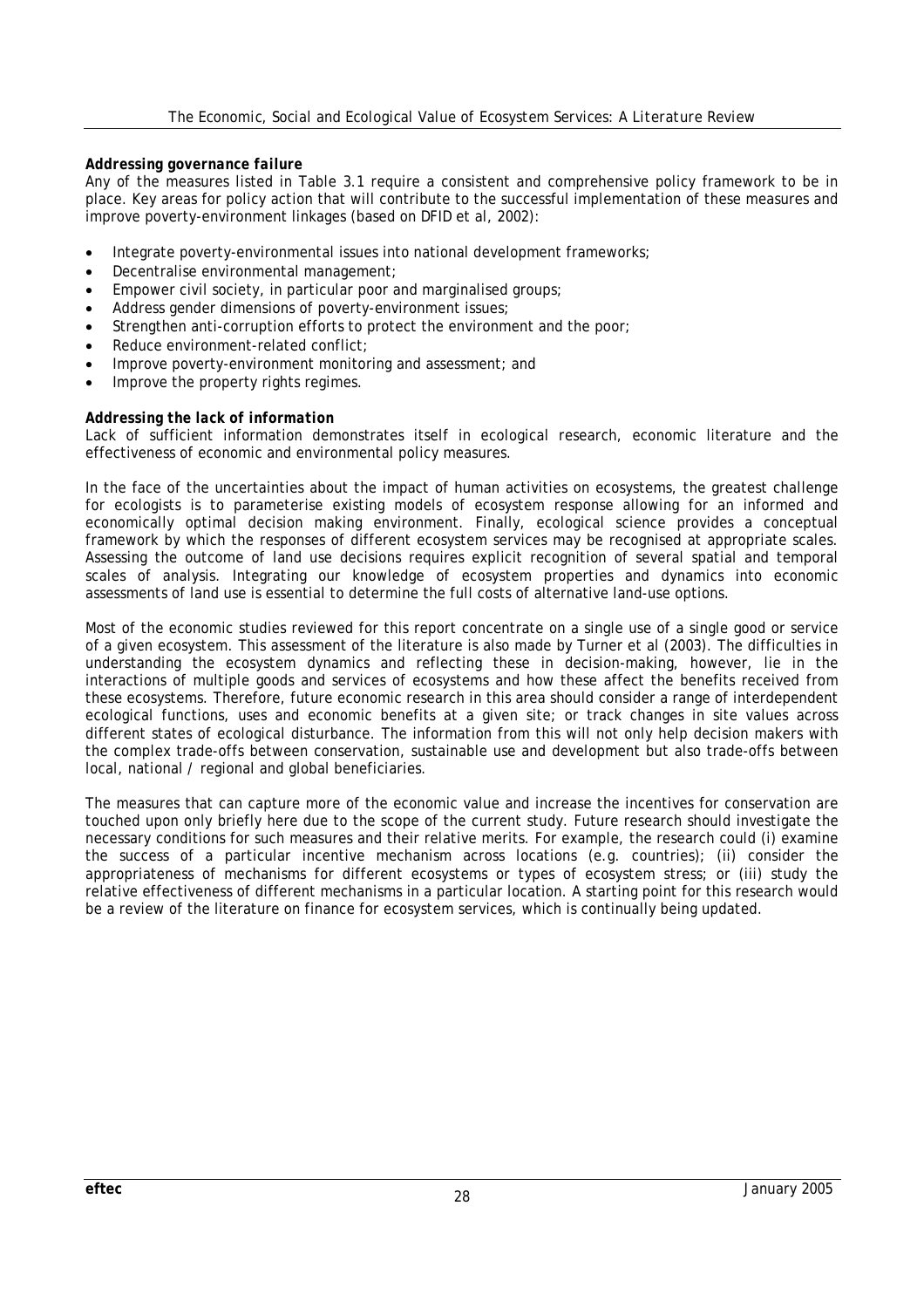# **References**

The following reference list covers references in both the main report and the technical report.

Acharya, G. (2000), "Approaches to valuing the hidden hydrological services of wetland ecosystems", *Ecological Econom*ics 35: 63–74.

Adger, N., Brown, K., Raffaello Cervigni, Moran, D. (1994), "Towards Estimating Total Economic Value of Forests in Mexico", CSERGE Working Paper GEC-1994-21.

Albers, H.J., Fisher, A.C. and Hanemann, W.M. (1996), "Valuation and Management of Tropical Forests", *Environmental and Resource Economics,* 8:39-61.

Allen-Wardell, G., Bernhardt, P., Bitner, R., Burquez, A., Buchmann, S., Cane, J., Cox, P., Dalton, V., Feinsinger, P., Ingram, M., Inouye, D., Jones, C., Kennedy, K., Kevan, P., Koopowitz, H., Medellin, R., Medellin-Morales, S., Nabhan, G., Pavlik, B., Tepedino, V., Torchio, P., and Walker, S. (1998), "The potential consequences of pollinator declines on the conservation of biodiversity and stability of food crop yields", *Conservation Biology* 12(1):8-17.

Andow, D.A. (1991), "Vegetational diversity and arthropod population response", *Annual Review of Entomology,* 36:561-586.

Arnold, M., Kohlin, G., Persson, R., and Shepard, G. (2003), "Fuelwood Revisited: What Has Changed over the Last Decade?", Occasional Paper No. 39, Center for International Forestry Research, Bogor, Indonesia.

Association of the New Jersey Environmental Commission (2004), "Freshwater Wetlands Protection in New Jersey: a manual for local officials" available from http://www.anjec.org/pdfs/wetlandscover&chapters.pdf

Bahuguna, V. K. (2000), "Forests in the Economy of the Rural Poor: An Estimation of the Dependency Level", *Ambio* 29(3):126-129.

Balmford, A., Bruner, A., Cooper, P., Costanza, R. Farber, S. Green, R.E., Jenkins, M., Jefferies, P., Jessamy, V., Madden, J., Munro, K., Myers, N., Naeem, S., Paavola, J., Rayment, M., Rosendo, S., Roughgarden, J., Trumper, K. and Turner, R.K. (2002), "Economic Reasons for Conserving Wild Nature", *Science* 297:950.

Bann, C. (1997), "An Economic Analysis of Alternative Mangrove Management Strategies in Koh Kong Province, Cambodia", Economy and Environment Program for Southeast Asia, International Development Research Centre.

Barbier, E.B. and Aylward, B.A. (1996), "Capturing the Pharmaceutical Value of Biodiversity in a Developing Country", *Environmental and Resource Economics,* 8(2):157-181.

Barbier, E.B. (1994), "Valuing Environmental Functions: Tropical Wetlands", *Land Economics,* 70(2):155-173.

Barbier, E. B., Acreman, M. C. and Knowler, D. (1996), "Economic valuation of wetlands: a guide for policy makers and planners", Ramsar Convention Bureau, Gland, Switzerland.

Barbier, E.B., Adams, W..M. and Kimmage, K. (1993), "An Economic Valuation of Wetland Benefits" in Hollis, G.E., Adams, W.M. and Aminu-Kano, M. (eds.), "The Hadejia-Nguru Wetlands: Environment, Economy and Sustainable Development of a Sahelian Floodplain Wetland", IUCN, Gland, Switzerland.

Batagoda, B., Turner, R., Tinch, R and Brown, K. (2000), "Towards Policy Relevant Ecosystem Services and Natural Capital Values", CSERGE Working Paper GEC 2000-06, University of East Anglia and University College London.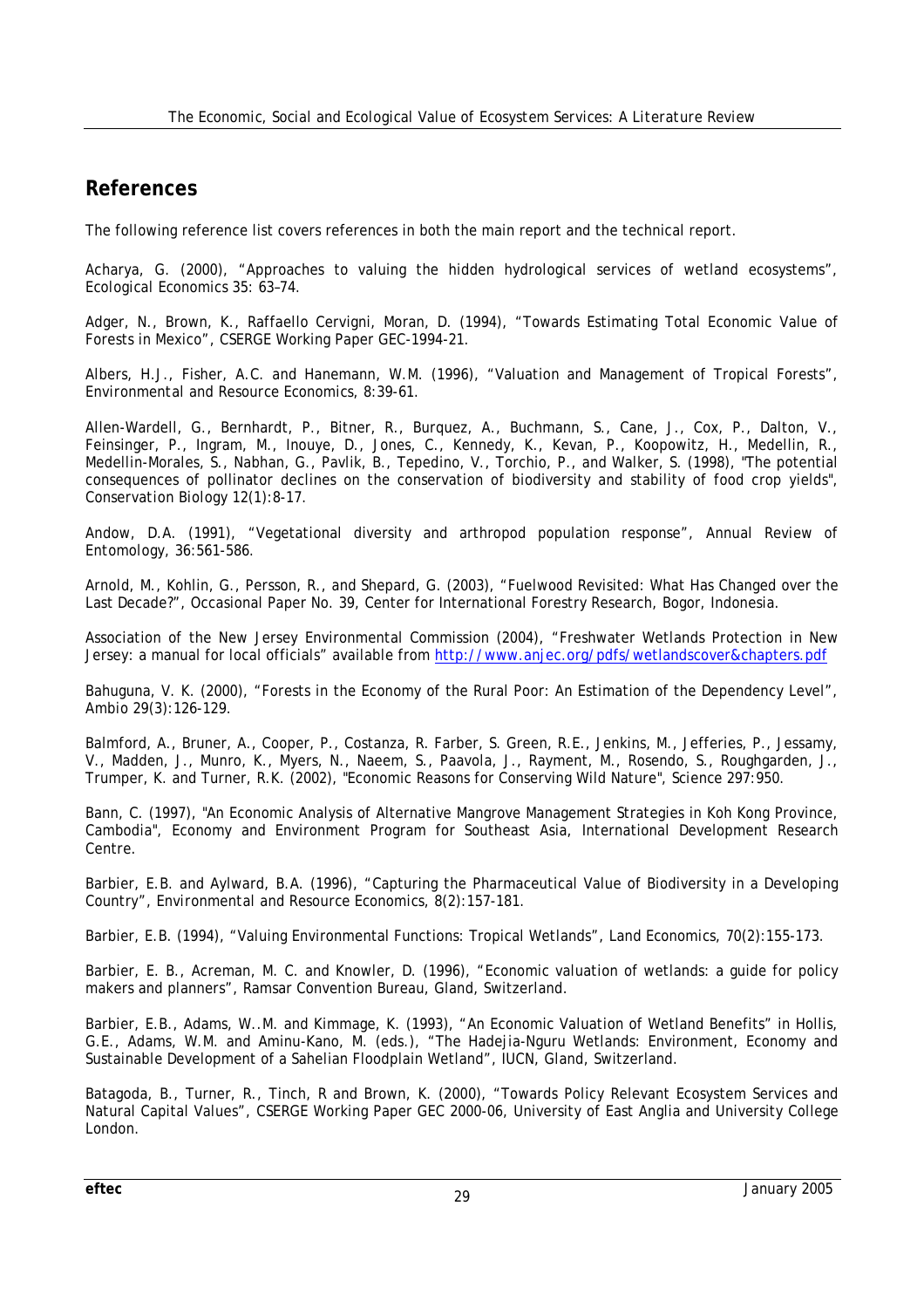Bateman, I.J. (1999), "Environmental impact assessment, cost-benefit analysis and the valuation of environmental impacts", in Petts, J. (ed), "Handbook of Environmental Impact Assessment, Volume 1 – Environmental Impact Assessment: Process, Methods and Potential", Blackwell Science, Oxford.

Boatman, N. (1994), "Field Margins: Integrating Agriculture and Conservation", British Crop Protection Council.

Bogahawatte, C. (1999), "Forestry Policy, Non-timber Forest Products and the Rural Economy in the Wet Zone Forests in Sri Lanka", Economy and Environment Program for Southeast Asia, International Development Research Centre.

Bounoua, L., DeFries, R., Collatz, G.J., Sellers, P. and Khan, H. (2002), "Effects of land cover conversion on surface climate", *Climatic Change* 52:29-64.

Brown, S. and Lugo, A. E. (1990), "Tropical secondary forests", *Journal of Tropical Ecology,* 6**:**1-32.

Bruijnzeel, L.A. (2004), "Hydrological functions of tropical forests: not seeing the soil for the trees?" *Unpublished manuscript*.

Buchmann, S. and G. Nabhan (1996), "The Forgotten Pollinators", Island Press, Washington, D.C.

Bulte, E., van Soest, D.P., van Kooten, G.C. and Schipper, R.A. (2002), "Forest conservation in Costa Rica when non-use benefits are uncertain but rising", *American Journal of Agricultural Economics,* 84(1):150-160.

Burd, F. (1995), "Managed retreat: a practical guide", English Nature, Peterborough.

Burke, L., Selig, E. and Spalding, M. (2002), "Reefs at Risk in Southeast Asia", World Resources Institute, Washington, D.C. (http://wri.igc.org/reefsatrisk/reefriskseasia.html).

Calder, I.R. (2002), "Forests and Hydrological Services, Reconciling public and science perceptions", *Land Use and Water Resources Research,* online journal (http://www.luwrr.com).

Cavendish, W., (1999), "Empirical Regularities in the Poverty-Environment Relationship of African Rural Households", Centre for the Study of African Economies, working paper series 99-21, London.

Cavendish, W. (2003), "How Do Forests Support, Insure and Improve the Livelihoods of the Rural Poor: A Research Note", Center for International Forestry Research, Bogor, Indonesia.

Chen, C. Y. (1987), "Hydrological effects of forests in the Hengduan Mountains, Southwest China", in Ffolliot, P.F. and Guertin, D.P. (eds.), "Forest Hydrological Resources in China: An Analytical Assessment"), U.S. Man and the Biosphere Program, Washington, D.C.

Chivian, E. (2003), "Biodiversity: Its Importance to Human Health", Centre for Health and the Global Environment, Harvard Medical School, Cambridge, MA.

Chomitz, K. and Kumari, K. (1996), "The Domestic Benefits of Tropical Forests: A critical review emphasising hydrological functions", Policy Research Working Paper 1601, Environment, Infrastructure and Agriculture Division, Policy Research Department, The World Bank, Washington D.C.

Chopra, K. (1993), "The Value of Non-Timber Forest Products: An Estimation for Tropical Deciduous Forests in India", *Economic Botany*, 47(3):251-257.

Christensen, B. (1982), "Management and Utilization of Mangroves in Asia and the Pacific", FAO Environment Paper No.3, Food and Agricultural Organisation, Rome.

Cincotta, R.P. and R. Engleman (2000), "Nature's Place: Human Population and the Future of Biological Diversity", Population Action International, Washington, D.C.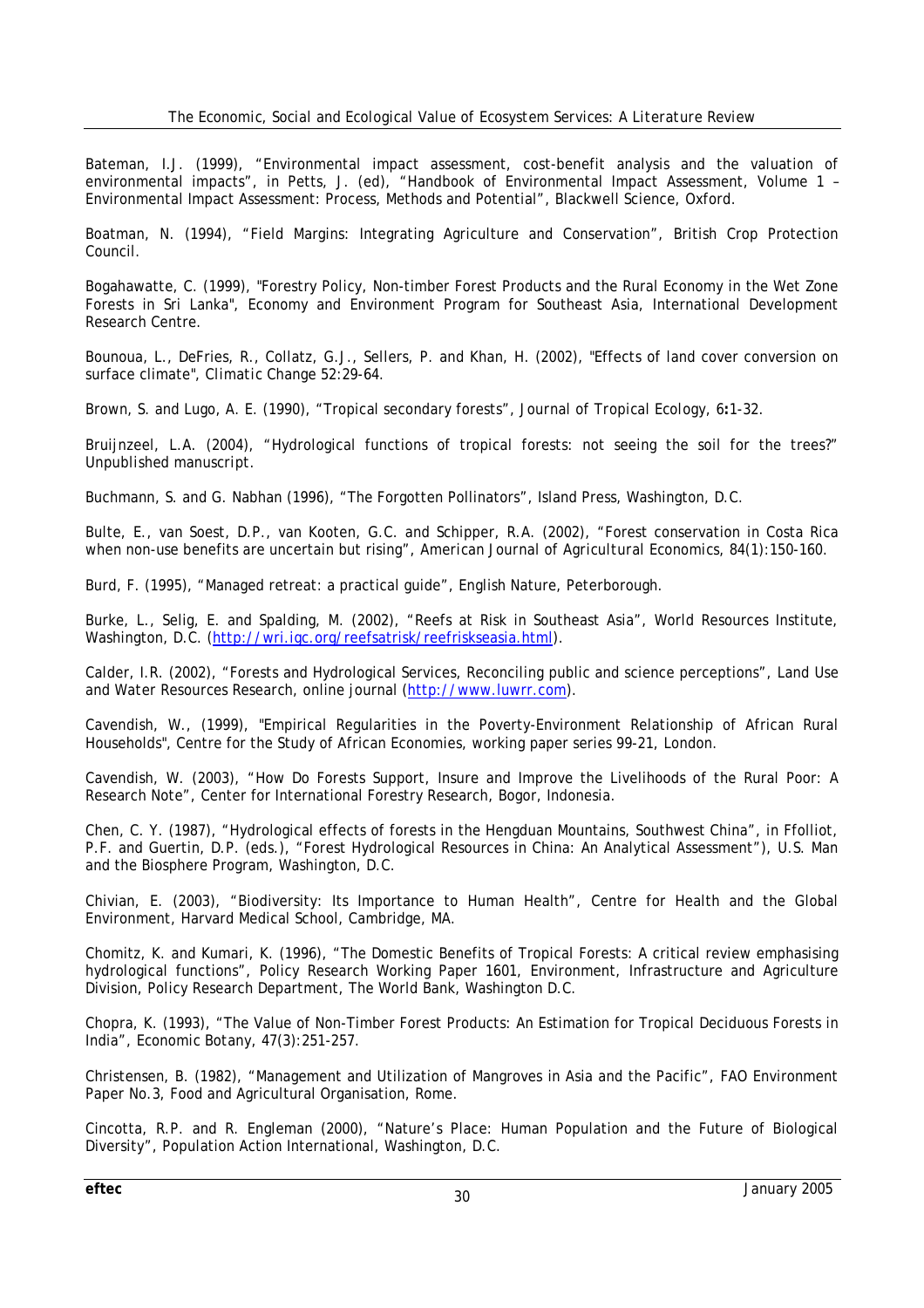Clarkson, R and Deyes, K. (2002), "Estimating the Social Cost of Carbon Emissions", GES Working Paper 140, HM Treasury, London.

Conrad, J. and Ferraro, P. (2002), "Endangered ecosystem conservation: the dynamics of direct and indirect transfers", Environmental Policy Working Paper Series, no. 2001-005, Department of Economics, Georgia State University.

Cooper, S. and G. Brush (1993), "A 2500-year history of anoxia and eutrophication in Chesapeake Bay", *Estuaries,* 16:617-626.

Costa, M. and Foley, J.A. (2000), "Combined effects of deforestation and doubled atmospheric  $CO<sub>2</sub>$ concentration on the climate of Amazonia", *Journal of Climate,* 13:18-34.

Costa, M.H. (in press), "Large-scale hydrologic impacts of tropical forest conversion", in Bonell, M. and Bruijnzeel, L.A. (eds.), "Forests, Water and People in the Humid Tropics", Cambridge University Press, Cambridge.

Costales, E. (1979), "Infiltration rate of soils as influenced by some land-use types in the Benguet pine watershed" *Sylvatrop, the Philippines Forestry Research Journal,* 7:255-260.

Costanza, R., d'Arge, R., de Groot, R., Farber, S., Grasso, M., Hannon, B., Limburg, K., Naeem, S., O'Neill, R.V., Paruelo, J., Raskin, R.G., Sutton, P. and van den Belt, M. (1997), "The value of the world's ecosystem services and natural capital", *Nature* 387:253-260.

Costello, C and Ward, M. (2003), "Search, Bioprospecting, and Biodiversity Conservation: Comment", Mimeo, Donald Bren School of Environmental Science and Management, University of California at Santa Barbara.

Craft, A. and Simpson, D. (2001), "The social value of biodiversity in new pharmaceutical product research2, *Environmental and Resource Economics,* 18(1):1-17.

CSERGE (2001), "Ecosystem functions and the implications for economic evaluation", English Nature Report Number 441, Peterborough.

Daily, G.C. (1997), "Introduction: What are Ecosystem Services?" in Daily, G.C., "Nature's Services: Societal Dependence on Natural Ecosystems", Island Press, Washington, D.C.

Dame, R., (ed.) (1993), "Bivalve filter feeders in estuarine and coastal ecosystem processes" Springer-Verlag Berlin.

Davies, J., Richards, M. and Cavendish, W. (1999), "Beyond the Limits of PRA? A Comparison of Participatory and Conventional Economic Research Methods in the Analysis of Ilala Palm Use in South-eastern Zimbabwe", Overseas Development Institute, London.

DeFries, R., Bounoua, L. and Collatz, G.J. (2002), "Human modification of the landscape and surface climate in the next fifty years", *Global Change Biology* 8:438-458.

De Groot, R.S., Wilson, A.W. and Boumans, R.M.J. (2002), "A typology for the classification, description and valuation of ecosystem functions, goods and services", *Ecological Economics,* 41:393-408.

De Marco, P. and Coelho, F.M (2004), "Services performed by the ecosystem: forest remnants influence agricultural cultures' pollination and production", *Biodiversity and Conservation*, 13:1245-1255.

Department for International Development, European Commission - Directorate Generatl for Development, United Nations Development Programme and the World Bank (2002), "Linking Poverty Reduction and Environmental Management: policy challenges and opportunities", available from participant organisations.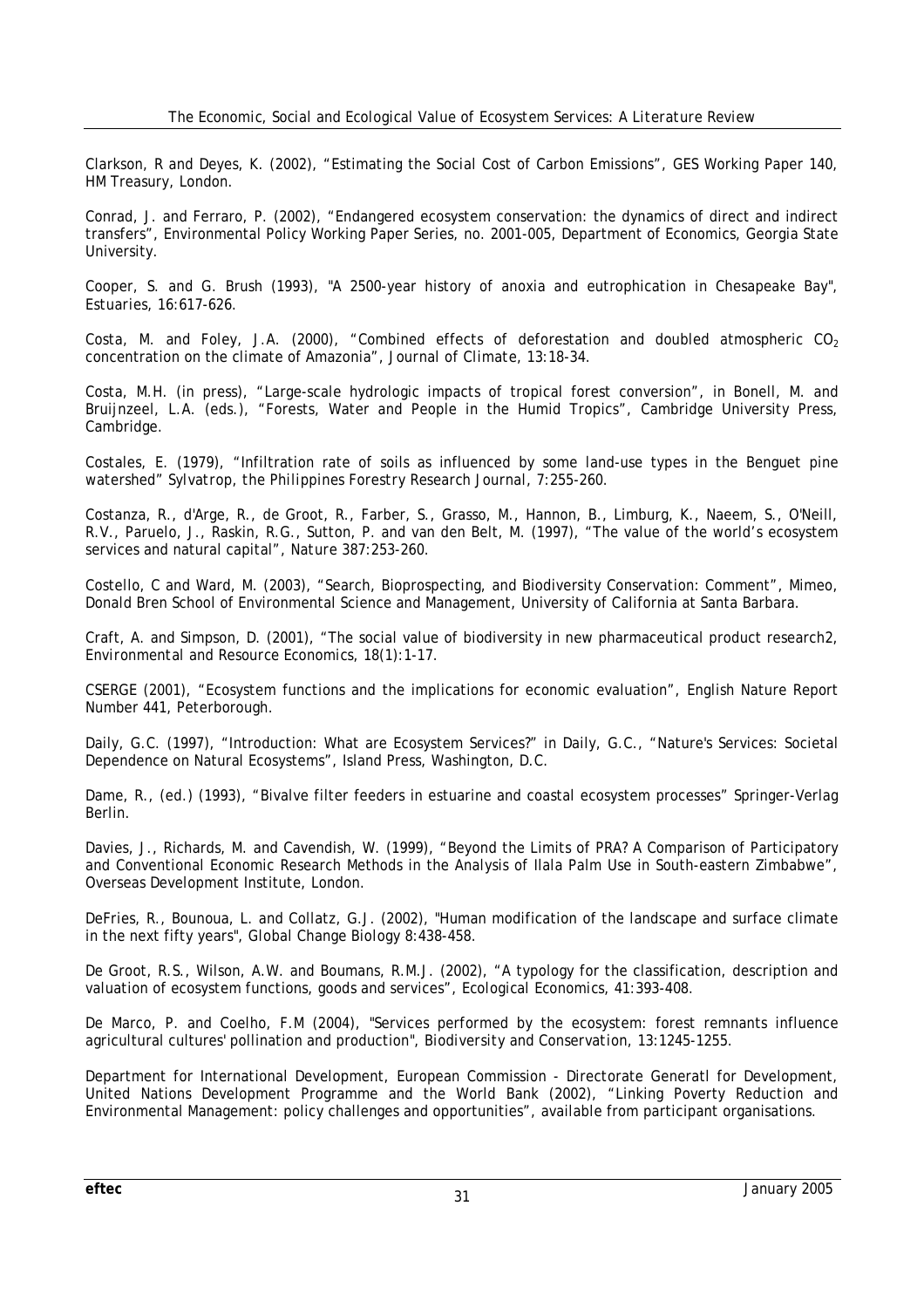Dirzo, R and Raven, P. (2003), "Global state of biodiversity and loss", *Annual Review of Environment and Resources*, 28:137-167.

Dixon, J.A., Fallon Scura, L., Carpenter, R.A. and Sherman, P.B, (1994), "Economic Analysis of Environmental Impacts", Earthscan Publications

Dixon, J.A. and Sherman, P.B. (1990), "Analyzing a National Park (Khao Yai)" in Dixon, J.A. and Sherman, P.B. (eds.), "Economics of Protected Areas: A New Look at Benefits and Costs", Earthscan, London.

Eaton, D. and Sarch, M. (1997), "The Economic Importance of Wild Resources in the Hadejia-Nguru Wetlands, Nigeria", CREED working paper no. 13.

Ehrlich, P.R. and Ehrlich A.H. (1992), "The value of biodiversity", *Ambio*, 21(3): 219-226.

Emerton, L. (1996), "Participatory Environmental Evaluation: Subsistence Forest Use Around the Aberdares, Kenya", summarised in Bagri, A., Blockhus, J., Grey, F. and Vorhies, F. (eds.) (1998), "Economic Values of Protected Areas: A Guide for Protected Area Managers", IUCN, Gland, Switzerland.

Emerton, L. (1994), "An Economic Valuation of the Costs and Benefits in the Lower Tana Catchment Resulting from Dam Construction", report prepared by Acropolis Kenya Ltd for Nippon Koei, Nairobi.

Emerton, L., Iyango, L., Luwum P. and Malinga, A. (1999), "The Present Economic Value of Nakivubo Urban Wetland, Uganda", IUCN - The World Conservation Union, Eastern Africa Regional Office, Nairobi and National Wetlands Programme, Wetlands Inspectorate Division, Ministry of Water, Land and Enviornment, Kampala.

FAO (2004), Forestry and international trade briefing note available at www.fao.org/forestry/site/trade/en

FAO (2003), "State of the World's Forests", Food and Agriculture Organisation, Rome.

FAO (2001), "Reducing Agricultural Vulnerability to Storm-Related Disasters" Committee on Agriculture, Food and Agriculture Organisation, Rome, 26-30 March.

FAO (2000), "Global Resources Assessment", Food and Agriculture Organisation, Rome.

Farnsworth, N. R., Akerele, O., Bingel, A. S., Soejarta, D. D. and Z., Eno (1985), "Medicinal plants in therapy", *Bulletin of the World Health Organization,* 63:965-981.

Ferraro, P. (2001) 'Global habitat protection: limitations of development interventions and a role for conservation performance payments,' *Conservation Biology*, 15(4):1990-2000.

Ferraro, P.J. and Kiss, A. (2002), "Direct payments to conserve biodiversity", *Science,* 298:1718-1719.

Fisher, R. (2000), "Poverty alleviation and forests: experiences from Asia", RECOFTC, Bangkok.

Flatley G. and J. Bennett (1995), "International Values of Tropical Forest Conservation: A Cross-cultural Contingent Valuation Experiment", Paper presented to the 39th Australian Agricultural Economic Society Annual Conference. Perth, Western Australia, February 1995.

Gerrard, P., (2004), "Integrating Wetland Ecosystem Values into Urban Planning: The Case of That Luang Marsh, Vientiane, Lao PDR", IUCN − The World Conservation Union Asia Regional Environmental Economics Programme and WWF Lao Country Office, Vientiane

Gilmour, D.A., Bonell, M. and Cassells, D.S. (1987), "The effects of forestation on soil hydraulic properties in the Middle Hills of Nepal: a preliminary assessment", *Mountain Research and Development,* 7:239-249.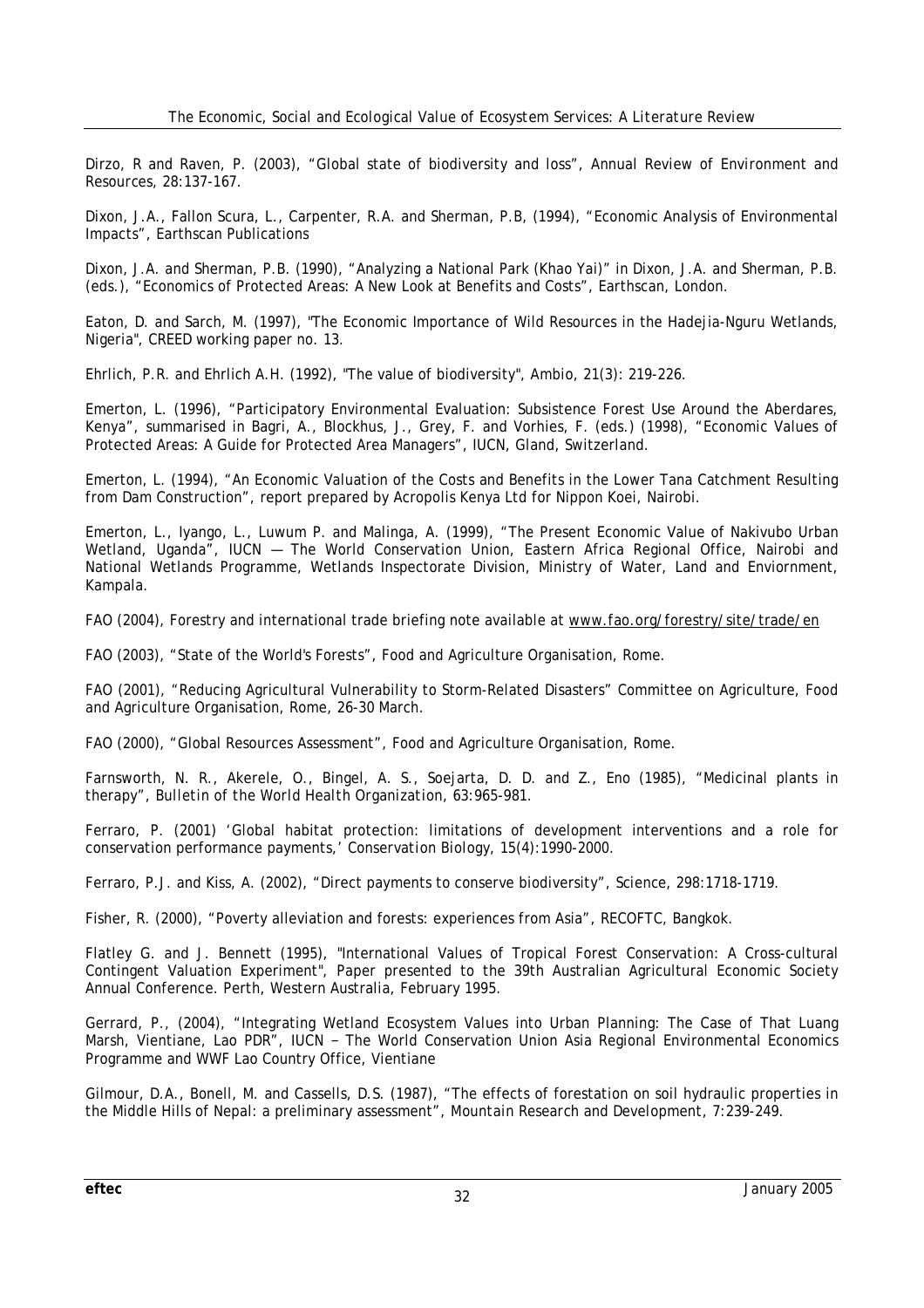Godoy, R. and Feaw, T. (1989), "The Profitability of Smallholder Rattan Cultivation in Central Borneo", *Human Ecology,* 16(4):397-420.

Godoy, R., Lubowski, R. and Markandaya, A. (1993), "A method for the economic valuation of non-timber forest products", *Economic Botany,* 47:220–233.

Graff L. and Middleton, J. (2002), "Wetlands and Fish: Catch the Link", report prepared for National Oceanic and Atmospheric Administration (NOAA), USA.

Greenberg, R. (1996), "Forest Patches in Tropical Landscapes", Island Press, Washington, D.C.

Grimes, A., Loomis, S., Jahnige, P., Burnham, M., Onthank, K., Alarcón, R., Cuenca, W.P., Martinez, C.C., Neill, D., Balick, M., Bennett, B., Mendelsohn, R. (1994), "Valuing the Rain Forest: The Economic Value of Non-timber Forest Products in Ecuador", *Ambio,* 23:405-410.

Gunatilake, H.M, Senaratne, D.M.A.H. and Abeygunawardena, P. (1993), "Role of Non-Timber Forest Products in the Economy of Peripheral Communities of Knuckles National Wilderness Area of Sri Lanka: A Farming Systems Approach", *Economic Botany,* 47(3):275-281.

Gutman, P. (2001), "Forest conservation and the rural poor: a call to broaden the conservation agenda", WWF Macroeconomics Program Office, Washington, D.C.

Hamilton, L. S. (1987), "What are the impacts of deforestation in the Himalaya on the Ganges-Brahmaputra lowlands and delta? Relations between assumptions and facts", *Mountain Research and Development,* 7:256- 263.

Hewawasam, T., von Blanckenburg, F., Schaller, M. and Kubik, P. (2003), "Increase of human over natural erosion rates in tropical highlands constrained by cosmogenic nuclides", *Geology* 31: 597-600.

Hodgson, G. and Dixon, J.A. (1988), "Measuring economic losses due to sediment pollution: logging versus tourism and fisheries", *Tropical Coastal Area Management*, April, 5-8.

Holscher, D., Sa, T. D. A., Bastos, T. X. and Denich, M. (1997), "Evaporation from young secondary vegetation in eastern Amazonia", *Journal of Hydrology,* 193:293-305.

Houghton, K. and Mendelsohn, R. (1996), "An economic analysis of multiple use forestry in Nepal", *Ambio*, 25(3):156-159.

Howard, P. (1995), "The Economics of Protected Areas in Uganda: Costs, Benefits, and Policy Issues", unpublished dissertation, University of Edinburgh, summarised in Bagri, A., Blockhus, J., Grey, F. and Vorhies, F. (eds.) (1998), "Economic Values of Protected Areas: A Guide for Protected Area Managers", IUCN, Gland, Switzerland.

Hughes, R. And Flintan, F. (2001), "Integrating Conservation and Development Experience: A Review and Bibliography of the ICDP Literature", International Institute for Environment and Development, London.

IIED (2003), "Valuing Forests: A Review of Methods and Applications in Developing Countries", Environmental Economics Programme, International Institute for Environment and Development, London.

International Energy Agency, (1998), "Energy Statistics and Balances of Non-OECD Countries 1995-1996", International Energy Agency, Paris.

Jewitt, G. (2002), "The 8%-4% debate: Commercial afforestation and water use in South Africa", *Southern African Forestry Journal,* 194:1-6.

Jipp, P.H., Nepstad, D.C., Cassel, D.K. and De Carvalho, C.R. (1998), "Deep soil moisture storage and transpiration in forests and pastures of seasonally dry Amazonia", *Climatic Change,* 39:395-412.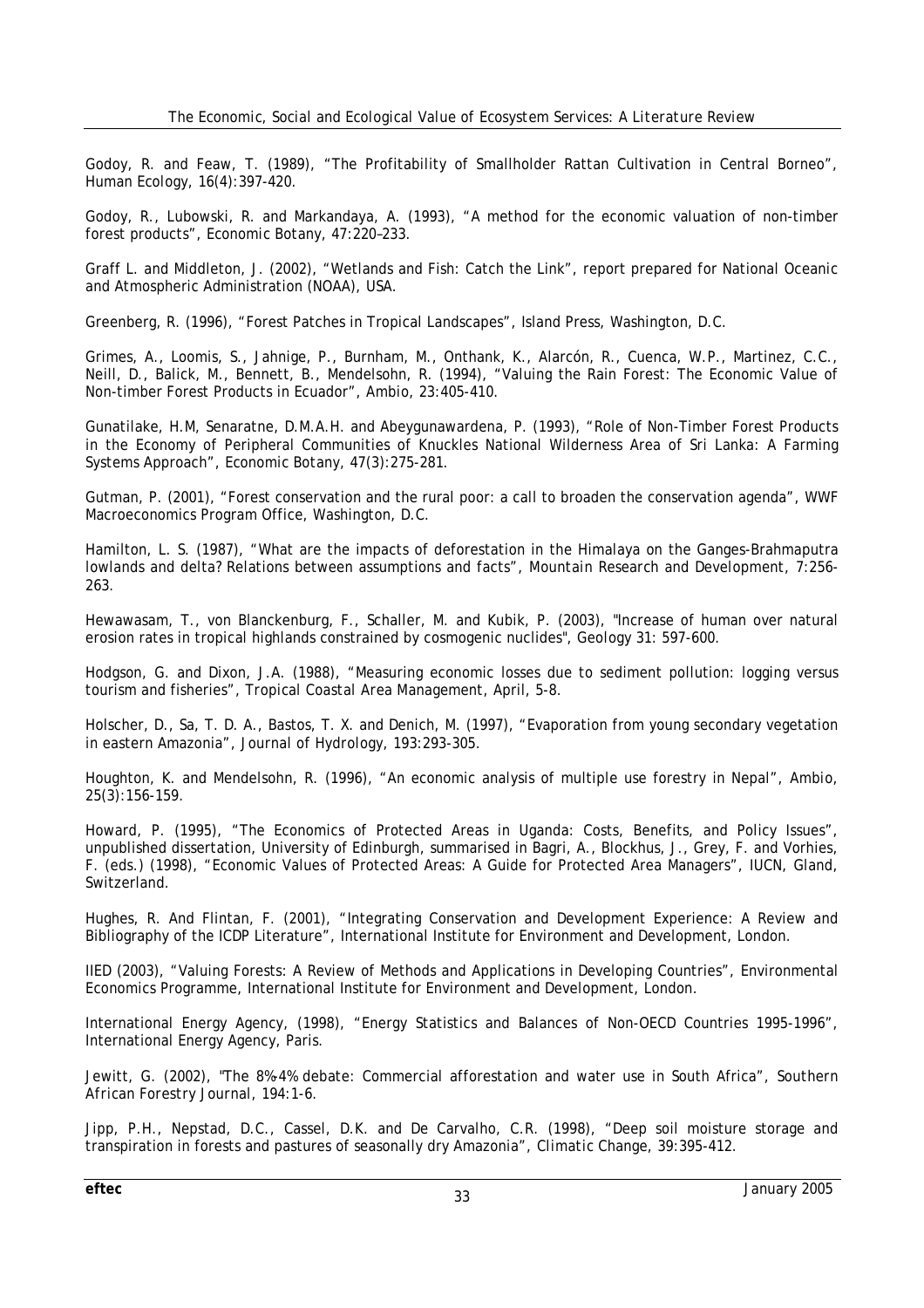Johnson, N.L. and Baltodano, M.E. (2004), "The economics of community watershed management: some evidence from Nicaragua", *Ecological Economics,* 49:57– 71.

Klein, A.M., Steffan-Dewenter I. and Tscharntke, T. (2003a), "Bee pollination and fruit set of Coffea arabica and C. canephora (Rubiaceae)", *American Journal of Botany* 90(1):153-157.

Klein, A.M., Steffan-Dewenter I. and Tscharntke, T. (2003b), "Fruit set of highland coffee increases with the diversity of pollinating bees", *Proceedings of the Royal Society of London Series B* 270(1518):955-961.

Koster, R.D., Suarez, M.J. and Heiser, M. (2000), "Variance and predictability of precipitation at seasonal to interannual timescales", *Journal of Hydrometeorology,* 1:26-46.

Kramer, R.A., Munasinghe, M., Sharma, N., Mercer, E. and Shyamsundar, P. (1993), "Valuation of Biophysical Resources in Madagascar", in "Environmental Economics and Sustainable Development", World Bank Paper No. 3, The World Bank, Washington D.C.

Kramer, R., Munasinghe, M., Sharma, N., Mercer, E. and Shyamsundar, P. (1992), "Valuing a Protected Tropical Forest: A Case Study in Madagascar" paper presented at the IVth World Congress on National Parks and Protected Areas, 10-21 February, Caracas, Venezuela.

Kramer, R., Richter, D. and Pattanayak, S. (1995), "Spatial Dimensions of Environmental Impacts" in Kramer, R., Sharma, N. and Munasinghe, M. (eds.), "Valuing Tropical Forests - Methodology and Case Study of Madagascar", World Bank Environment Paper 13, World Bank, Washington, D.C.

Kramer, R., Sharma, N. and Munasinghe, M. (eds.) (1995), "Valuing Tropical Forests: Methodology and Case Study of Madagascar," Environment Paper No. 13, The World Bank, Washington D.C.

Kremen, C., Niles, J.O., Dalton, M.G., Daily, G.C., Ehrlich, P.R., Fay, J.P., Grewal, D. and Guillery, R.P. (2000), "Economic Incentives for Rain Forest Conservation Across Scales", *Science,* 288:1828.

Kumari, K. (1996), "Sustainable forest management: myth or reality? Exploring the prospects for Malaysia", *Ambio,* 25(7):459-467.

Kumari, K. (1995), "Mainstreaming biodiversity conservation: a Peninsular Malaysian case", *International Journal of Sustainable Development and World Ecology,* 2:182-198.

Kumari, K. (1994), thesis, University of East Anglia discussed in Balmford et al., (2002), "Economic Reasons for Conserving Wild Nature", *Science,* 297:950.

Lal, R. (1996), "Deforestation and land-use effects on soil degradation and rehabilitation in western Nigeria: I. Soil physical and hydrological properties", *Land Degradation and Development*, 7:19-45.

Lal, P.N. (1990), "Conservation or Conversion of Mangroves in Fiji. Occasional Papers of the East-West Environment and Policy Institute", paper No. 11, reported in Spaninks, F. and van Beukering, P. (1997), "Economic Valuation of Mangrove Ecosystems: Potential and Limitations", CREED Working Paper No 14

Lal, R. (1987), "Tropical Ecology and Physical Edaphology", J Wiley, New York.

Larsen, J. (2004), "Fish Catch Leveling Off", Earth Policy Institute (http://www.earthpolicy.org/Indicators/indicator3.htm).

Lean, J., Bunton, C.B., Nobre, C.A. and Rowntree, P.R. (1996), "The simulated impact of Amazonian deforestation on climate using measured ABRACOS vegetation characteristics", in Gash, J., Nobre, C., Roberts, J. and Victoria, R., "Amazonian Deforestation and Climate", J Wiley, New York.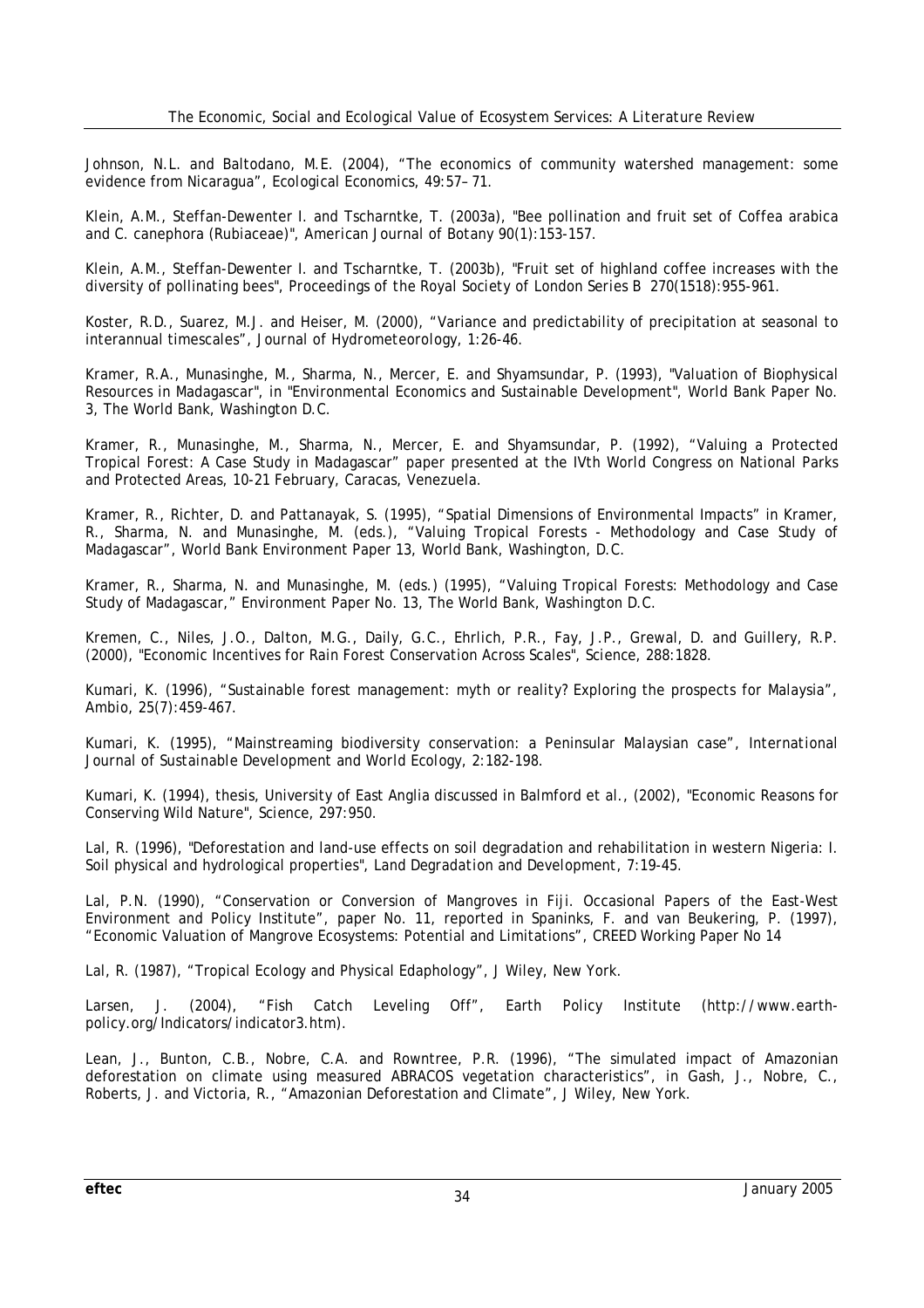Lynam, T.J.P, Campbell, B.M. and Vermeulen, S.J. (1994), "Contingent Valuation of Multipurpose Tree Resources in the Smallholder Farming Sector, Zimbabwe" *Studies in Environmental Economics and Development* 1994:8, Gothenburg University, Gothenburg.

Magrath, W. and Arens, P. (1989), "The Costs of Soil Erosion on Java: A Natural Resource Accounting Approach", The World Bank, Washington, D.C.

Mahé, G. and Citeau, J. (1993), "Interactions between the ocean, atmosphere and continent in Africa, related to the Atlantic monsoon flow: General pattern and the 1984 case study", *Vieille de Climatologie Satellitaire* 44:34-54.

Malmer, A. (1992), "Water yield changes after clear-felling tropical rainforest and establishment of forest plantation in Sabah, Malaysia", *Journal of Hydrology,* 134:77-94.

Malmer, A. and Grip, H. (1990), "Soil disturbance and loss of infiltrability caused by mechanized and manual extraction of tropical rainforest in Sabah, Malaysia", *Forest Ecology and Management,* 38:1–12.

Mann, R. D. (1989), "Africa: The Urgent Need for Tree Planting", OXFAM, Oxford.

Matson, P.A., Parton, W.J., Power, A.G. and Swift, M.J. (1997), "Agricultural intensification and ecosystem properties", *Science* 277: 504-509.

McDaniels, T. and Roessler, C. (1998), "Multiattribute elicitation of wilderness preservation benefits: a constructive approach", *Ecological Economics,* 27(3):299-312.

McNeely, J.A. (1988), "Economics and Bioogical Conservaion: Developing and Using Economic Incentives to Conserve Biological Resources", IUCN, Gland, Switzerland.

McNeely, J.A. and Sherr, S.J. (2001), "Common Ground, Common Future: How Ecoagriculture can Help Feed the World and Save Wild Biodiversity"*,* Future Harvest, Washington D.C.

Meijer, M. L., Jeppesen, E., Van Donk, E. and Moss, B. (1994), "Long-term responses to fish-stock reduction in small shallow lakes: Interpretation of five-year results of four biomanipulation cases in the Netherlands and Denmark", *Hydrobiologia* 276: 457-466.

Menkhaus, S. and Lober, D.J. (1996), "International Ecotourism and the Valuation of Tropical Rainforests in Costa Rica", *Journal of Environmental Management,* 47:1-10.

Moberg, F. and Folke, C. (1999), "Ecological goods and services of coral reef ecosystems", *Ecological Economics,* 29:215.

Mohd Shahwahid H.O., Awang Noor A.G., Abdul Rahim N., Zulkifli Y. and Razani U., (1997), "Economic Benefits of Watershed Protection and Trade-Off with Timber Production: A Case Study in Malaysia", Economy and Environment Program for Southeast Asia Research Report Series, Singapore.

Muriithi, S. and Kenyon, W. (2002), "Conservation of biodiversity in the Arabuko Sokoke Forest, Kenya", *Biodiversity and Conservation,* 11(8):1437-1450.

Murtough, G., Aretino, B. and Matysek, A. (2002), Creating Markets for Ecosystem Services, Productivity Commission Staff Research Paper, AusInfo, Canberra.

Myers, N. (1996), "Environmental services of biodiversity", *Proceedings of the National Academy of Sciences of the United States of America,* 93:2764-2769.

Nabhan, G.P. and Buchmann, S.L. (1997), "Services provided by pollinators" in Daily, G.C., "Nature's Services: Societal Dependence on Natural Ecosystems", Island Press, Washington, D.C.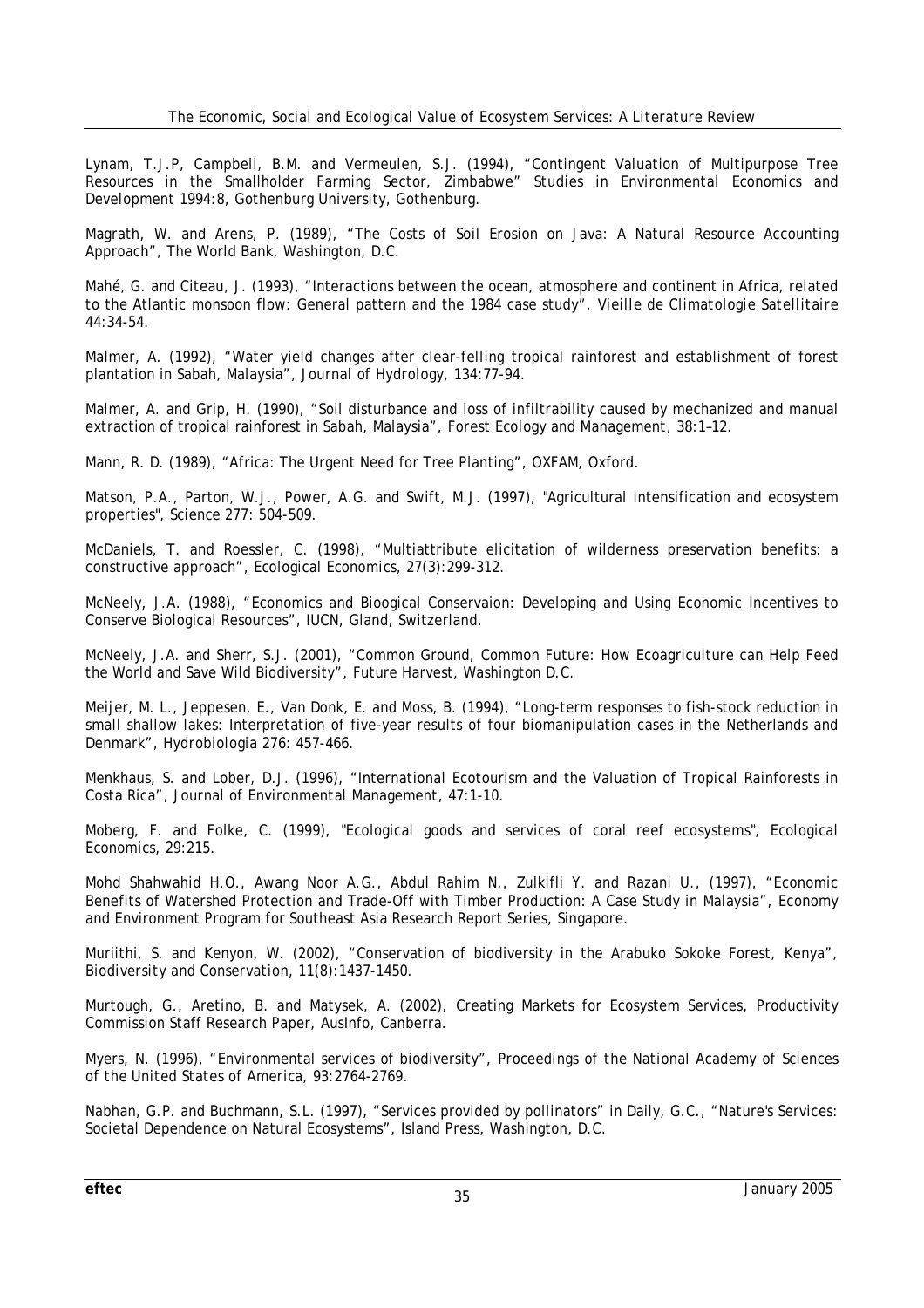Naylor, R.L. and Ehrlich, P.R. (1997), "Natural pest control services and agriculture" in Daily, G.C., "Nature's Services: Societal Dependence on Natural Ecosystems", Island Press, Washington, D.C.

Neumann, R. P., and Hirsch, E. (2000), "Commercialisation of Non-Timber Forest Products: Review and Analysis of Research", Center for International Forestry Research and Food and Agriculture Organization, Bogor, Indonesia and Rome.

Niskanen, A. (1998), "Value of external environmental impacts of reforestation in Thailand", *Ecological Economics,* 26(3):287-297.

Nystrom, M., Folke, C. and Moberg, F. (2000), "Coral reef disturbance and resilience in a human-dominated environment", *Trends in Ecology and Evolution* 15: 413-417.

Odemerho, F. O. (1984), "The effects of shifting cultivation on stream-channel size and hydraulic geometry in small headwater basins of southwestern Nigeria", *Geografiska Annaler,* 66:327-340.

Paris, R. and Ruzicka, I. (1991), "Barking Up the Wrong Tree: The Role of Rent Appropriation in Sustainable Tropical Forest Management", Occasional Paper No. 1, Asian Development Bank Environmental Office, Manila.

Pattanayak, S. and Kramer, R. (2001), "Worth of watersheds: a producer surplus approach for valuing drought mitigation in Eastern Indonesia*", Environment and Development Economics,* 6(1):123-146.

Pearce, D.W. (forthcoming), "Environmental market creation: saviour or oversell?", Portuguese Economic Journal.

Pearce, D.W. (forthcoming), "Auditing the Earth", contribution to *Environment* Magazine.

Pearce, D.W. (2004), "Do We Really Care About Biodiversity*?",* New College Oxford University Seminar.

Pearce, D.W. and Pearce, C.G.T. (2001), "The Value of Forest Ecosystems", A Report to The Secretariat, Convention on Biological Diversity, University College London, London.

Pearce, D.W. and Puroshothaman, S. (1995), "The Economic Value of Plant-based Pharmaceuticals" in Swanson T. (ed), "Intellectual Property Rights and Biodiversity Conservation", Cambridge University Press, Cambridge.

Pearson, H. (2005), "Scientists seek action to fix Asia's ravaged ecosystems", *Nature*, 433:94.

Pereira, H. C. (1989), *Policy and Practice of Water Management in Tropical Areas*. Westview Press, Boulder, Colorado.

Pereira, S., Zweede, J., Asner, G.P. and Keller, M. (2002), "Forest canopy damage from conventional and reduced impact selective logging in Eastern Amazon", *Forest Ecology and Management* 168: 77-89.

Peters, C.M., Gentry, A.H. and Mendelsohn R.O. (1989), "Valuation of an Amazonian Rainforest", *Nature,* 339 (June):655-656.

Pielke, R. A., Avissar, R., Raupach, M., Dolman, A.J., Zeng, X.B. and Denning, A.S. (1998), "Interactions between the atmosphere and terrestrial ecosystems: influence on weather and climate", *Global Change Biology* 4: 461-475.

Pimentel, D., Acquay, H., Biltonen, M., Rice, P., Silva, M., Nelson, J., Lipner, V., Giordani, S., Horowitz, A. and D'Amore, M. (1993), "Assessment of environmental and economic impacts of pesticide use" in Pimentel, D. and Lehman, H., "The Pesticide Question: Environment, Economics, Ethics", Chapman and Hall, London.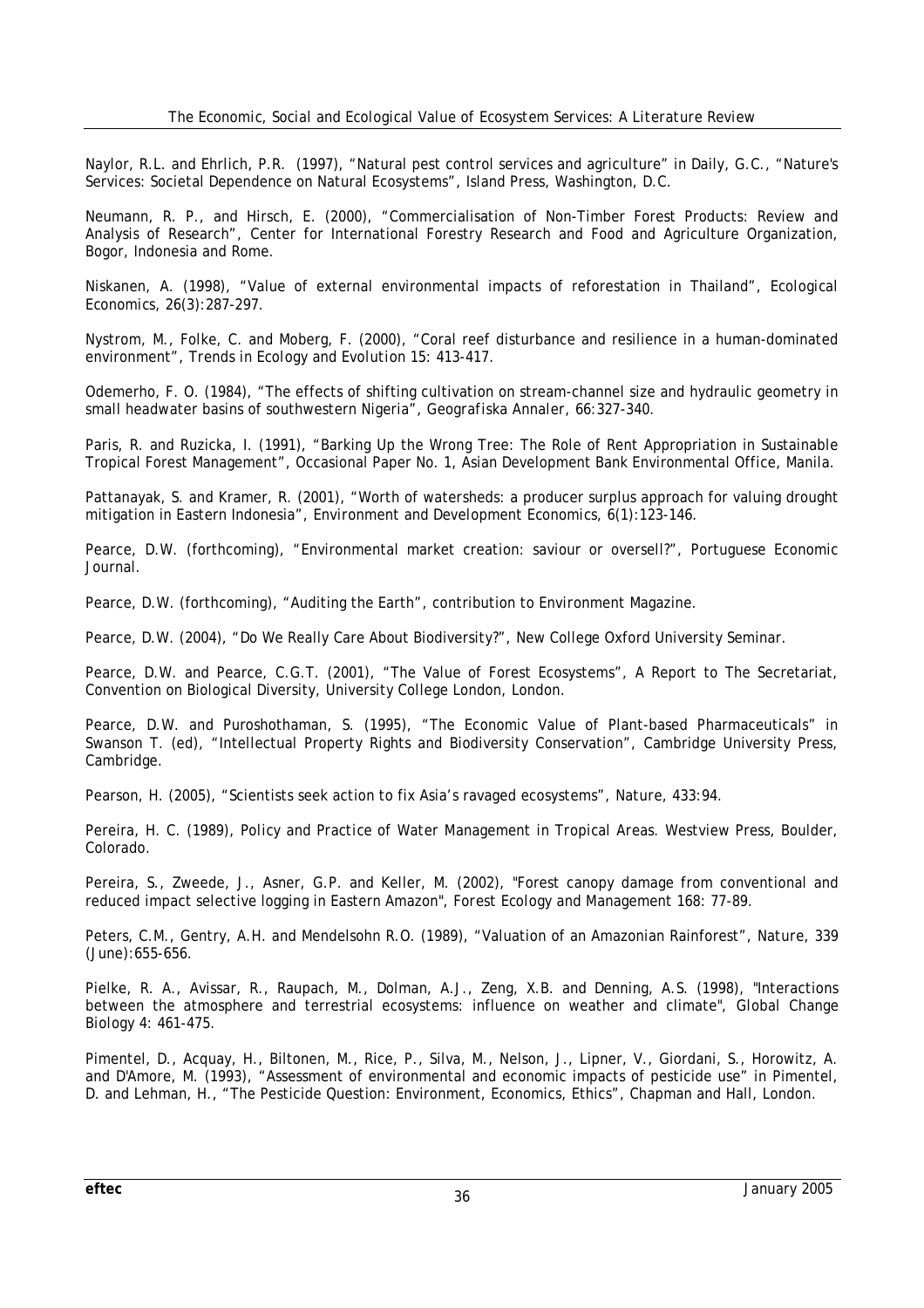Pimentel, D., Harvey, C., Resosudarmo, P., Sinclair, K., Kurz, D., McNair, M., Crist, S., Shpritz, Fitton, L., Saffouri, R. and Blair, R. (1995), "Environmental and economic costs of soil erosion and conservation benefits", *Science* 267: 1117-1123.

Pinedo-Vasquez, M., Zarin, D. and Jipp, P. (1992), "Economic returns from forest conversion in the Peruvian Amazon", *Ecological Economics,* 6:163.

Power, A.G. (1996), "Arthropod Diversity in Forest Patches and agrocecosystems of Tropical Landscapes" in Schelhas, J. and Greenberg, J., "Forest patches in tropical landscapes", Island Press, Washington D.C.

Power, A.G. (1991), "Virus spread and vector dynamics in genetically diverse plant populations", *Ecology* 72: 232-241.

Power, A.G. (1990), "Agroecology: Researching the Ecological Basis for Sustainable Agriculture", Gliessman, S., Springer-Verlag, New York.

Prasanthi Gunawardena, U.A.D., Edwards-Jones, G., McGregor, M.J. and Abeygunawardena, P. (1999), "A Contingent Valuation Approach for a Tropical Rainforest: A Case Study of Sinharaja Rainforest Reserve in Sri Lanka" in Roper, C.S. and Park, A. (eds.), "The Living Forest: Non-Market Benefits of Forestry", Proceedings of an International Symposium, Edinburgh 24-28 June 1996, Forestry Commission. H.M. Stationary Office: London.

Ramsar (1971), "Convention on Wetlands of International Importance Especially as Waterfowl Habitat", (http://www.ramsar.org)

Rausser, G. and Small, A. (2000), "Valuing research leads: bioprospecting and the conservation of genetic resources", *Journal of Political Economy* 108(1):173-206

Ricker, M., Mendelsohn, R.O., Daly, D.C., and Angeles, G. (1999), "Enriching the rainforest with native fruit trees: an ecological and economic analysis in Los Tuxtlas (Veracruz, Mexico)", *Ecological Economics,* 31(3): 439-448

Ricketts, T.H., Daily, G.C., Ehrlich, P.R., and Michener, C.D. (2004), "Economic value of tropical forest to coffee production", *Proceedings of the National Academy Science* 101(34):12579-12582.

Robbins, C.S. (1992), "Comparison of Neotropical Migrant Bird Populations Wintering in Tropical Forest, Isolated Fragements, and Agricultural Habitats", Smithsonian Institution Press, Washington D.C.

Roubik, D. W. (2000), "Pollination system stability in tropical America", *Conservation Biology,* 14(5):1235- 1236.

Ruitenbeek, H.J. (1994), "Modelling economy ecology linkages in mangroves - economic evidence for promoting conservation in Bintuni Bay, Indonesia", *Ecological Economics,* 10(3):233-247.

Ruitenbeek, H.J. (1989), "Social Cost-Benefit Analysis of the Korup Project, Cameroon", prepared for the World Wide Fund for Nature and the Republic of Cameroon.

Salafsky, N. and Wollenberg, E. (2000), "Linking livelihoods and conservation: a conceptual framework and scale for assessing the integration of human needs and biodiversity", *World Development,* 28(8):1421-1438.

Salati, E. and Vose, P. (1984), "Amazon Basin: a system in equilibrium", *Science,* 225:129-138.

Sathirathai, S. (1998), "Economic Valuation of Mangroves and the Roles of Local Communities in the Conservation of Natural Resources: Case Study of Surat Thani, South of Thailand ", Economy and Environment Program for Southeast Asia, International Development Research Centre, Singapore.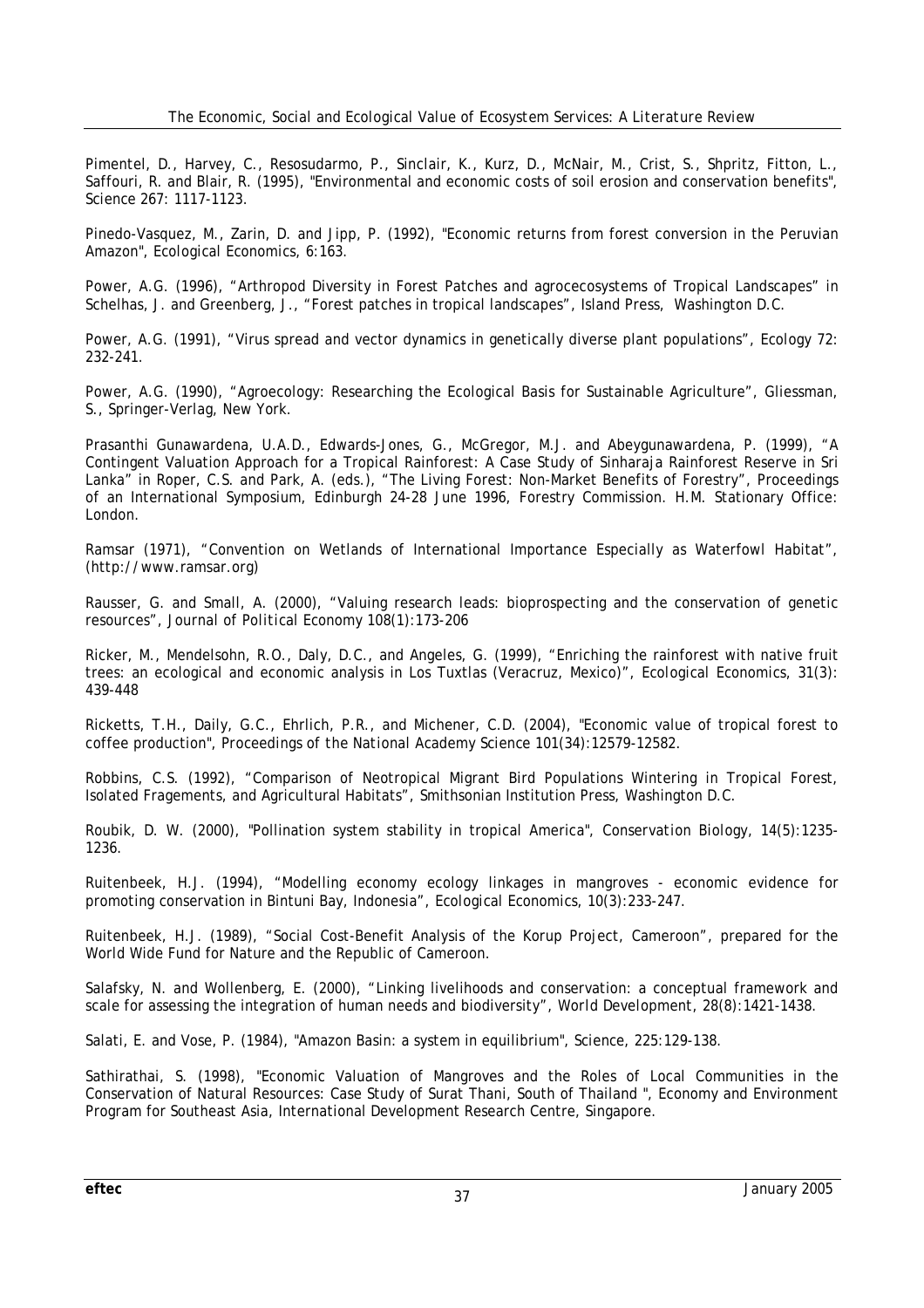Sayer, J. (2000), "World Heritage Forests: the World heritage Convention as a mechanism for conserving tropical forest biodiversity", Center for International Forestry Research, Bogor, Indonesia.

Schellekens, J., Bruijnzeel, L.A., Scatena, F.N., Bink, N.J. and Holwerda, F. (2000), "Evaporation from a tropical rain forest, Luquillo Experimental Forest, eastern Puerto Rico", *Water Resources Research,* 36:2183- 2196.

Scherr, S.J. (1999) Poverty-Environment Interactions in Agriculture: Key Factors and Policy Implications, Paper prepared for the United Nations Development Programme (UNDP) and the European Commission (EC) expert workshop on Poverty and the Environment, Brussels, Belgium, January 20-21, 1999, Revised March 1999

Scherr, S.J. and McNeely, J.A. (2002), "Reconciling Agriculture and Biodiversity: Policy and Research Challenges of 'Ecoagriculture'", Equator Initiative, UNDP.

Schwartz, M.W., Brigham, C.A., Hoeksema, J.D., Lyons, K.G., Mills, M.H. and van Mantgem, P.J. (2000), "Linking biodiversity to ecosystem function: implications for conservation ecology", *Oecologia*, 122:297-305.

Shiklomanov, I.A. (1993), "World fresh water resources" in Gleick, P. (ed.), "Water in Crisis: A Guide to the World's Fresh Water Resources", Oxford University Press, Oxford.

Shukla, J. (1998), "Predictability in the midst of chaos: A scientific basis for climate forecasting", *Science,* 282:728-731.

Shukla, J., Nobre, C. and Sellers, P. (1990), "Amazonian deforestation and climate change", *Science* 247:1322- 1325.

Shyamsundar, P. and Kramer, R.A. (1996), "Tropical Forest Protection: An Empirical Analysis of the Costs Borne by Local People", *Journal of Environmental Economics and Management,* 31:129-144.

Simonit .S, Cattaneo F., and Perrings, C. (2001) "The Sustainable Management of Wetland Resources in the Mercosur: The Economic Problem. University of York, Environment Department", Report of the EC INCO-DC<br>sponsored research project "Modelling and Valuation of Wetland Functions" sponsored research project "Modelling and Valuation of Wetland Functions" http://www.york.ac.uk/res/cede/projects/ibera/.

Simpson, D., Sedjo, R. and Reid, J. (1994), "Valuing Biodiversity: an Application to Genetic Prospecting", Discussion Paper 94-20, Resources for the Future, Washington D.C.

Simpson, R.D., Sedjo, R.A. and Reid, J.W., (1996), "Valuing Biodiversity for Use in Pharmaceutical Research", *J. Political Economy,* 104(1):163.

Smith, J., Mourato, S., Veneklaas, E. Labarta, R. Reategui, K. and Sanchez, G. (1997), "Willingness to Pay for Environmental Services Among Slash-and-burn Farmers in the Peruvian Amazon: Implications for Deforestation and Global Environmental Markets", CSERGE/CIAT/ICRAF Working Paper No. GEC97.

Southgate, D. (1996), "What Roles Can Ecotourism, Non-timber extraction, Genetic Prospecting, and Sustainable Timber Production Play in an Integrated Strategy for Habitat Conservation and Local Development?", Report to the Inter-American Development Bank.

Spaninks, F. and van Beukering, P. (1997), "Economic Valuation of Mangrove Ecosystems: Potential and Limitations", Collaborative Research in the Economics of Environment and Development (CREED) Working Paper Series No. 14.

Stork, N. (1999), "The magnitude of global biodiversity and its decline", in Cracraft, J. and Grifo. F. (eds.), "The Living Planet in Crisis: Biodiversity, Science and Policy", Columbia University Press, New York.

Stuip, M.A.M., Baker, C.J. and Oosterberg, W. (2002), "The Socio-economics of Wetlands", Wetlands International and RIZA, The Netherlands.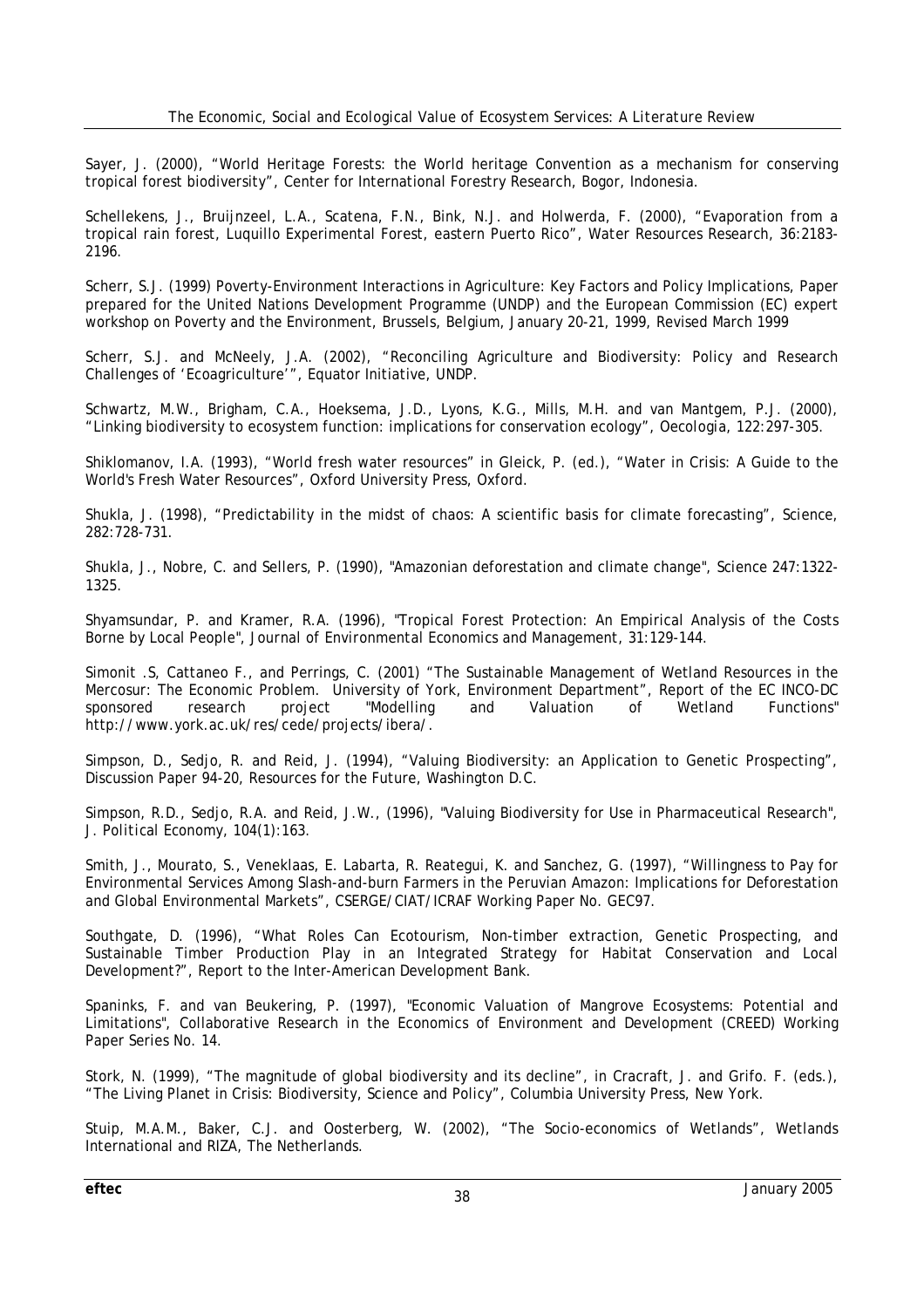Swanson, T. (1997), "Global Action for Biodiversity", Earthscan, London.

ten Kate, K. and Laird, S. (1999), "The Commercial Use of Biodiversity: Access to Genetic Resources and Benefit-Sharing", Earthscan, London.

Thao, T.D. (2001), "On-Site Costs and Benefits of Soil Conservation in the Mountainous Regions of Northern Vietnam", Economy and Environment Program for Southeast Asia (EEPSEA).

Thrush, S., Hewitt, J., Cummings, V.J. and Lohrer, A. (2004), "Muddy waters: elevating sediment input to coastal and estuarine habitats", *Frontiers in Ecology and the Environment* 2(6): 299-306.

Tobias, R. and Mendelsohn, R. (1991), "Valuing Ecotourism in a Tropical Rainforest Reserve", *Ambio*, 20(2):91.

Tol, R.S.J. (1999), "The Marginal Costs of Greenhouse Gas Emissions", *The Energy Journal,* 20(1):61.

Tonhasca, A. and Byrne, D.N. (1994), "The effects of crop diversification on herbivorous insects: a metaanalysis approach", *Ecological Entomology*, 19, 239-244.

Turner, R.K., Folke, C., Gren, I.M. and Bateman, I.J. (1997), "Wetland valuation: three case studies" in Perrings, C. and Maler, K. (eds.), "Biodiversity Loss: Economic and Ecological Issues", Cambridge University Press.

Turner, R.K. and Jones, T. (1991), "Wetlands: Market and Intervention Failure", Earthscan, London.

Turner, R.K., van den Bergh, J.C.J.M., Söderqvist, T., Barendregt, A., van der Straaten, J., Maltby, E. and van Ierland, E.C. (2000), "Ecological-economic analysis of wetlands: scientific integration for management and policy", *Ecological Economics,* 35:7.

Turpie, J., Smith, B., Emerton, L. and Barnes, J. (1999), "Economic Valuation of the Zambezi Basin Wetlands", IUCN - The World Conservation Union Regional Office for Southern Africa, Harare.

UNDP (2004a), "The Millennium Goals for Development and Biodiversity" available from http://www.undp.org/biodiversity/mdgandbiodiversity.html

UNDP (2004b), "Equator Initiative: a partnership for sustainable communities in the tropics" available from http://www.undp.org/equatorinitiative/index.htm

United Nations General Assembly (2001), "Road map towards the implementation of the United Nations Millennium Declaration", Report of the Secretary-General, A/56/326, (http://www.un.org/documents/ga/docs/56/a56326.pdf).

UNDP (1997), "Human Development Report" Oxford University Press, Oxford and New York.

United Nations (2003), "Indicators for Monitoring the Millennium Development Goals: Definitions, Rationale, Concepts and Sources", United Nations Development Group, United Nations Population Fund (UNFPA), United Nations Development Programme (UNDP), Department of International Economic and Social Affairs Statistics Division (http://www.developmentgoals.org/mdgun/MDG\_metadata\_08-01-03\_UN.htm#\_Toc47531918).

United Nations (2002), Report of the World Summit on Sustainable Development, Johannesburg, South Africa, 26 August – 4 September 2002. United Nations, New York.

Vedeld, P., Angelsen, A., Sjaasrad, E. and Berg, G.K. (2004), "Counting on the Environment: Forest Incomes and the Rural Poor", Environmental Economics Series No. 98, The World Bank Environmental Department, The World Bank, Washington D.C.

Watanabe, M. E. (1994), "Pollination worries as honeybees decline", *Science,* 265:1170.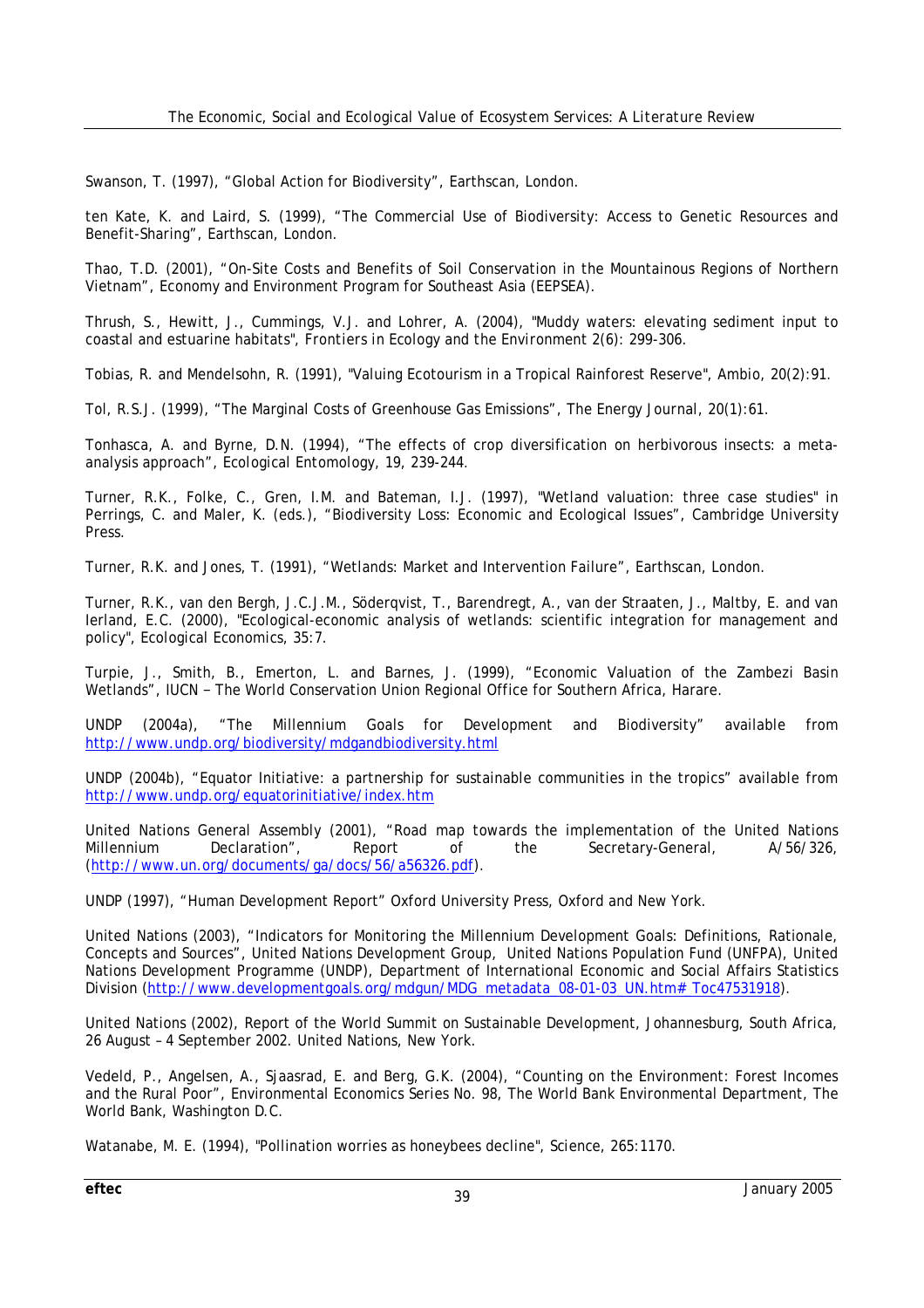WEHAB (2002), "A Framework for Action on Biodiversity and Ecosystem Management", Water, Energy, Health, Agriculture and Biodiversity Working Group Report, contribution to the World Summit on Sustainable Development, Johannesburg, South Africa, 26 August – 4 September 2002. United Nations, New York.

Wetlands Ecosystems Research Group (1998), "Functional Analysis of European Wetland Ecosystems (FAEWE) Procedures", Version 1, University of London.

Wetlands International (2005), "Programme Proposal for Consideration under the DGIS Thematic Cofinancing Programme", available from http://www.wetlands.org/wiseUse/PovertyReductionProject.pdf.

Wiersum, K. F. (1984), "Surface erosion under various tropical agroforestry systems", in O'Loughlin, C.L. and Pearce, A.J., *"*Effects of Forest Land Use on Erosion and Slope Stability", International Union of Forest Research Organizations, Vienna.

Woodward, R.T. and Wui, Y. (2001), "The economic value of wetland services: a meta-analysis", *Ecological Economics,* 37:257.

Woodwell, G.M. (1993), "Forests: What in the World are They For?", in Ramakrishna, K. and Woodwell, G.M., (eds.), *"*World Forests for the Future: Their Use and Conservation*"*, Yale University Press, New Haven, Connecticut.

World Bank (2002), "A Revised Forest Strategy for the World Bank Group", The World Bank Group, Washington D.C.

Wunderle, J.M. and Waide, R.B. (1993), "Distribution of overwintering Nearctic migrants in the Bahamas and Greater Antilles", *Condor,* 95:904–933.

WWF (2004), "The Economic Values of the World's Wetlands", report prepared with support from the Swiss Agency for the Environment, Forests and Landscape (SAEFL), Gland/Amsterdam.

Yaron, G. (2001), "Forest, Plantation Crops or Small-Scale Agriculture? An Economic Analysis of Alternative Land Use Options in the Mount Cameroon Area", *Journal of Environmental Planning and Management,* 44:(1):85.

Zavaleta, E.S. (2000), "The economic value of controlling an invasive shrub", *Ambio*, 29(8):462-467.

Ziegler, A.D. and Giambelluca, T.W. (1997), "Importance of rural roads as source areas for runoff in mountainous areas of northern Thailand", *Journal of Hydrology,* 196:204-229.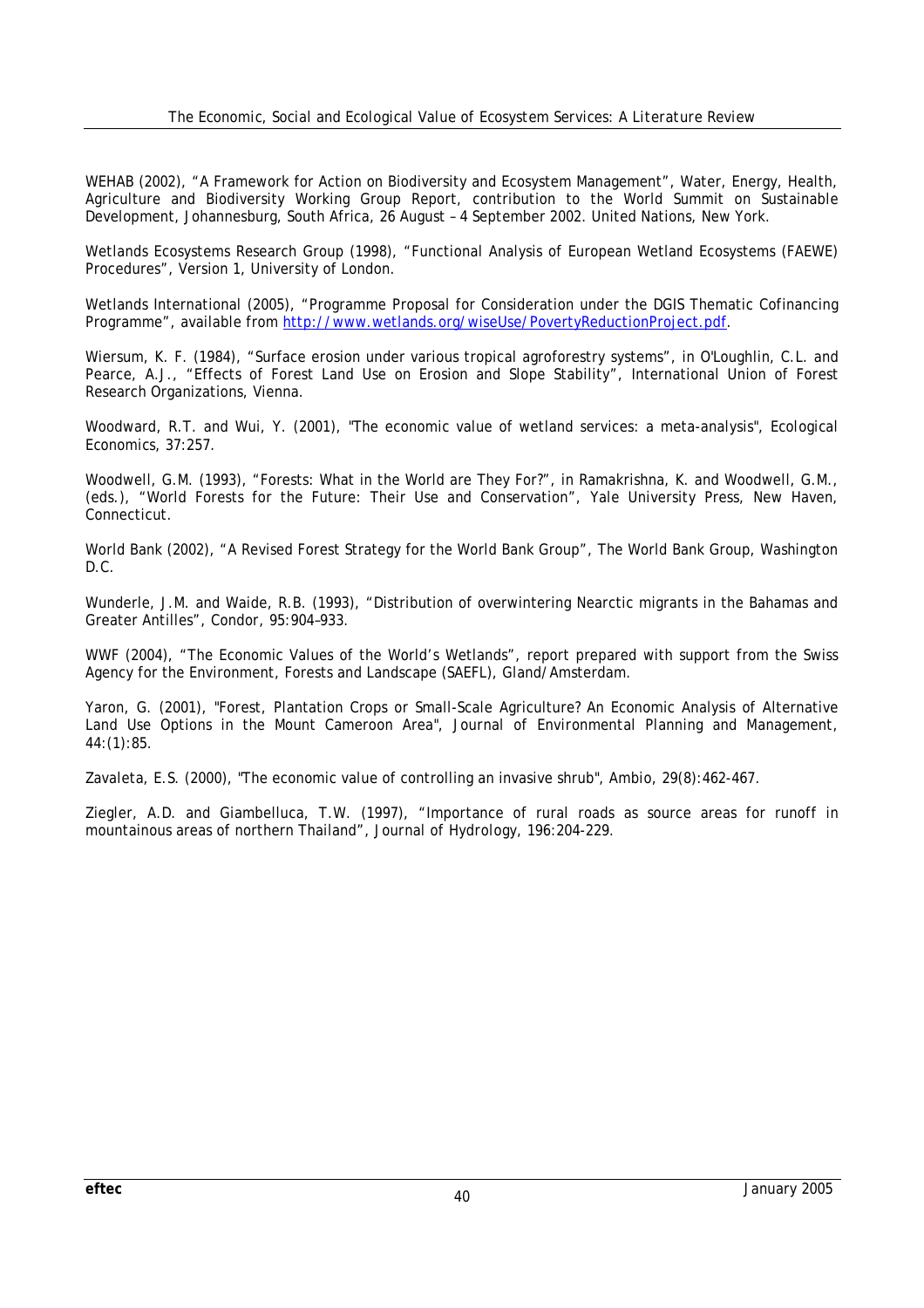#### **Glossary**

**Altruistic value:** Person A's willingness to pay for the continued enjoyment of person B's use of environmental resources.

**Avertive expenditures (or avoidance cost):** Expenditures undertaken to avoid or mitigate the impacts of pollution.

**Consumer surplus:** The difference between the amount paid for a good or service and the maximum amount that an individual would be willing to pay.

**Contingent valuation:** A survey technique used to derive values for environmental change by estimating individuals' willingness to pay (or to accept compensation) for a specified change in the quality and quantity of a resource.

**Cost–benefit analysis:** A form of economic analysis in which costs and benefits over time, expressed in monetary units, are compared.

**Discounting:** Converts costs and benefits occurring at different points in future into comparable units of today (present value).

**Ecological redundancy:** the natural insurance capacity provided by diverse biological systems, see also *Functional insurance* and *Functional redundancy*.

**Ecosystem function:** all ecological processes that contribute to the maintenance of biological systems, regardless of whether they are beneficial to humans.

**Ecosystem goods:** products derived from natural systems that are harvested or used by people.

**Ecosystem services:** ecological processes that form the subset of ecosystem functions that benefit people.

**Ecosystem:** a community of organisms and their physical environment interacting as an ecological unit.

**Existence values:** Values that result from an individual's desire to ensure that an environmental asset is preserved for its own sake (a type of nonuse value).

**Externalities:** Changes that are not reflected in actual market prices; uncompensated impacts that affect third parties. Goods that remain unpriced and thus are external to the market (i.e., free goods such as those relating to the environment, with an example being clean air).

**Financial analysis:** Aimed at determining the financial gains and losses due to a policy or a project.

**Functional insurance:** an ecosystem property that contributes to ecosystem stability and is based on species that have similar functional roles but different responses to perturbation.

**Functional redundancy:** the degree to which species fulfil the same role in ecosystem processes and are therefore expendable with respect to ecosystem performance.

**Hedonic pricing method:** An implicit price for an environmental attribute is estimated from consideration of the actual markets, which are influenced by the quality and quantity of the environmental resource of concern (e.g., water quality improvements and property values).

**Landscape:** a mosaic of different ecosystems within a defined area.

**Market price approach:** In a perfectly competitive market, the market price of a good provides an appropriate estimate of its economic value (excluding nonuse values. In markets that are not perfectly competitive, economic value is calculated by removal of subsidies or other price distortions.

**Net present value:** The present value (i.e., in year 0) of the difference between the discounted stream of benefits and the discounted stream of costs.